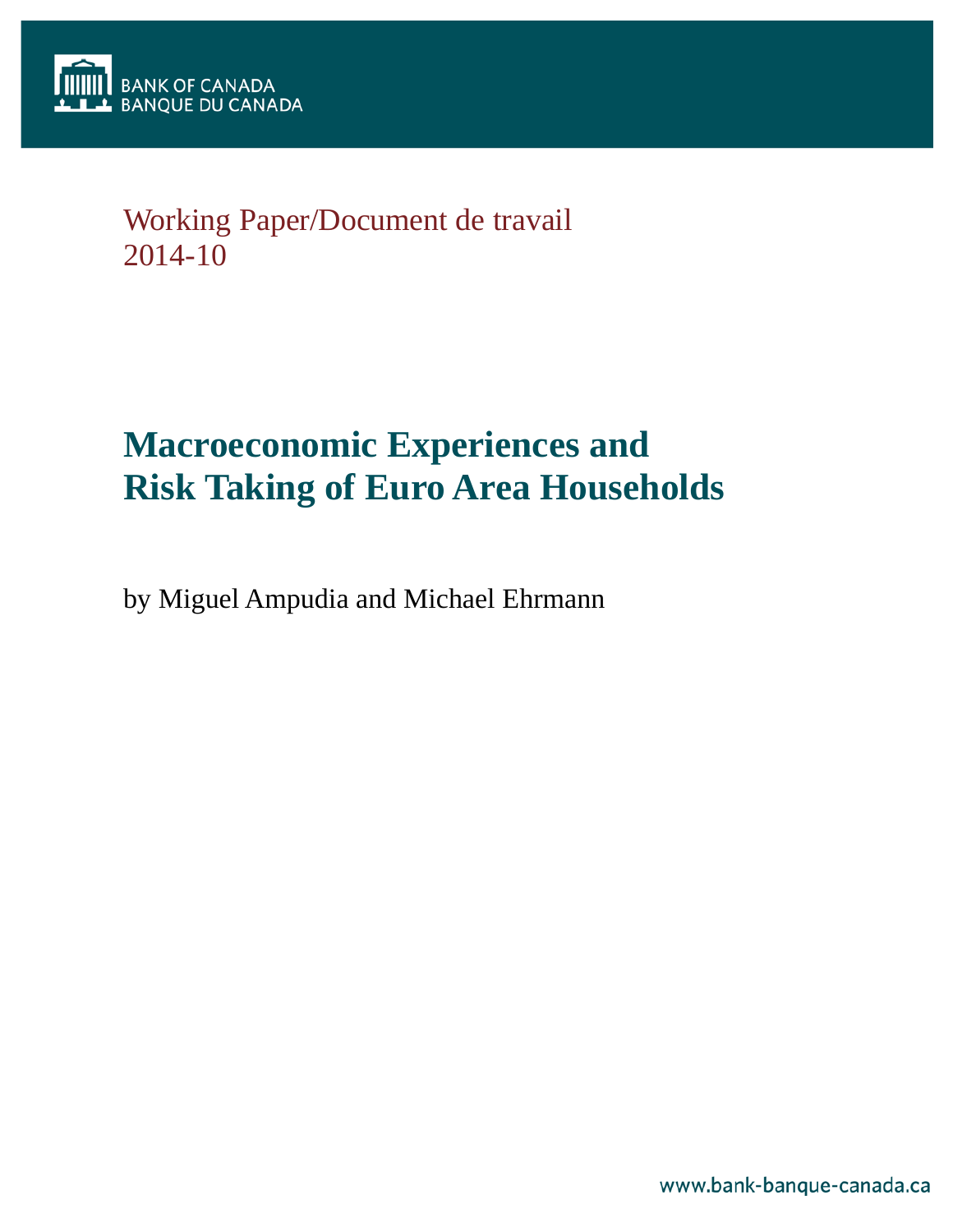Bank of Canada Working Paper 2014-10

March 2014

## **Macroeconomic Experiences and Risk Taking of Euro Area Households**

**by**

## **Miguel Ampudia<sup>1</sup> and Michael Ehrmann2**

1European Central Bank miguel.ampudia@ecb.europa.eu

2International Economic Analysis Department Bank of Canada Ottawa, Ontario, Canada K1A 0G9 mehrmann@bankofcanada.ca

Bank of Canada working papers are theoretical or empirical works-in-progress on subjects in economics and finance. The views expressed in this paper are those of the authors. No responsibility for them should be attributed to the Bank of Canada, the European Central Bank, or the Eurosystem Household Finance and Consumption Network.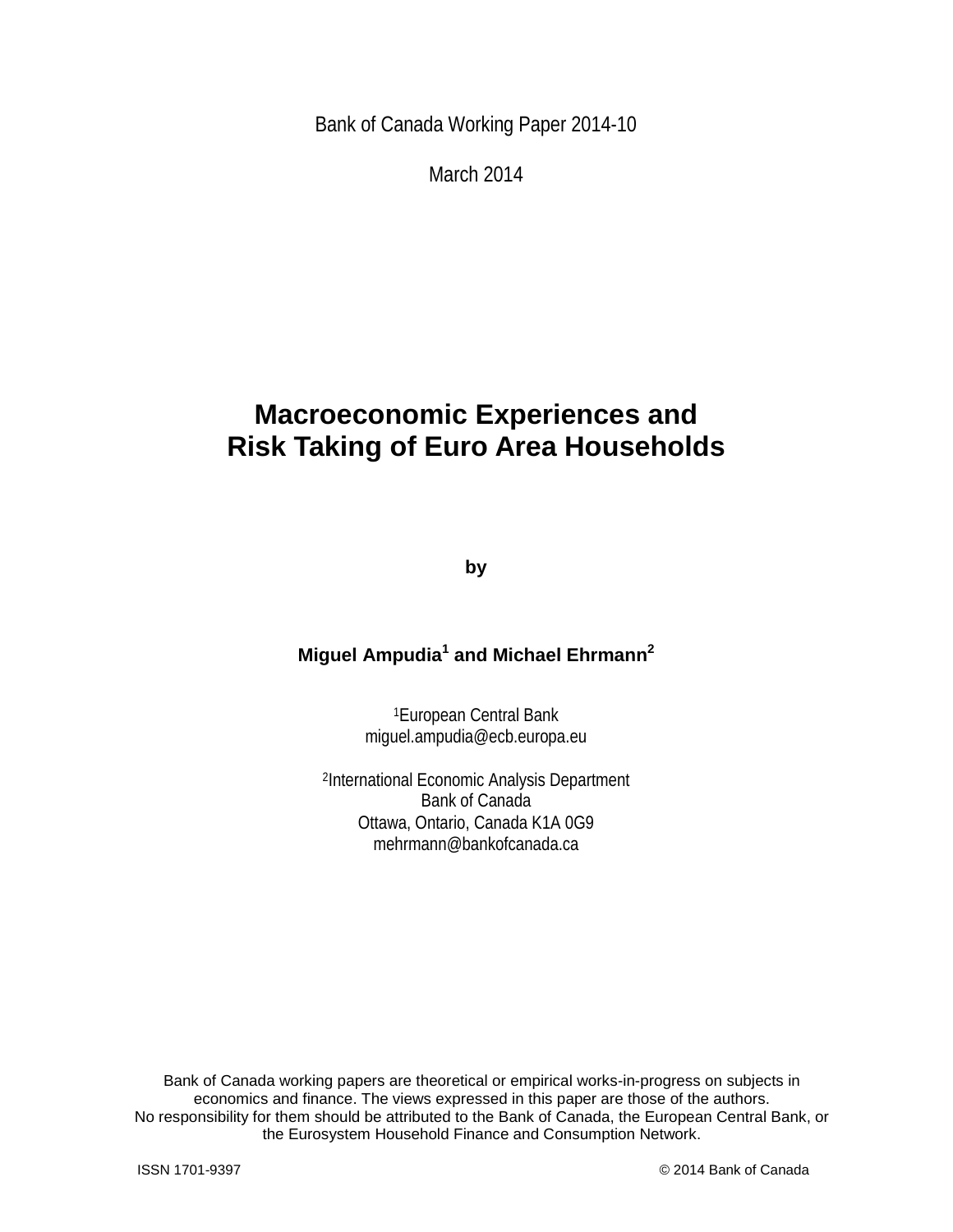## **Acknowledgements**

This paper uses data from the Eurosystem Household Finance and Consumption Survey. We are grateful to Ulrike Malmendier and Stefan Nagel for making their econometric code available, Tetti Tzamourani for help with some data, and thank Dimitris Christelis, Carlos García de Andoain, Dimitris Georgarakos, Nathanael Vellekoop and participants at seminars at the ECB, the Deutsche Bundesbank, the Household Finance and Consumption Network, the Bank of Canada, the ECB conference on Household Finance and Consumption, and the Norges Bank workshop on household finance for useful comments.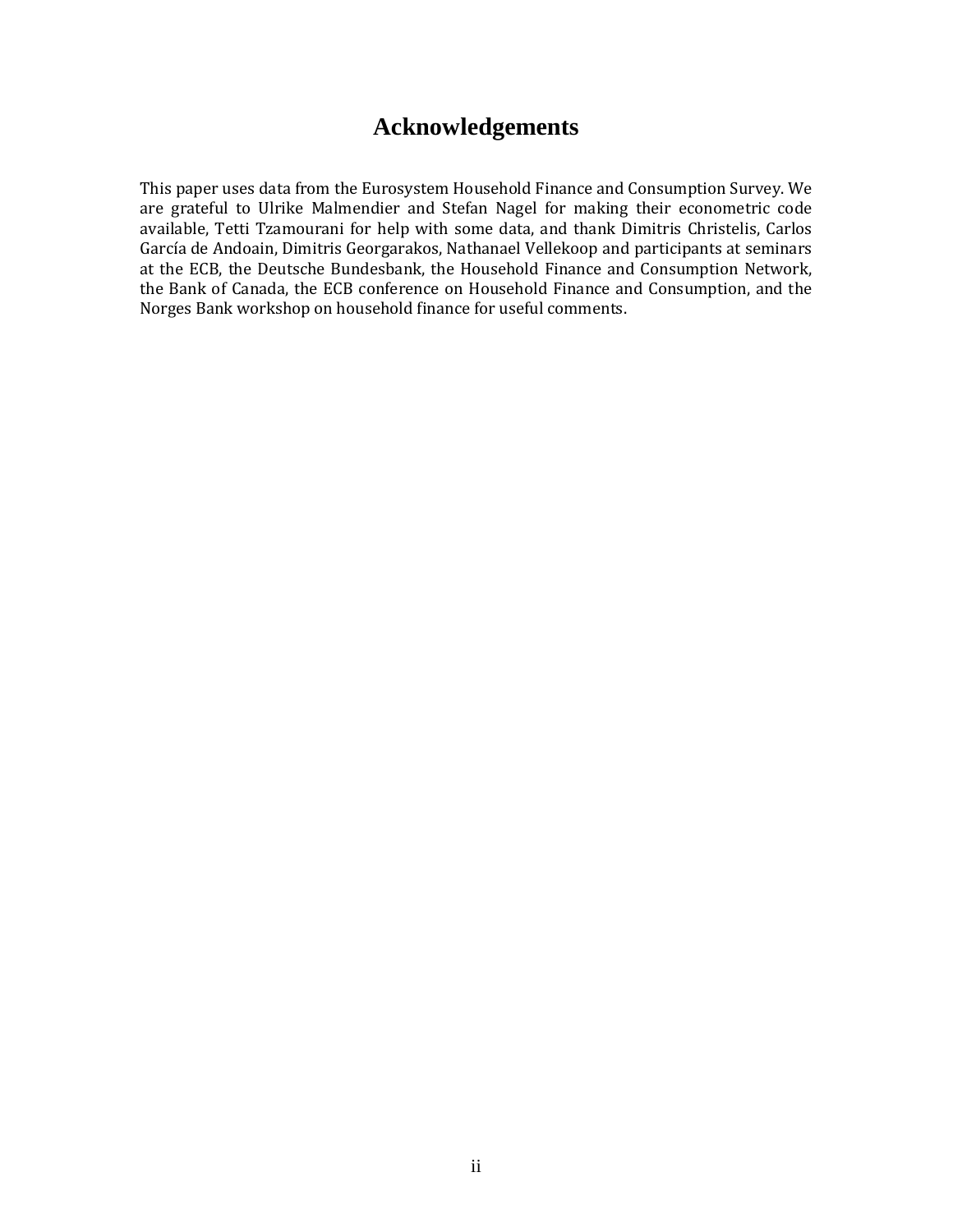### **Abstract**

This paper studies to what extent the experiences of households shape their willingness to take financial risks. It follows the methodology of Malmendier and Nagel (2011) and applies it to a novel data set on household finances covering euro area households. We show that experienced stock market returns matter in a statistically significant and economically substantial fashion: better experiences increase the financial risk households are willing to take as well as stock market participation along the intensive and the extensive margin. We find that more distant experiences receive a somewhat lower (but still substantial) weight than the corresponding findings suggest for the United States. Furthermore, there are additional effects stemming from the experience of extreme stock market downturns. Households in countries that witnessed a particularly severe 2008 stock market crash give substantially more weight to the most recent experience, suggesting that in these countries an even more pronounced underinvestment in the stock market should be expected in the years to come. The evidence highlights the relevance of personal experiences for household behavior.

*JEL classification: D03, D14, D83, G11 Bank classification: Sectoral balance sheet*

## **Résumé**

Dans leur étude, Ampudia et Ehrmann cherchent à établir dans quelle mesure les expériences des ménages déterminent leur propension à prendre des risques financiers. Ils reprennent la méthode employée par Malmendier et Nagel (2011) et l'appliquent à un nouvel ensemble de données sur la situation financière des ménages de la zone euro. Ils montrent que les rendements enregistrés sur les marchés boursiers influent sur le comportement des ménages de manière statistiquement et économiquement significative, tant à la marge intensive qu'à la marge extensive, les ménages étant d'autant plus enclins à prendre des risques financiers et à participer aux marchés boursiers que leurs expériences antérieures ont été favorables. Les auteurs constatent que les expériences les plus éloignées dans le temps revêtent une importance légèrement moins marquée (mais néanmoins considérable) que ce que suggèrent les analyses analogues concernant les États-Unis. S'ajoutent à cela d'autres effets d'expérience liés au fait d'avoir été témoins d'effondrements des marchés boursiers. Ainsi, les ménages des pays qui ont connu une crise boursière particulièrement aigüe en 2008 accordent un poids nettement plus élevé à l'expérience la plus récente, ce qui donne à penser que le déficit de détention d'actions de ces ménages pourrait être encore plus prononcé dans les années à venir. Les résultats de cette étude soulignent le rôle des expériences personnelles dans le comportement des ménages.

*Classification JEL : D03, D14, D83, G11 Classification de la Banque : Bilan sectoriel*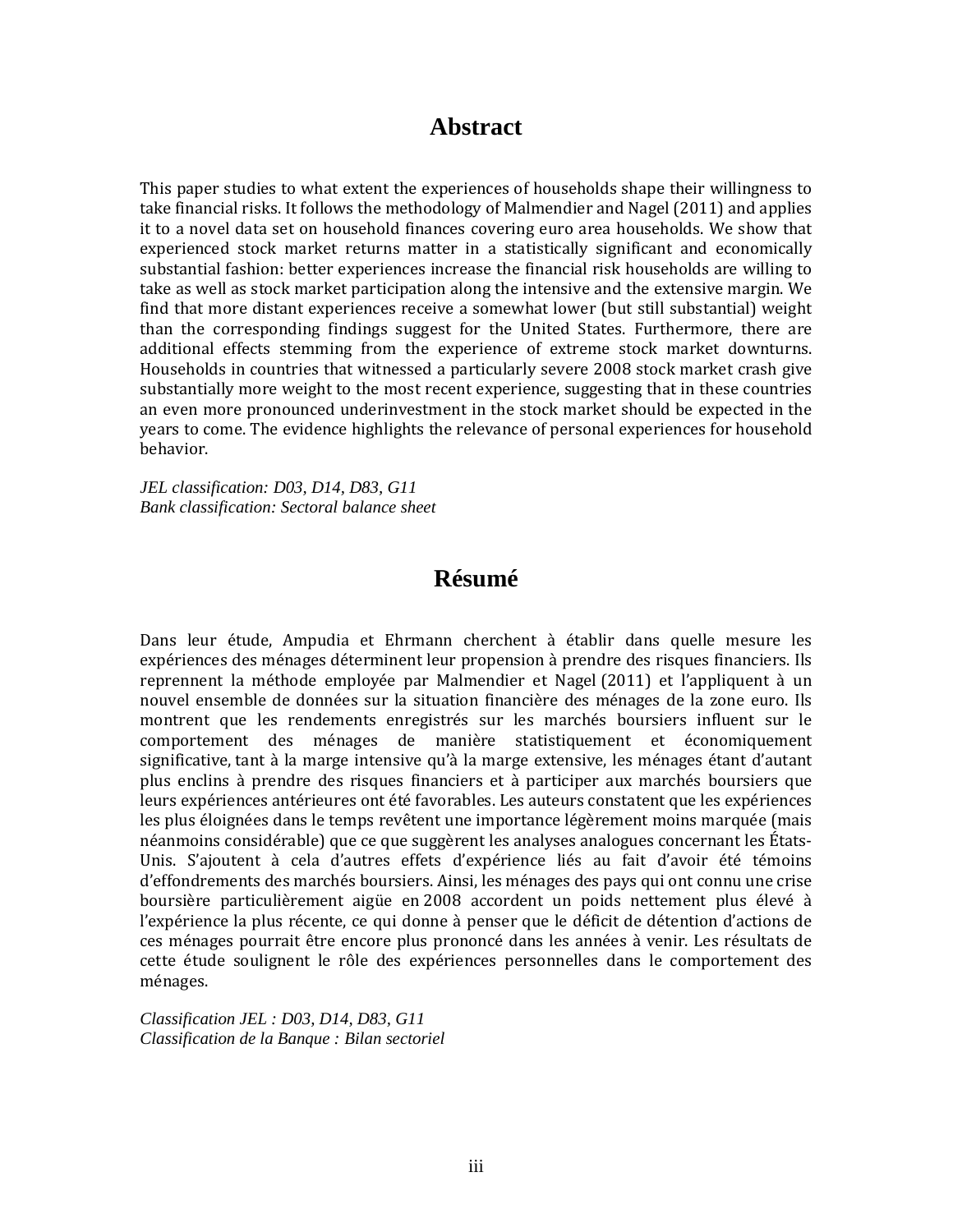#### **Non-technical summary**

This paper studies to what extent the experiences of households shape their willingness to take financial risks, their inclination to participate in stock markets and the amounts that they are willing to invest in stocks. It applies the approach developed by Malmendier and Nagel (2011) and extends the evidence to the euro area, using the Eurosystem Household Finance and Consumption Survey, a novel data set on household finances covering more than 58,000 households in eleven different countries of the euro area.

The data show considerable variation in the experienced stock market returns, stock market participation and the invested amounts both within and across countries. Our estimates show that experienced stock market returns exert statistically significant and economically substantial effects on households' self-assessed willingness to take financial risks and on portfolio decisions, even if we find that more distant experiences receive a somewhat lower (but still substantial) weight than the corresponding findings for the United States. This evidence adds to the literature on time variations in the willingness of households to take financial risks and its determinants, as well as on the factors that shape households' portfolio decisions, emphasizing the importance of personal experiences for economic behavior.

The paper then tests whether the experience of extreme stock market downturns also has a bearing on risk taking and stock market participation. Here as well, the effects are substantial and – importantly – come on top of the experienced average stock market returns.

These findings have important policy implications. Households are known to be generally underinvested in the stock market (and even more so in Europe than in the United States), which influences their wealth accumulation. This is especially important in light of the fact that they have been made more and more responsible for their own finances after retirement. In particular, the young and households in countries where the stock market crash in 2008 was very severe tend to give substantially more weight to the recent past when forming their participation decision. This, in turn, implies an even more pronounced underinvestment in stocks among these European households in times to come. Policy-makers should monitor developments carefully, and possibly consider policies to encourage stock market participation among the most affected groups.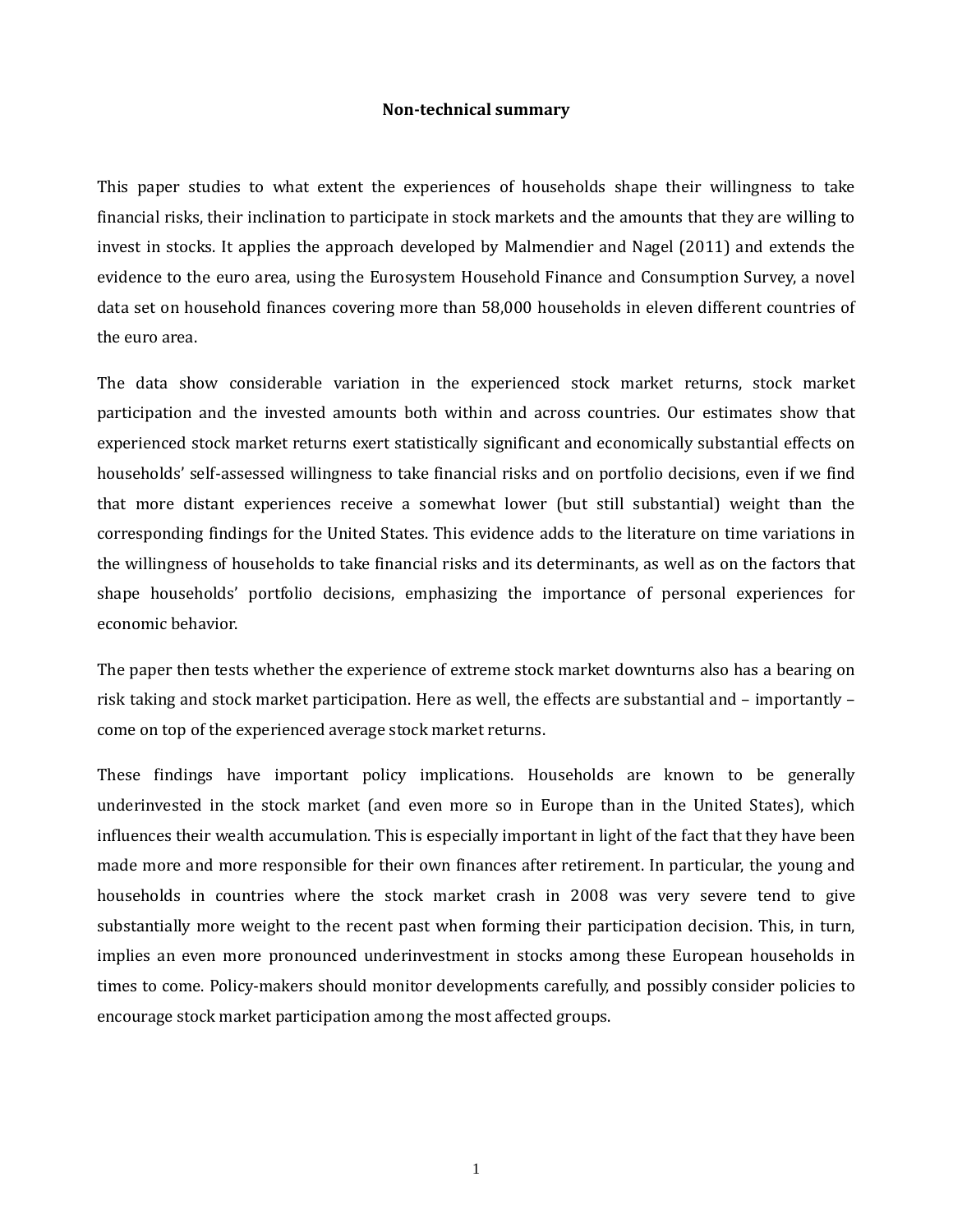#### **1. Introduction**

There is ample evidence that the willingness of economic agents to take financial risks has decreased in the course of the global financial crisis. Such a pattern has been found for financial markets (Bekaert and Hoerova 2013), banks (Bassett et al. 2012) and households (Guiso, Sapienza and Zingales 2013). It can therefore be assumed that the willingness to take financial risks varies over time, and depends on the experiences that economic agents have undergone.

Beyond the immediate reaction to adverse events, a recent paper by Malmendier and Nagel (2011) has shown that U.S. households' risk taking is furthermore affected by their experiences over longer time spans: households that have experienced higher real stock market returns over their lifetime tend to be more willing to take financial risks, have a higher propensity to hold stocks and hold larger amounts of stocks.

Personal experiences shape economic behavior in a variety of ways. Having experienced higher inflation, for instance, tends to lower happiness (Blanchflower 2007), increase inflation expectations (Lombardelli and Saleheen 2003; Malmendier and Nagel 2009) and inflation aversion (Ehrmann and Tzamourani 2012). Having grown up during recessionary times matters for preferences: as Alesina and Giuliano (2011) and Giuliano and Spilimbergo (2009) demonstrate, such individuals are more likely to believe that success in life depends more on luck than on effort, and therefore have a more favorable attitude toward redistributional policies. Beyond these macroeconomic factors, experiences of financial market performance also shape agents' behavior: Kaustia and Knüpfer (2008) show that investors are more likely to subscribe to initial public offerings (IPO) on the stock market if their previous IPO investments have performed relatively well, and Choi et al. (2009) suggest that investors overextrapolate from their personal experience when they make their savings decisions.

Of course, the socio-economic background of an individual also affects beliefs and behavior. As reported in Dohmen et al. (2011), the educational background of an individual's parents affects her willingness to take risks. Guiso, Sapienza and Zingales (2004) measure social capital in a region by the electoral turnout and the willingness to donate blood, and find that in high social capital regions in Italy, more households invest in stocks, a pattern that even persists if the individual leaves the region. Finally, using data on German households, Alesina and Fuchs-Schündeln (2007) identify persistent effects of communism on attitudes toward the role of the state in providing social services, insurance or redistribution.

If we accept that individual experiences shape beliefs and behavior, another question is how long these patterns persist. As just mentioned, both the findings in Alesina and Fuchs-Schündeln (2007) and in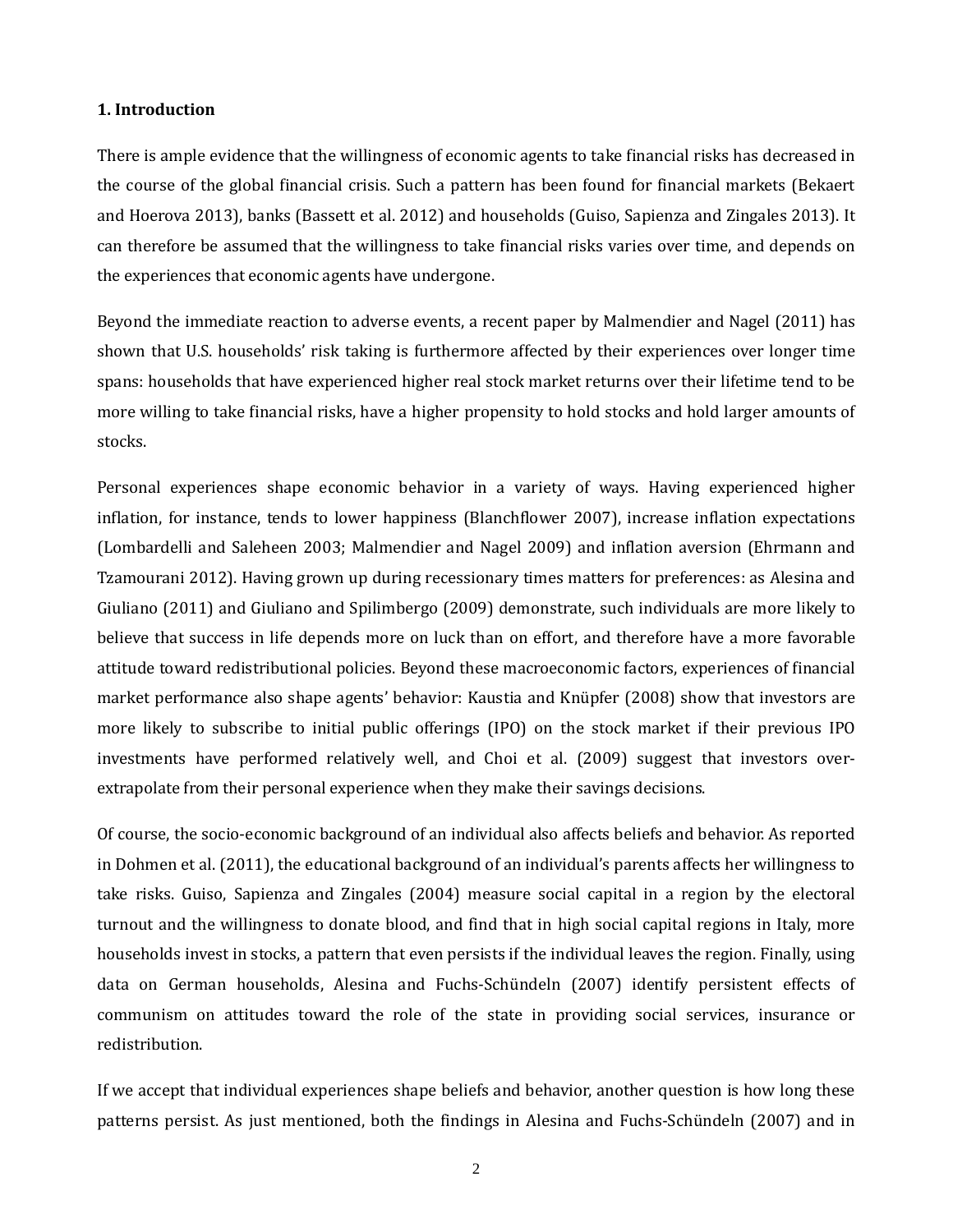<span id="page-6-0"></span>Guiso, Sapienza and Zingales (2004) suggest that there is quite some persistence. Malmendier and Nagel (2011), estimating the impact of financial market experience on risk taking, find that more distant experiences are relatively less important than more recent ones, but that their impact remains noticeable for some decades. Their findings also suggest that young individuals are particularly affected by more recent events. Nakov and Nuño (2014) model this set-up and show that in such an economy, the stock price exhibits stochastic fluctuations around the rational expectations equilibrium due to successive waves of optimism and pessimism.

The current paper uses the methodology developed by Malmendier and Nagel (2011) and applies it to a novel data set on household finances, the Eurosystem Household Finance and Consumption Survey (HFCS). This data set provides information on households' willingness to take financial risks and on participation in financial markets, along with a large number of important control variables, in a harmonized fashion for several countries in the euro area. Our data cover more than 58,000 households in Austria, Belgium, Finland, France, Germany, Greece, Italy, Luxembourg, the Netherlands, Spain and Portugal, i.e. in eleven different countries of the euro area.<sup>[1](#page-6-0)</sup>

The data show considerable variation in the experienced stock market returns both within and across countries. While our measure of the willingness to take financial risks varies relatively little, stock market participation<sup>[2](#page-6-0)</sup> is widely different across countries, ranging from an average of 3% in Greece to 22% in Finland. Among stockholding households, the average share of stocks in total liquid assets is smallest in Germany and the Netherlands with 24%, and largest in Greece with 38%. This substantial cross-country variation allows us to identify experience effects separately from age effects despite the fact that only one wave of the survey is currently available.

Our estimates of the effects of lifetime experiences on the willingness to take financial risks and stockholdings among euro area households are fully in line with those identified in Malmendier and Nagel (2011). They are statistically significant and economically substantial. To give just a few examples, households at the 90th percentile of the distribution of experienced stock returns are 7 percentage points less likely to report that they are not willing to take any financial risks than households at the 10th percentile. With regard to the propensity to hold stocks, a household experiencing a return at the 90th percentile of the distribution is 11 percentage points more likely to be invested in the stock market than a household at the 10th percentile.

 $\overline{a}$ 

<sup>1</sup> The HFCS also contains data for Cyprus, Malta, Slovakia and Slovenia. Since we could not obtain sufficiently long historical data for the stock market performance of these countries, we had to discard them from the analysis.

<sup>2</sup> Direct stockholdings, or holdings via investments in mutual funds that invest predominantly in equity.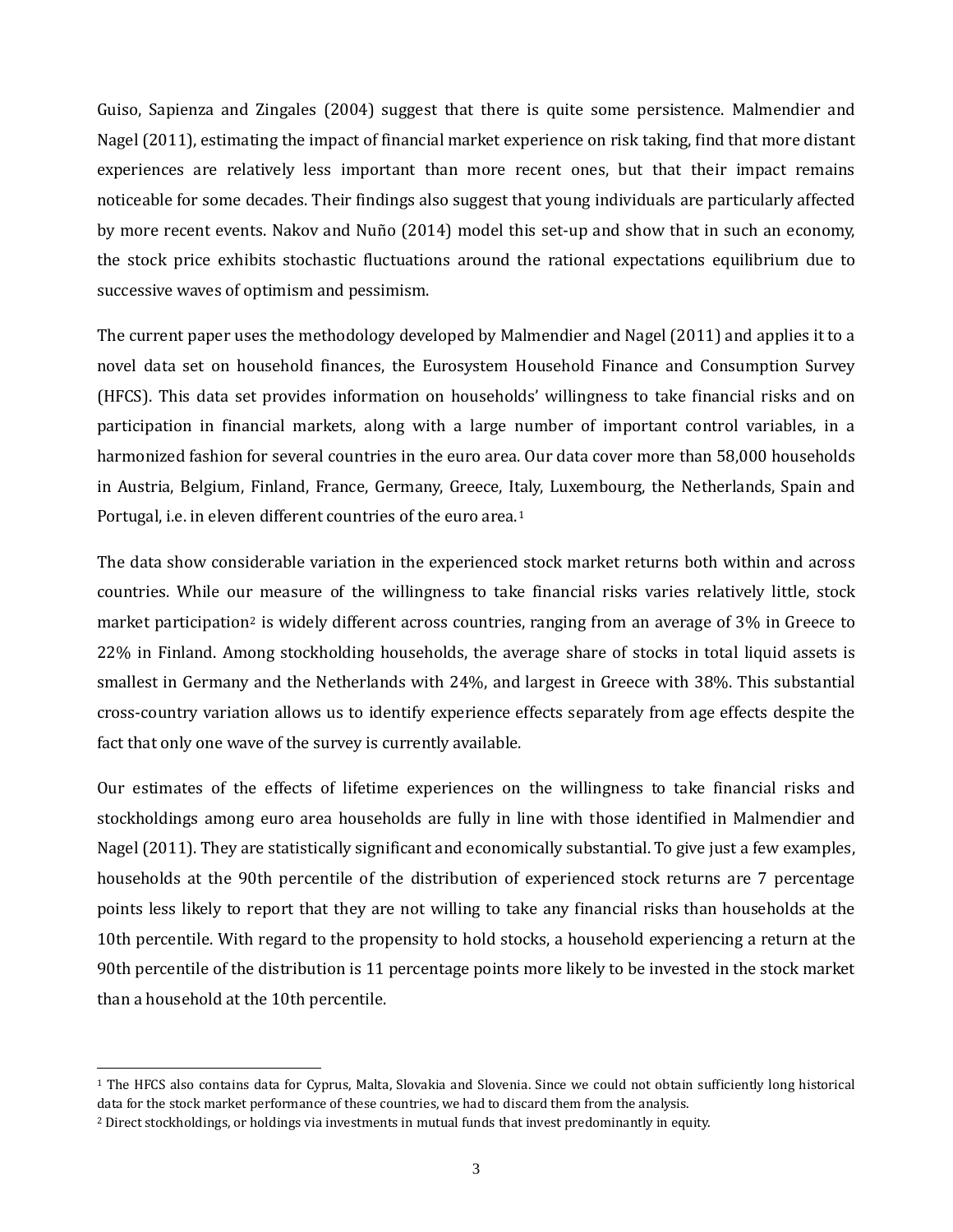While these estimates closely match those for the United States, our evidence suggests that the effect of experienced stock market returns is less persistent in Europe. Still, also in Europe experiences matter for the willingness to take financial risks and stock market participation for several years.

The paper also tests whether the experience of extreme stock market outcomes has a bearing on stock market participation. Counting the number of times an individual has seen nominal stock market returns decline by more than 20% in a given year, we once more find substantial effects – for each additional experienced event of this type, the tendency to hold stocks shrinks by 2 percentage points. Over the interdecile range of the experience distribution, this amounts to a 9 percentage point difference in stockholdings.

These findings relate to a previous literature on rare disasters (such as stock market crashes, but also other events like wars) and financial markets. Rietz (1988) and subsequently Barro (2006, 2009) showed that models which take into account the probability of rare disasters can inter alia help to explain the equity premium puzzle. Taking this idea further, Alan (2012) studied whether household portfolio decisions can also be explained by the perceived risk of stock market crashes. While she rejects this hypothesis for the better-educated and wealthy households, there is supportive evidence among the less-educated households.

Dominitz and Manski (2007) have documented that households' expectations of future stock market returns are very heterogeneous, and affect participation and investment patterns. In this paper we argue that, beyond socio-demographic factors, households' experiences of disastrous events are an important factor in shaping their portfolio decisions, possibly via return expectations.

The paper therefore provides further evidence on the relevance of personal experiences for household behavior. These findings have important policy implications. It is a well-known fact that households are generally underinvested in the stock market, a phenomenon that has been dubbed the stockholding puzzle (Haliassos and Bertaut 1995; Campbell 2006). The puzzle is particularly pronounced in Europe, where household stock market participation is even lower than in the United States. This is especially problematic given that households have been made more and more responsible for their own finances after retirement (van Rooij et al. 2011). The findings in the current paper imply that stock market participation will likely be further depressed due to the recent experience of the 2008 stock market crash, suggesting an even more pronounced underinvestment of European households in the stock market in times to come. Policy-makers should therefore monitor developments carefully, and possibly consider policies to encourage stock market participation among the most-affected groups.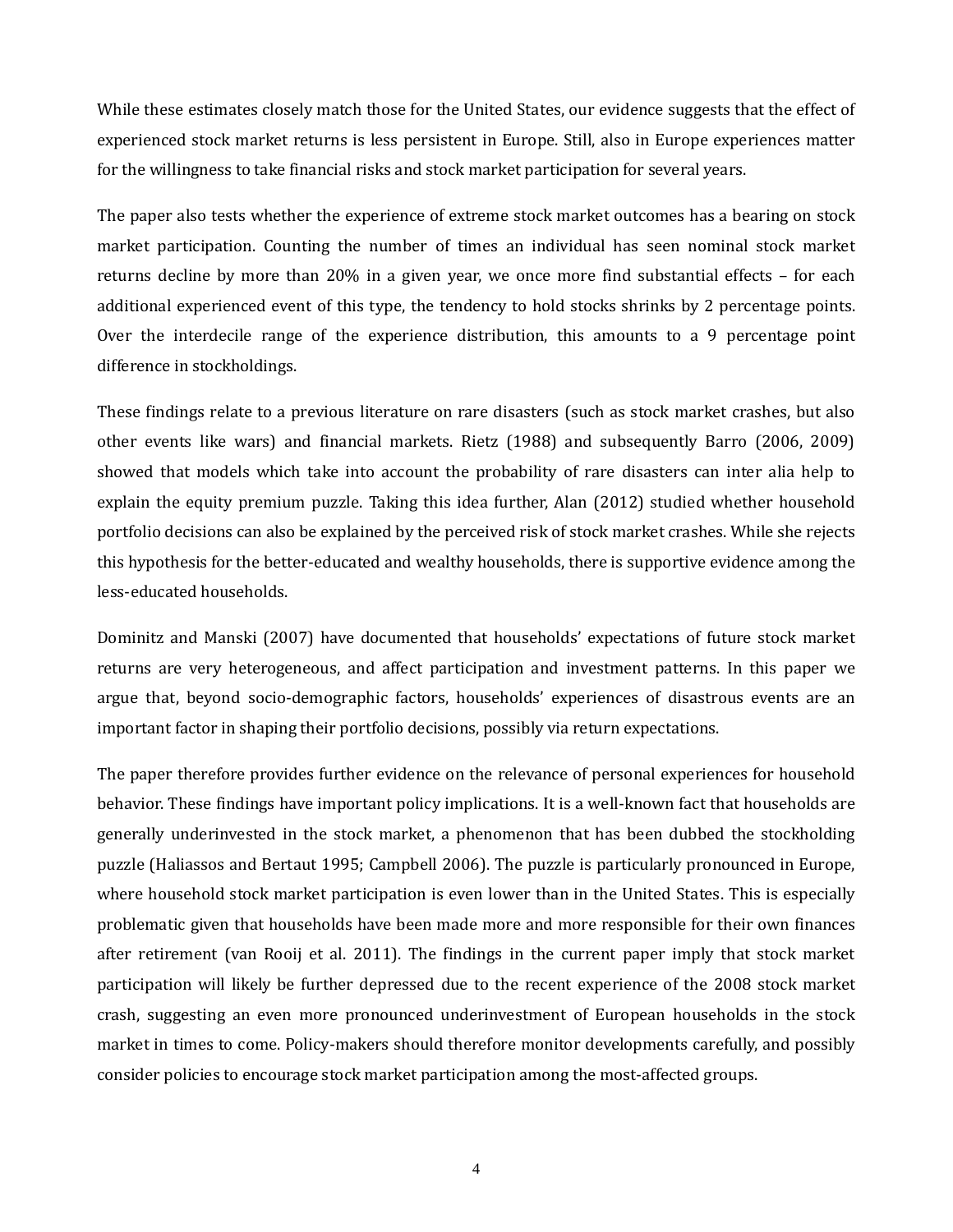<span id="page-8-0"></span>The paper proceeds as follows. Section 2 provides more detail on the underlying data and the econometric methodologies that we employ. Section 3 reports the main findings regarding the effect of individuals' stock market experiences on the willingness to take financial risks and stock market participation, and provides the results of several robustness tests. Section 4 expands the evidence by focusing on the consequences of extreme events. Section 5 concludes.

#### **2. Data and methodology**

#### *2.1 Data*

 $\overline{a}$ 

In order to conduct our analysis we will combine household-level data from the HFCS and historical data for stock returns. The HFCS provides ex-ante comparable data for 15 euro area countries (all euro area countries with the exception of Estonia and Ireland).[3](#page-8-0) Since we could not obtain sufficiently long historical data for the stock market performance of Cyprus, Malta, Slovakia and Slovenia, we had to discard them from the analysis. Our data cover more than 58,000 households in 11 euro area countries, namely Austria, Belgium, Finland, France, Germany, Greece, Italy, Luxembourg, the Netherlands, Spain and Portugal.

The HFCS contains information regarding socio-demographic variables, assets, liabilities, income and consumption for a sample of households that is representative both at the national and the euro area level. A set of population weights is provided in order to ensure the representativeness of the sample. All our calculations use these population weights. In section 3.2 we perform unweighted calculations as part of our robustness checks.

Another important feature of the HFCS is that missing observations (i.e. questions that were not answered by the respondent households) are imputed five times – an issue that we will take into account when assessing the statistical significance of our estimates.[4](#page-8-0) The first wave of the HFCS was conducted around 2010, but the reference periods have not been fully harmonized. In particular, the reference period for the Spanish data is 2008/2009, whereas it is 2009 for Greece. We account for these differences when calculating respondents' lifetime experiences. It is important to note, however, that all the households in our sample have lived through the 2008 stock market crash.

<sup>&</sup>lt;sup>3</sup> For more details on the survey, see <u>http://www.ecb.europa.eu/home/html/researcher\_hfcn.en.html</u>. The results from the first wave are described in detail in Household Finance and Consumption Network (2013a).

<sup>4</sup>Variables necessary to construct wealth and income aggregates are multiply imputed in each country. Some countries imputed other variables, too. For more information see section 6 and subsection 9.2.7 of Household Finance and Consumption Network (2013b), which describes the most relevant methodological features of the survey, including information on sampling design and weighting.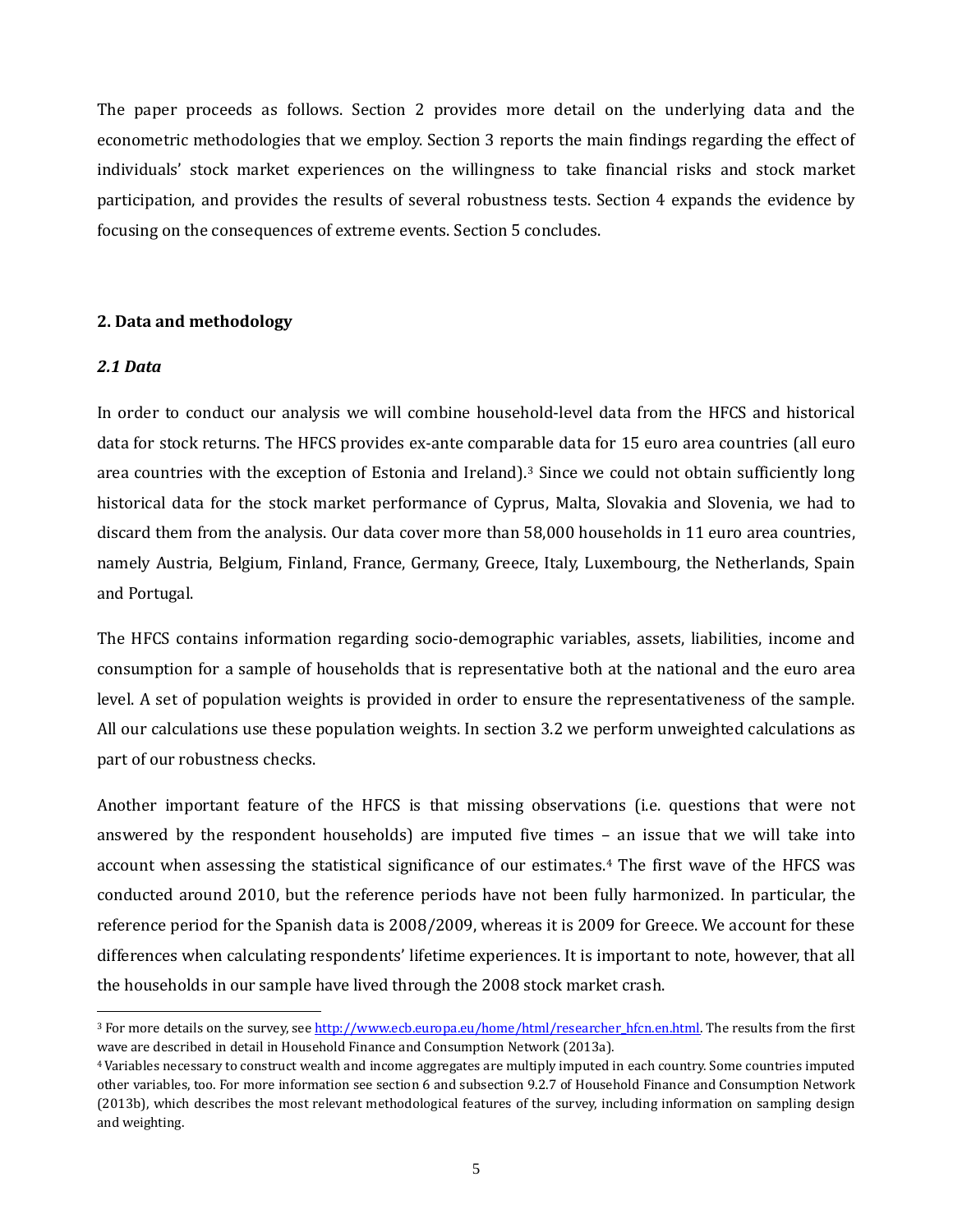From the HFCS we are going to retrieve our dependent variables and a set of control variables. In particular, the variables of interest are the household's willingness to take financial risks, whether it participates in the stock market or not, and the share of liquid assets invested in stocks. For determining the household's willingness to take financial risks we use the following question: *"Which of the following statements comes closest to describing the amount of financial risk that you (and your husband/wife/partner) are willing to take when you save or make investments?"* The respondent can choose one of the following options: 1*. Not willing to take any financial risk, 2. Take average financial risks expecting to earn average returns, 3. Take above average financial risks expecting to earn above average returns, or 4. Take substantial financial risks expecting to earn substantial returns.[5](#page-9-0)*

For stock market participation, we include direct stockholdings as well as investments in mutual funds which invest predominantly in equity. For the share of liquid assets invested in stocks we define liquid assets – in the same way as Household Finance and Consumption Network (2013a) – as the sum of the value of sight accounts, savings accounts, mutual funds, bonds, ownership of non-self-employment private businesses, shares and managed accounts.[6](#page-9-1)

In all our model specifications we will control for gender, age, income, education, the stock of liquid assets, whether the reference person<sup>[7](#page-9-2)</sup> is married, retired, has children or works in the financial sector. The controls follow Malmendier and Nagel (2011), but we added the financial sector affiliation because it might affect the household's tendency to hold stocks and gender, since there is an ample literature documenting that risk attitudes differ between men and women. Finally, we also control for countryfixed effects, given that the literature has found cross-country differences in stock ownership to be primarily linked to differences in economic environments and institutions (Christelis et al. 2013). Furthermore, country-fixed effects take account of possible differences in reporting styles across countries.

 $\overline{a}$ 

<span id="page-9-0"></span><sup>5</sup> Unfortunately, this question has not been asked in France and Finland. Also, it has not been imputed for all countries, which somewhat restricts the available sample size. Note that we changed the ordering of this variable relative to the way it is measured in the HFCS to match the measurement in Malmendier and Nagel (2011). Accordingly, high values in the original HFCS data set correspond to low values for our variable, and vice versa.

<span id="page-9-1"></span><sup>6</sup> Malmendier and Nagel (2011) also include stocks held in retirement accounts, a variable that is not available for the HFCS. In the robustness section, we will include households that have invested in voluntary pension schemes to get closer to the definition of Malmendier and Nagel (2011).

<span id="page-9-2"></span><sup>7</sup> Throughout the paper, "household" and "reference person" should be seen as interchangeable concepts. For example, when we talk about the age of the household it is understood that we are referring to the age of the reference person. The household reference person is chosen according to the international standards of the so-called Canberra Group (UNECE 2011). This definition uses the following sequential steps to determine a unique reference person in the household: (i) household type, (ii) the person with the highest income, (iii) the eldest person.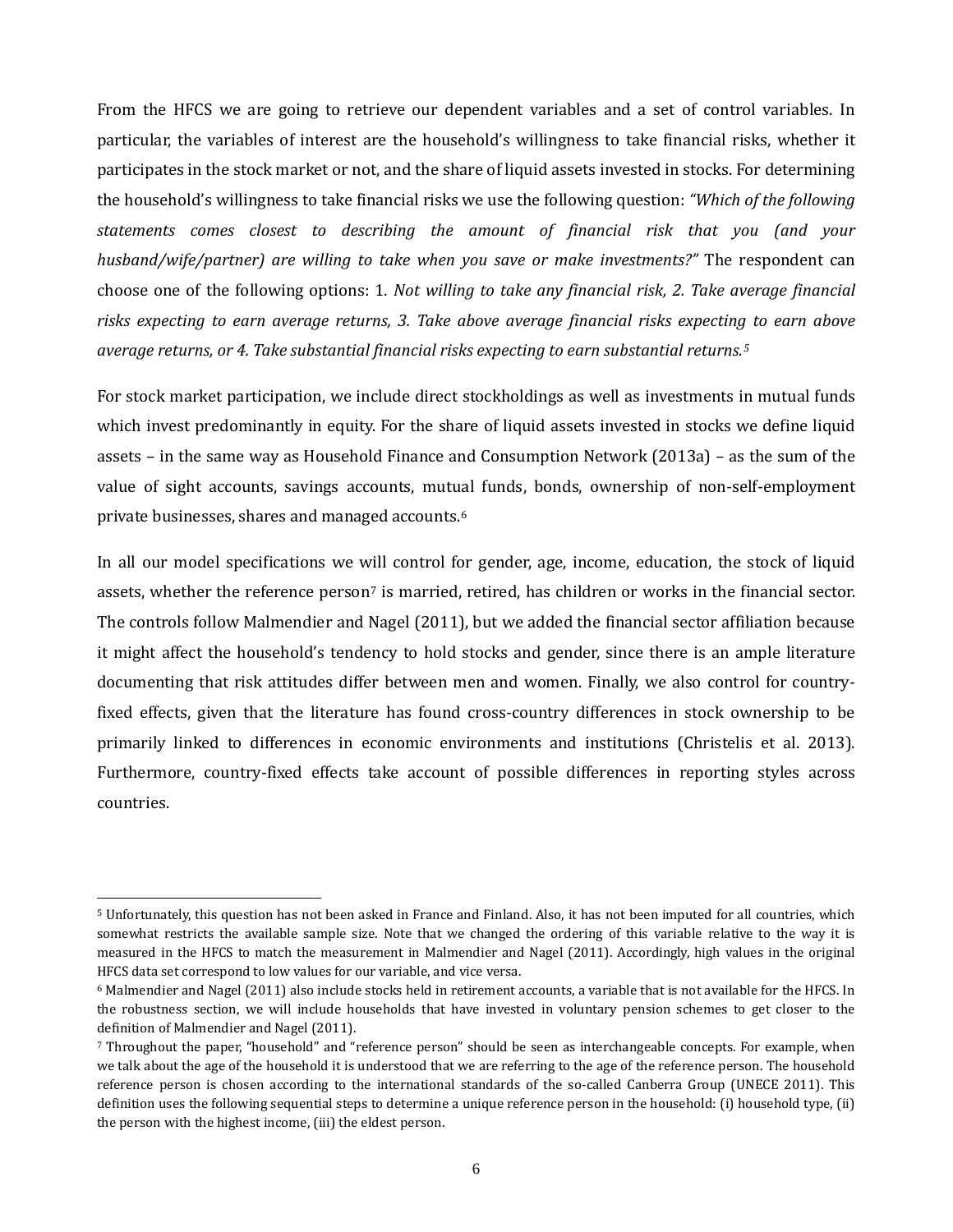In order to construct the stock market experiences which the households in our sample have lived through, we use long-term historical time series obtained from Global Financial Data. We use real stock returns (deflated with consumer prices) from 1930 until the year prior to the survey. Since the data do not go back further in time than 1930 (1932 in Portugal), we treat all households born before 1930 as if they were born in 1930 (1932 in Portugal).[8](#page-10-0)

We furthermore generate a variable that measures how often a household has experienced a substantial drop in stock prices, which we define as an annual return of below -20%. This threshold coincides roughly with a one-standard-deviation event, and it covers around 10% of our year-country observations. Such a decline could occur due to a genuine stock market crash or, alternatively, through a sustained but more gradual decline over the course of a year. Since our data are annual, we cannot distinguish between the two. Of course, we will subject the results to a robustness test where the definition of a stock price drop is altered, to an annual return of below -40%, which roughly amounts to a 1.7-standard-deviation event, and covers around 2.5% of our year-country observations. Note that we base this variable on nominal returns, whereas the overall stock market experiences were calculated using real returns. The reason is that for smaller movements in the stock market, what matters for consumers is the real return they can make with their investment, whereas stock market crashes are typically defined using nominal returns. A robustness test using real returns to define crashes does not alter our results.

#### *2.2 Methodology*

 $\overline{a}$ 

We are interested in studying the effect of past experiences on the willingness to take financial risks, and the portfolio-choice decisions of households. Following Malmendier and Nagel (2011), we synthesize the lifetime experienced returns of a household using a weighted average of the annual returns conditional on a weighting parameter  $\lambda$ . The weighting scheme is flexible enough to allow households to give either higher or lower weights to more recently experienced returns. In particular, for each household *i* in country *c*, the experienced return is constructed as follows:

$$
A_{ic}(\lambda) = \sum_{k=1}^{age_i - 1} w_i(k, \lambda) R_{T-k}^c,
$$
\n<sup>(1)</sup>

<span id="page-10-0"></span><sup>8</sup> This affects 3,636 households. Dropping them from the sample does not change the results in any relevant manner – as we will see, experiences before 1930 would anyway get a negligible weight in determining household behavior in current times. For Greece, Global Financial Data extends back only to 1953, but we were able to expand the series back to 1930 using data provided to us by the Bank of Greece.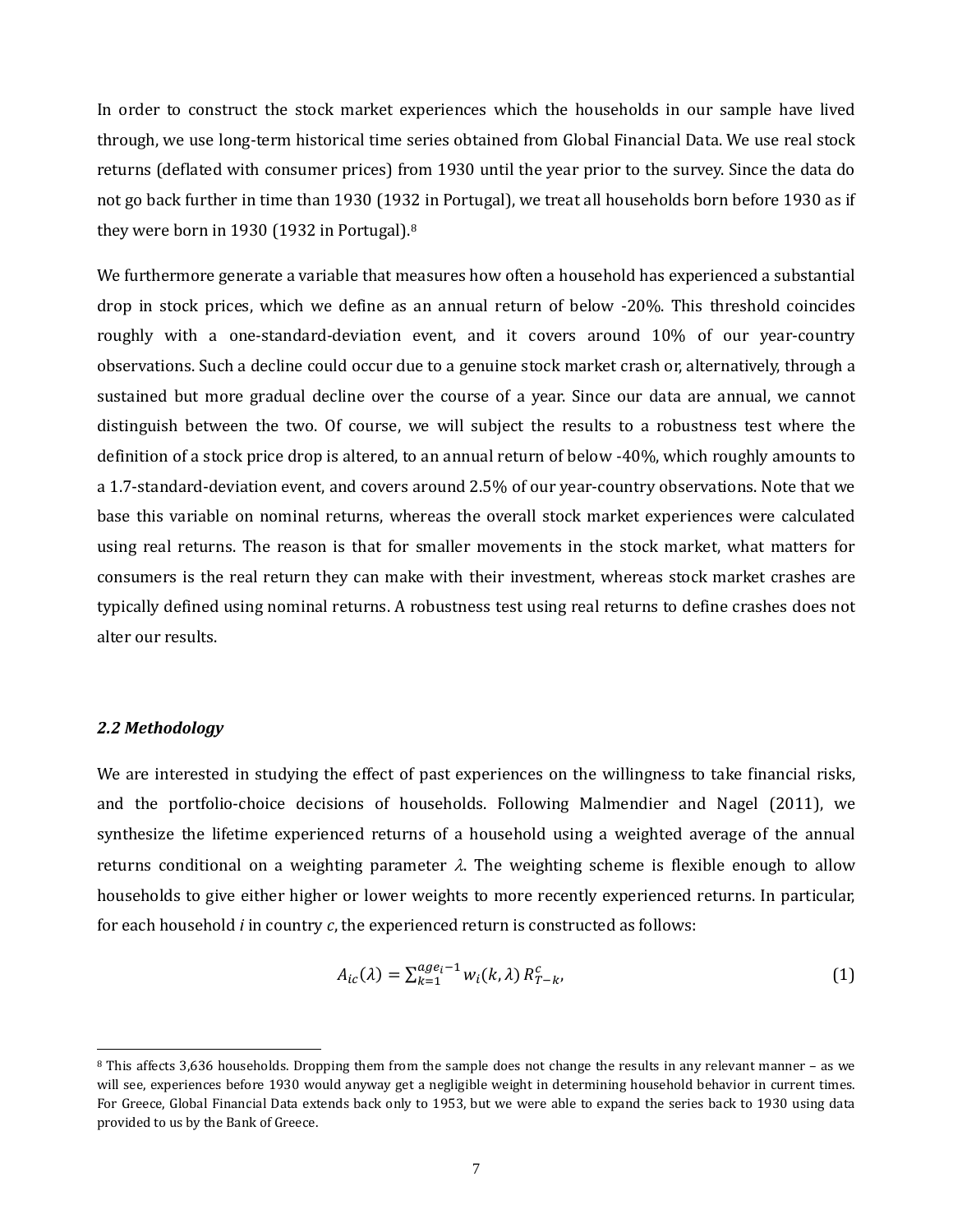$$
w_i(k,\lambda) = \frac{(age_i - k)^{\lambda}}{\sum_{k=1}^{age_i - 1} (age_i - k)^{\lambda}}.
$$
\n(2)

 $R_{T-k}^c$  denotes the stock market return in year *T*-k (where *T* is the reference period of the survey) in country *c*. The weights  $w_i(k, \lambda)$  depend on the age of the household and a weighting parameter  $\lambda$  which determines the shape of the weighting function (in particular, whether the slope is positive, negative or flat), and the steepness of the slope.

To understand the form of the weighting function, Figure 1 depicts possible weights for the example of a 50-year-old household, using different values of *λ*: -0.2, which corresponds to an increasing weighting function (where the distant past matters more than the recent past); 1, which implies linearly decreasing weights; and 5, a concavely decreasing weighting function. Generally, a negative *λ* implies that the household places a larger weight on more distant experiences, whereas a positive *λ* indicates that returns from the recent past are given a larger weight. As  $\lambda$  increases, the effect of past returns fades away more quickly and recent returns are given a relatively larger weight.

#### Figure 1 here

When calculating lifetime experiences in this manner, we impose a number of assumptions. First, we assume that the relevant horizon extends back to the year of birth. This assumption turns out not to be critical, as we will show by varying the start of the relevant horizon, once to include 10 years prior to birth, and once to start 10 years after birth. A second assumption is that all households "experience" stock market returns, whether they are actually holding stocks or not. Third, we assume that it is the national stock market returns that matter, and thereby implicitly that the reference person did not live abroad or experienced stock market returns in another country by some other means, e.g. by holding an internationally diversified portfolio. While country size might be a relevant factor in this, we think of the latter as a realistic assumption due to the well-known home bias in portfolios, and will subject the former to a robustness test by excluding all households that were not born in the country of residence.

We are going to estimate *λ* from the data. In general, our regression models will have the following form:

$$
y_{ic} = \alpha_c + \beta A_{ic}(\lambda) + \delta x_{ic} + \varepsilon_{ic},\tag{3}
$$

where *yic* denotes the measure for the willingness to take financial risks, the variable indicating whether a household participates in the stock markets, or the share of stocks in liquid assets.  $\alpha_c$  are the countryfixed effects,  $x_{ic}$  the various control variables and  $\varepsilon_{ic}$  a residual. Since  $A_{ic}(\lambda)$  is a non-linear term, we have to use non-linear estimation techniques, irrespective of the remaining model specification.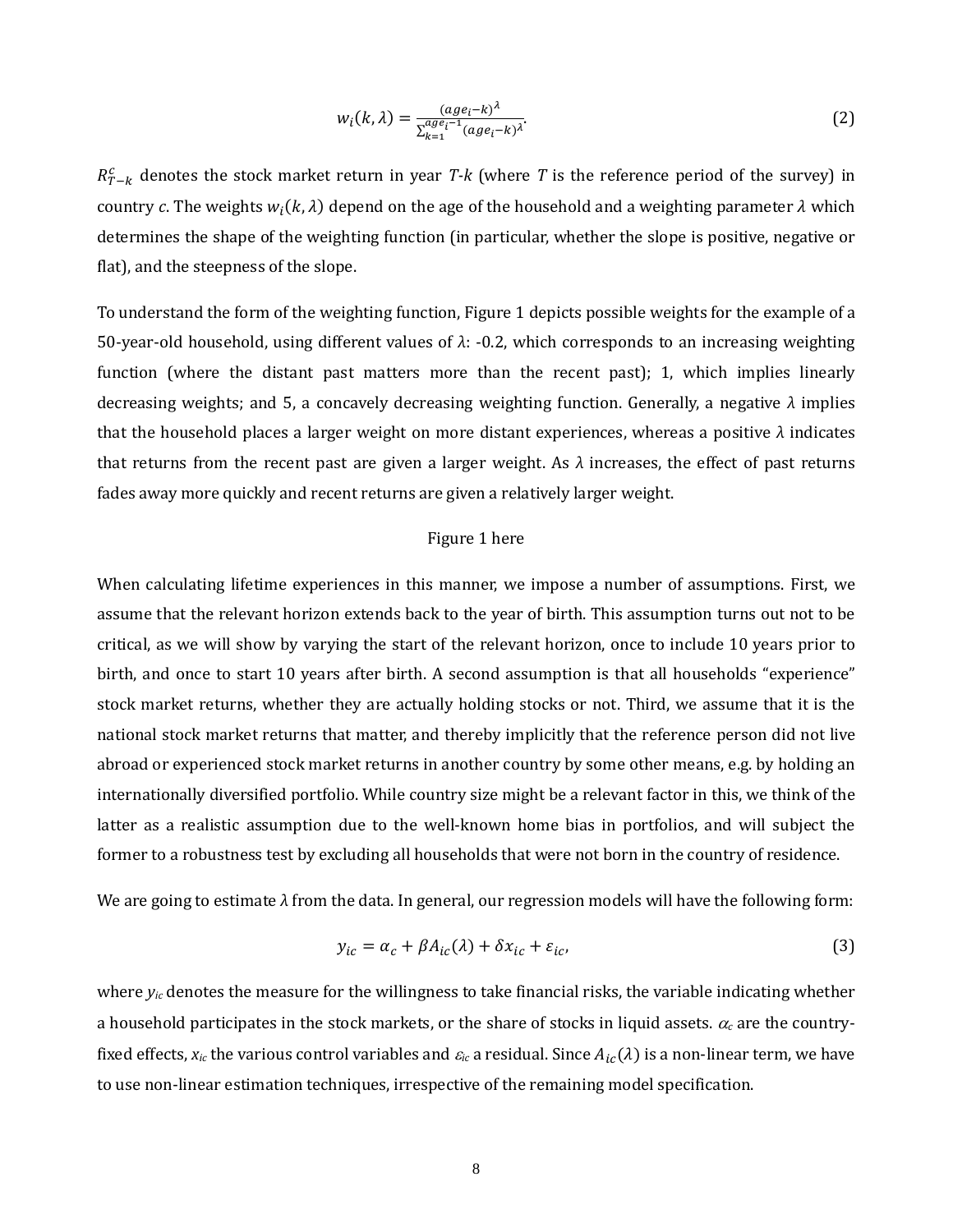Note that this model identifies experience effects via the variation of experiences over age and across countries. In the paper by Malmendier and Nagel (2011), identification was achieved by using several waves of the U.S. Survey of Consumer Finances (SCF), such that experiences vary over age and across waves. In other words, equation (3) simply substitutes their time subscript with a country subscript. The idea of identification is, however, equivalent.

We first look at the effect of experiences on the willingness to take financial risks. Since the dependent variable takes four values, we use an ordered probit model for the estimation. When our dependent variable is the stock market participation decision we use a probit model, and when we look at the share of the portfolio invested in stocks we use a Tobit model.

When the experienced return is our independent variable of interest, we first identify an initial value for  $\lambda$  by estimating the model on a tight grid of given lambdas. The value for  $\lambda$  that achieves the highest likelihood is then used as the initial value in the non-linear estimation. This procedure ensures avoiding local maximums, apart from substantially reducing computation time.

Our other independent variable of interest is the number of stock market crashes experienced. For the model specifications dealing with this independent variable we do not include a weighting function, thereby implicitly assuming that the effects of crashes persist and accumulate. Therefore, it is important to allow for a non-linear effect, which we do by using a quadratic term, such that the model is estimated as follows:

$$
y_{ic} = \alpha_c + \beta_1 S_{ic} + \beta_2 S_{ic}^2 + \delta x_{ic} + \varepsilon_{ic}.
$$
\n(4)

All variables are described as in equation (3), and  $S_{ic}$  is the number of experienced stock market crashes.

As with Malmendier and Nagel (2011), we use a weighted estimation to account for the fact that the survey does not always represent the same fraction of the overall population across countries. Our weights readjust each observation to reflect their relative importance for the euro area as a whole. In so doing, we also follow Faiella (2010) and Magee et al. (1998), who recommend the use of weights for two similar surveys, namely Italy's Survey on Household Income and Wealth and Canada's SCF. They argue that, in surveys with complex survey design, the use of weights protects against the omission of relevant information, which otherwise would have to be modelled explicitly by incorporating all available geographic and operational variables that determine sampling rates. Another reason for using weights is due to the possibility of endogenous sampling (Solon et al. 2013), since the HFCS oversamples wealthy households, and given that stock market participation varies with wealth.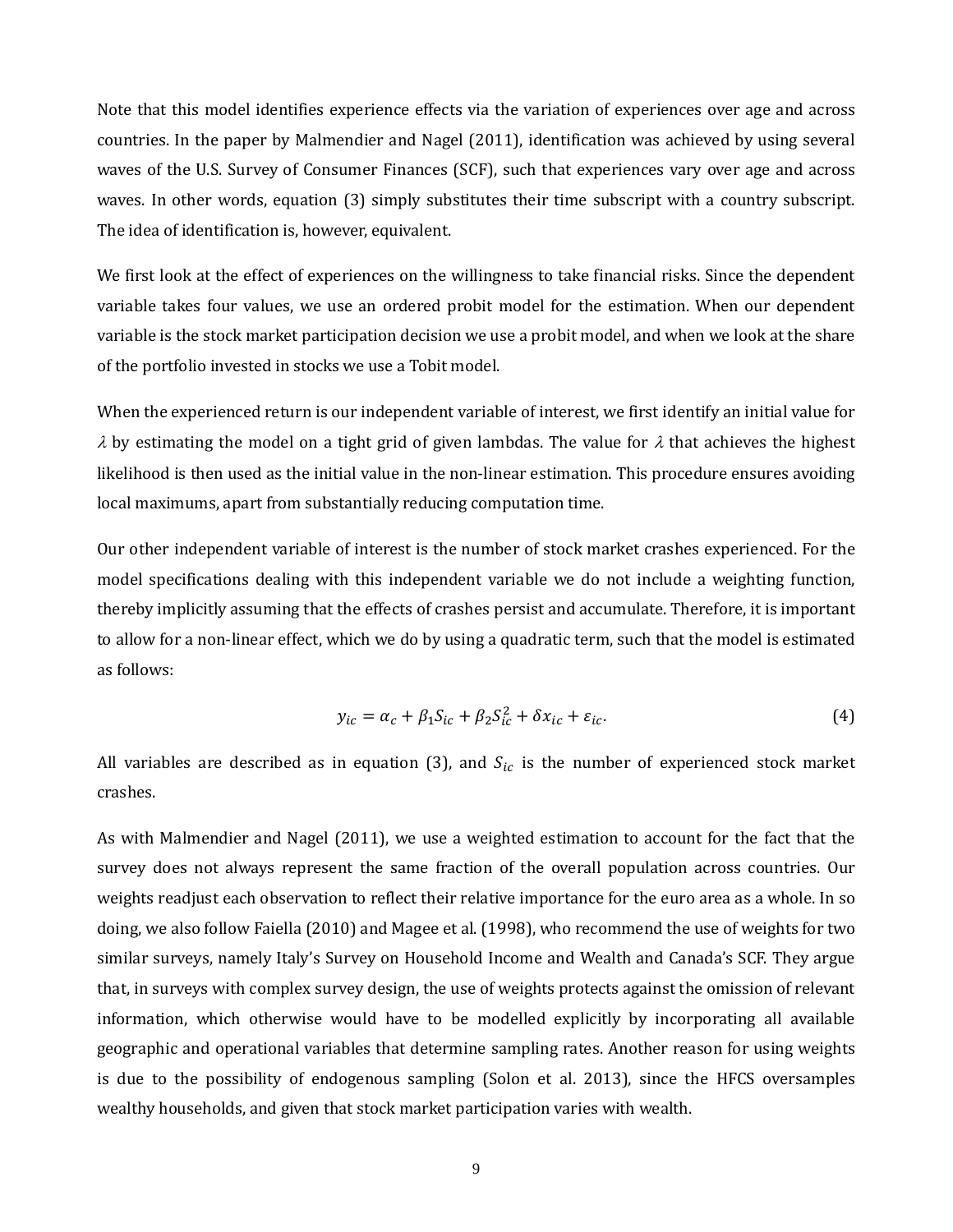#### *2.3 Descriptive statistics*

 $\overline{a}$ 

Table 1 provides descriptive statistics for households' willingness to take financial risks, stock market participation and the share of liquid assets invested in stocks. The willingness to take financial risks shows little variation, both within and across countries. In eight of the nine countries where this variable is available (remember that this question was not asked in Finland and France), the median household reports the lowest willingness to take financial risks (coded as 1). Italy is the only exception, with a median of 2. The mean figure is 1.4 for the euro area as a whole, and it varies from 1.1 in Portugal to 1.7 in Italy. Overall, these results are not very different from the mean value of 1.8 that was found for U.S. households in Malmendier and Nagel (2011). Still, as we will see, despite the low variability of this variable, it is sufficient to estimate meaningful results.

#### Table 1 here

Participation rates in stock markets are very low (see the second panel of Table 1); only 13% of households report some stockholdings. Importantly, however, there is considerable variation across countries, with participation rates ranging from 3% in Greece to 22% in Finland. Conditional on stockmarket participation, euro area households keep 30% of their liquid assets in stocks. But this figure, reported in the third panel of Table 1, also varies across countries. The mean ranges from 24% in Germany and the Netherlands to 38% in Greece. Interestingly, there is also a substantial amount of variation within countries. There are many households with very small amounts of stocks in their portfolios, as shown by the small numbers for the 10th percentile, whereas the 90th-percentile household in several countries holds substantial amounts of stocks (e.g. above 80% in Finland, Greece, Luxembourg and Spain).[9](#page-13-0) Taken together, the low participation rates and the small fraction of assets that are held in stocks suggest that households account for a very small fraction of stock market capitalization, thereby making concerns about reverse causality (whereby changes in households' willingness to take financial risks affect stockholdings and thereby stock market returns) less relevant.

#### Table 2 here

Table 2 provides a first look at our main explanatory variables. In the upper panel, we report summary statistics for the experienced stock market returns of households,  $A_{ic}$ . They are calculated using a weighting factor of  $\lambda$ =4.5, which is close to the estimates that we will report below. There is substantial

<span id="page-13-0"></span><sup>&</sup>lt;sup>9</sup> The dependent variable in our regressions will not be conditional on stockholdings, i.e. we include households that do not hold stocks in our sample.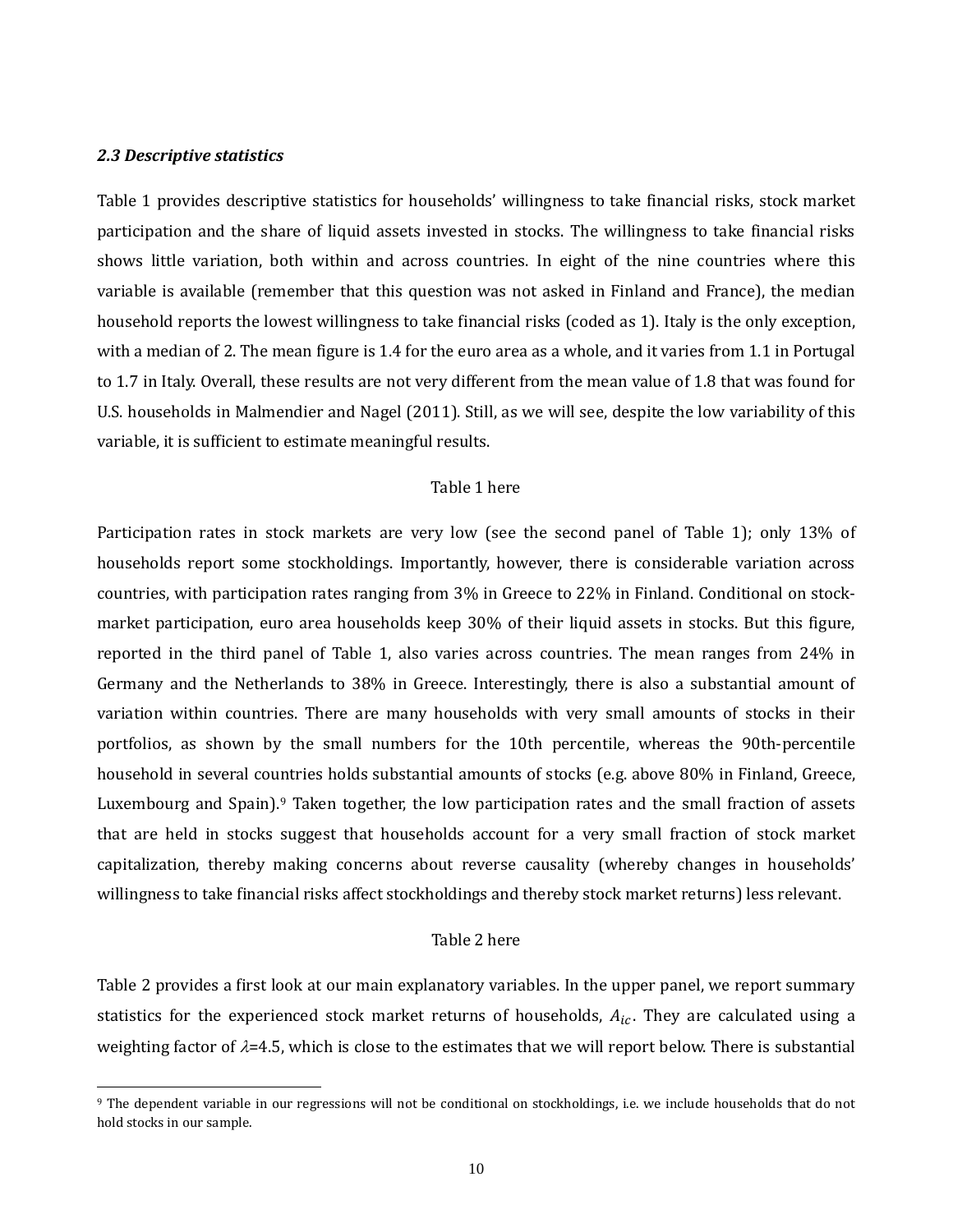variability in the experiences across and within countries: they range from 4% in Italy to 13% in Finland. The variation within countries is largest in Greece, where the 10th percentile of the return distribution is 3% and the 90th percentile is 13%.

These figures suggest that there is substantial variability in real stock market returns. Importantly, this variation is largely due to differences in nominal returns, and only to a small extent to differences in inflation rates. Table 3 shows the correlations between each country's nominal stock market returns for the whole sample from 1930 to 2010. Correlations are rarely higher than 0.5, and in a few cases they even take negative values.

#### Table 3 here

When we examine the number of protracted stock market declines or genuine stock market crashes that households have experienced (reported in the second panel of Table 2), we once more find substantial variability across and within countries. The mean number of stock market downturns that households have experienced ranges from 3.4 in Austria to 11.6 in Portugal. In many countries, the difference between the 10th and 90th percentiles of the distribution is as large as, or even larger than, six events.

To summarize, the descriptive statistics show that there is substantial variation in our dependent and explanatory variables both across and within countries. We next study how an individual's experience affects the willingness to take financial risks and stock market participation.

## **3. The effect of experiences on the willingness to take financial risks and stock market participation**

#### *3.1 Benchmark results*

Table 4 provides the first set of results. It reports the estimated coefficients of the ordered probit model, explaining the willingness to take financial risks, as well as the average marginal effects for each category. Note that the standard errors take account of the multiply imputed nature of the data, thereby properly reflecting the uncertainty of the imputed values. Several of the control variables are relevant. Higher income and a higher stock of liquid assets tend to decrease the willingness to take financial risks, even though for both variables there are important non-linearities, as suggested by the statistical significance of the squared terms. The retired are somewhat less willing to take financial risks than other households, an effect that is found on top of a decreasing willingness to take financial risks with age (the latter has already been documented in the literature, see Dohmen et al. (2011)). Education also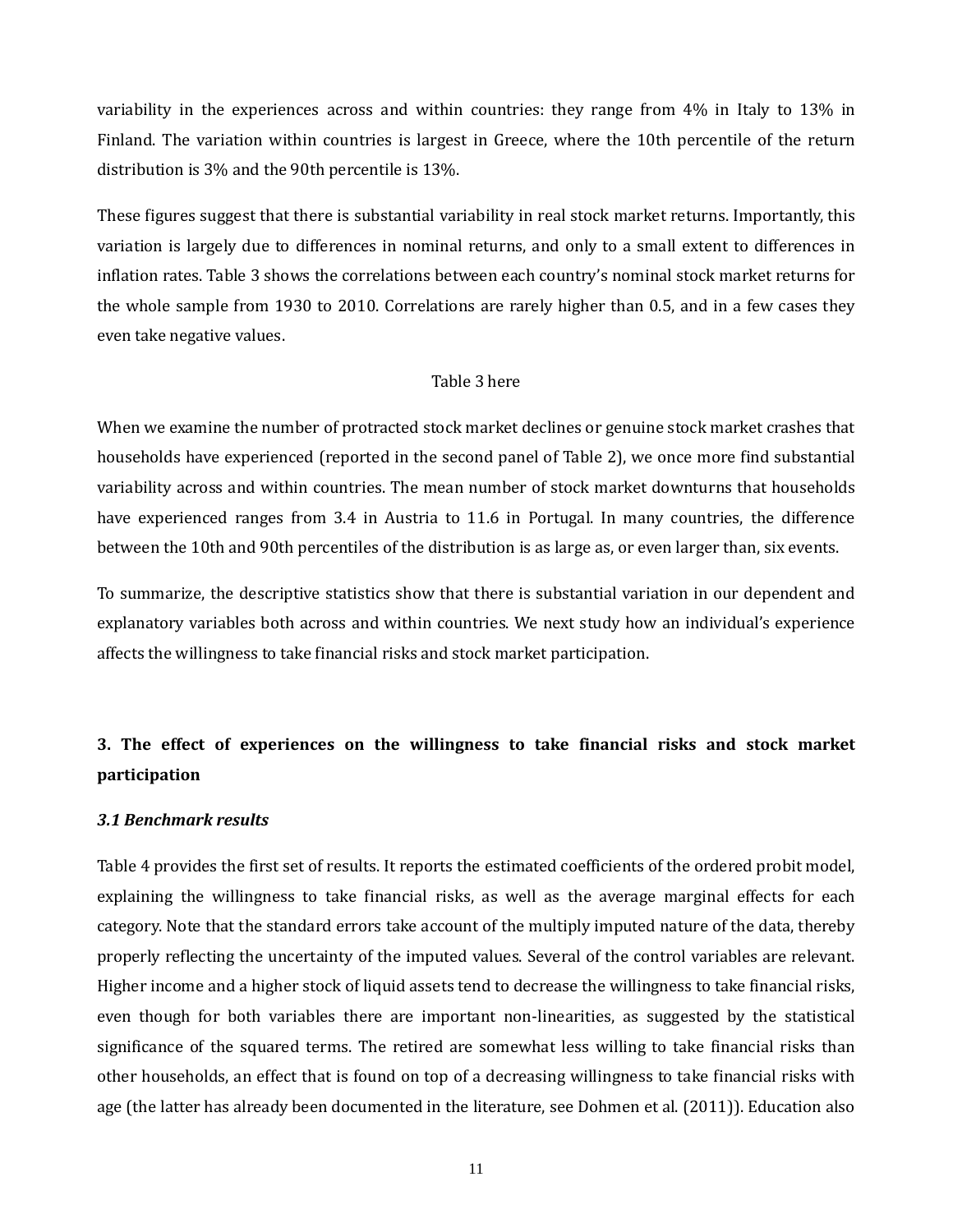seems to matter, with higher levels of education being associated with a higher willingness to take financial risks. As is well known from the literature (see, inter alia Borghans et al. (2009)), males tend to be more willing to take risks than females, a pattern that is also observed in our data. Our control for respondents who are working in the financial sector is highly statistically significant, and suggests that these individuals are more willing to take financial risks (the average marginal effect suggests that they are 7.5 percentage points less likely to be unwilling to take any financial risk, which makes the financial sector dummy, together with gender, the most influential sociodemographic factor). Finally, the countryfixed effects are estimated to be highly relevant, with Italians being more willing to take financial risks than Germans, and respondents in Belgium, Luxembourg, the Netherlands, Portugal and Spain reporting a lower willingness to take financial risks than their counterparts in Germany.

#### Table 4 here

Moving to the two main parameters of interest,  $\beta$  and  $\lambda$ , both are statistically significant and have the expected sign. The weighting parameter  $\lambda$  is estimated to be 3.9, considerably larger than Malmendier and Nagel's (2011) corresponding estimate of 1.4 for the United States. This points to a higher decay factor in Europe. To take the example of a 30-year-old individual, a European would assign a weight of 15.6% to the previous year's experience, whereas a U.S. household would give it a weight of only 7.9%. Despite this large initial difference, memories are rather persistent also for the European household, who is estimated to assign a weight of 3.7% to experiences undergone 10 years ago (whereas the number in the United States amounts to 4.7%). Taking the example of an individual with a longer life history, the relevance of past experience becomes even more apparent: according to our estimates, a 50 year-old person would weigh the most recent year with 9.5%, and the experience undergone a decade ago with 4.3%. Even the stock market returns experienced 20 years ago would enter the weighting function with 1.4%.

As expected, the coefficient estimate for  $\beta$  indicates that higher experienced returns tend to increase the willingness to take financial risks. The average marginal effects show that an increase in experienced returns by 1 percentage point makes households 1.4 percentage points more likely to declare that they are not willing to take any financial risk. Comparing the average of the fitted probabilities at the 90th percentile of the distribution of experienced returns with the average of the fitted probabilities at the 10th percentile yields a difference of 6.7 percentage points. This effect is of substantial magnitude (it is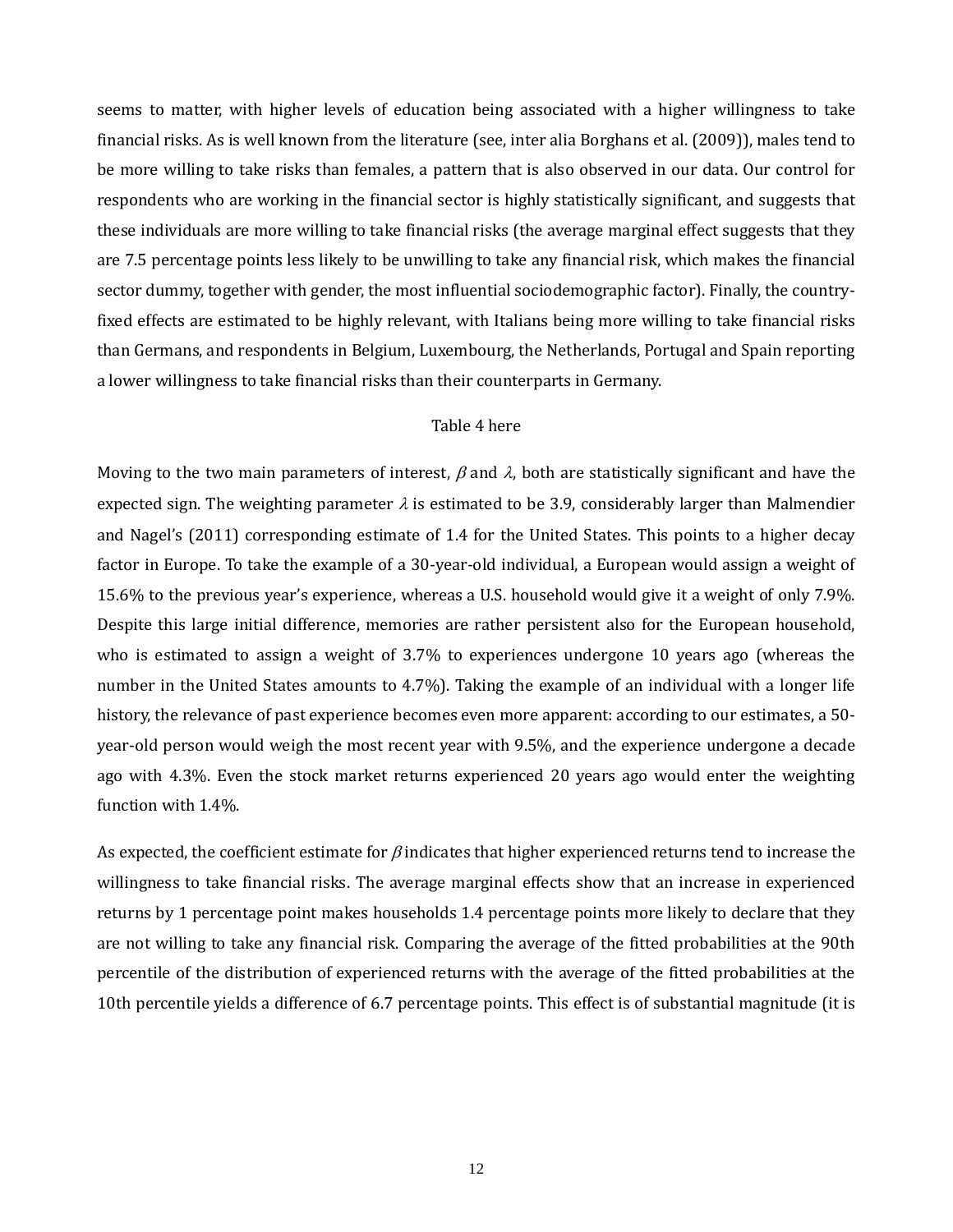similar to that found for financial sector employees or males), and is comparable to the 10.3 percentage points that were identified by Malmendier and Nagel (2011) for the United States.[10](#page-16-0)

The next question is whether there are any repercussions on actual stock market participation. Table 5 reports the results from the probit model explaining the households' participation decision. Once more, a number of control variables appear to be significant. Participation is found to increase for males as well as for households with high liquid assets, high education and working in the financial sector. Compared to Germany, stock market participation is higher in Belgium and France, and lower in Austria, Luxembourg and Portugal.

#### Table 5 here

As before, parameter  $\lambda$  is significantly estimated, and at 5.2 is larger than what was found for the United States (1.3). Once again, however, the parameter still implies that memories persist – for the 30-year old, experiences undergone 10 years ago receive a weight of 2.8%; for a 50-year old, it amounts to 4.1%.

Parameter  $\beta$  is statistically significant. Judging from the marginal effect and the interdecile range reported in Table 5, it is apparent that the magnitude is economically important – a one-percentagepoint higher experienced stock return increases the propensity to hold stocks by 2 percentage points, and the difference in stock market participation along the interdecile range of the stock market experiences amounts to 11 percentage points, which is rather close to the 10 percentage points estimated by Malmendier and Nagel (2011), and again similar to the effect of working in the financial sector.

The third test is conducted on the share of liquid assets invested in stocks. The results, reported in Table 6, are based on a Tobit model, such that the coefficients are now directly interpretable.[11](#page-16-1) The share of stocks in the liquid assets held by financial sector employees is 26 percentage points higher than among other households. Furthermore, the share of stocks rises with the stock of liquid assets and education (college graduates have a 19-percentage-point higher share of stock investments than households with less than a high school degree).

#### Table 6 here

 $\overline{a}$ 

<span id="page-16-0"></span><sup>&</sup>lt;sup>10</sup> The difference between the 90th and the 10th percentile is broadly comparable between the euro area and the United States. At the respectively estimated  $\lambda$ , it amounts to (11.9%-6.2%=5.7%) for the United States, and to (9.3%-4.2%=5.1%) in the euro area.

<span id="page-16-1"></span><sup>11</sup> Non-linear least-squares models for the shares conditional on stockholdings (i.e. excluding households with a share of zero) did not lead to any significant results. This suggests that households' experiences mainly affect their participation decision, rather than the amounts held.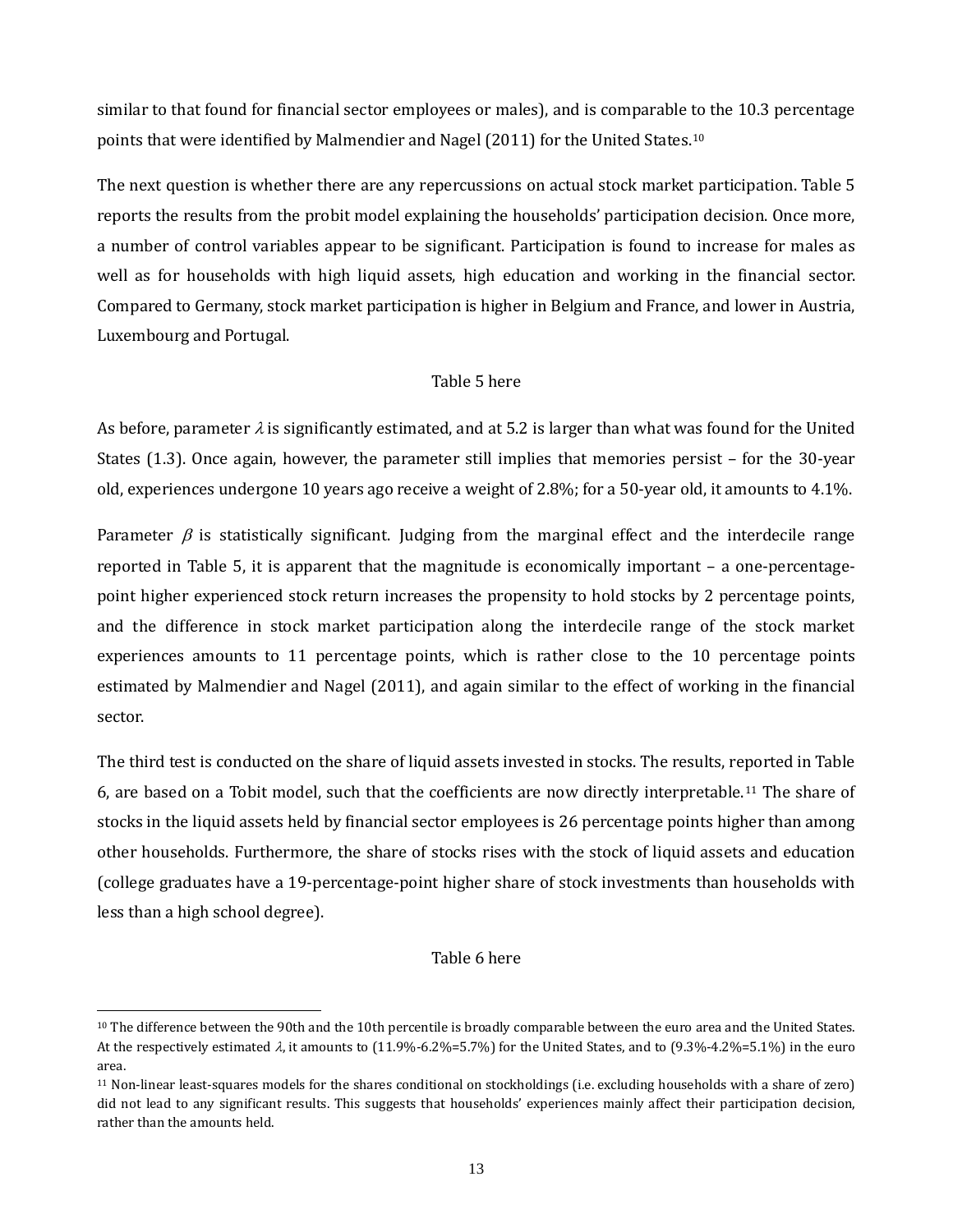As previously, we estimate statistically significant parameters for  $\lambda$  and  $\beta$ .<sup>[12](#page-17-0)</sup> Comparing households along the interdecile range suggests that those at the 90th percentile of the distribution invest 5 percentage points more in stocks than those at the 10th percentile (once more, these numbers are comparable with those for the United States).

#### *3.2 Robustness tests*

 $\overline{a}$ 

We have subjected our results to a large number of robustness tests. First, analogous with Malmendier and Nagel (2011), we have also tested whether similar results can be obtained for bond market experiences and their effects on bond holdings.<sup>[13](#page-17-1)</sup> Judging from the descriptive statistics, there is much less variability in bond market returns than in stock market returns. In large part, this is due to the near-complete convergence of government bond yields in the euro area between 1999 and 2010 (Ehrmann et al. 2011). Accordingly, we expect our results to be weaker than for stockholdings. Comparing the estimates for  $\beta$  and  $\lambda$  (reported in Table 7) between the benchmark model in row (1) and those for bond markets in row (2), it is apparent that we estimate a rather similar coefficient for  $\lambda$ , at 3.99 (compared to 5.24 for stocks). Parameter  $\beta$ , in contrast, is only marginally significant for the bond market participation decision.

#### Table 7 here

The remaining robustness tests, reported in rows (3) to (16) of Table 7, go back to explaining the stock market participation decision as a function of stock market experiences. The first of these allows for an additional effect of experienced stock market volatility. For that purpose, we added the experienced stock market volatility (calculated as the weighted standard deviation of the respondents' lifetime experience, using the previously estimated  $\lambda$  as a weighting parameter) to the benchmark regression. As can be seen from row (3) of Table 7, our results remain robust. While the experienced volatility itself lowers stock market participation in a statistically significant manner (a result that has also been found for the United States in Appendino (2013)), the effects of the experienced returns and the weighting parameters are basically unaltered.

<span id="page-17-0"></span><sup>&</sup>lt;sup>12</sup> Our estimates of  $\lambda$  are quite different for the effect of experiences on households' willingness to take financial risks, stock market participation and the share of stocks in liquid assets, whereas they are rather similar across these three models in Malmendier and Nagel (2011). We do not see any reason why they would need to be similar across the three specifications, given that they measure very different concepts, which might be affected differently by previous experiences.

<span id="page-17-1"></span><sup>13</sup> Bond returns are calculated for long-term bonds. Since bond returns for Luxembourg are not available prior to 1947, we exclude Luxemburgish households born before 1947. The bond holdings are defined in analogy to the stockholdings as directly held bonds or investments in mutual funds that themselves predominantly invest in bonds.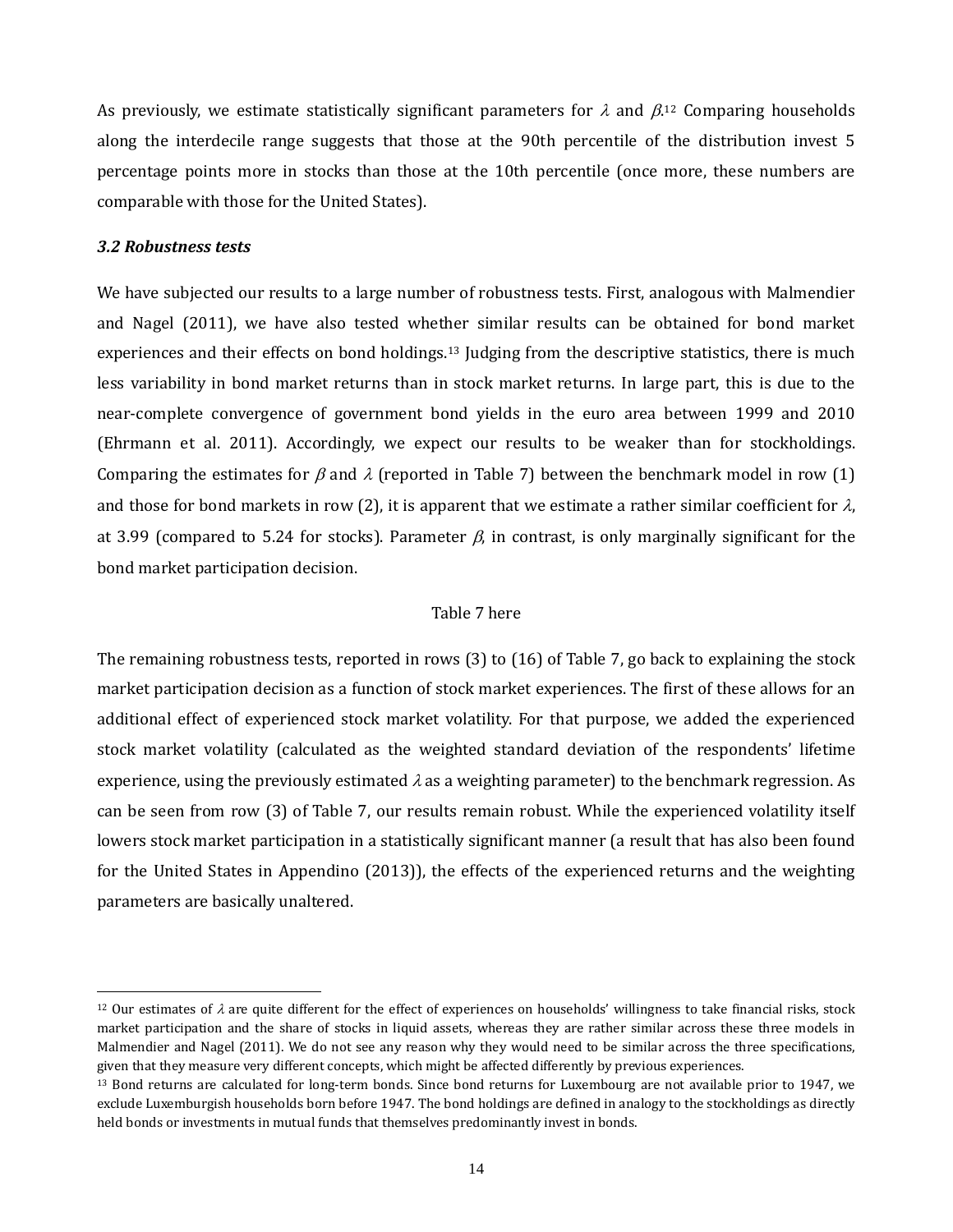Results are also stable for the robustness test in row (4), where we broadened the definition of stockholdings to include not only direct stockholdings and investments in mutual funds that themselves predominantly invest in stocks, but also investments in voluntary pension plans. This change in definition raises the stock market participation rate of euro area households from 13% to 39%. Still, all results go through.

For the subsequent robustness test, we reran our estimations without using population weights. Here, the quantitative results change, but qualitatively remain robust. The experienced stock returns exert a smaller effect on stockholdings, and the weighting parameter is substantially larger, indicating that the more recent experiences matter more. Where do these differences come from? The new set of results treats each observation equally, whereas, before, observations reflected the countries' population shares in the euro area. In Table 1, it is evident that countries such as France and, in particular, Finland receive much more prominence in the new estimation (since they have by far the largest samples in the survey, exceeding their population share), whereas the relevance of, for instance, German observations diminishes when using an unweighted regression (since the approximately 3,500 households representing Germany in the HFCS make up 6% of the overall sample, whereas the German households effectively account for around 29% of the euro area household population). The change in coefficients does therefore point to differences in the economic significance of the effects across the various countries. As we will see below, these differences are tightly related to how severely the countries were hit by the 2008 stock market crash. Finland and France were among the more strongly affected countries compared to Germany, and in the countries with the severest stock market crashes, the most recent experience receives a rather strong weight.

The fifth robustness test includes an additional regressor, namely the bond returns that households have experienced over their lifetimes (keeping the weighting parameter from the robustness test provided in row (2), i.e. when explaining bond market participation with experienced bond returns). Experienced bond returns themselves exert a significant effect on stockholdings. As one would expect, this somewhat diminishes the quantitative importance of the experienced stock returns, but does not change the picture qualitatively (see row (6) of Table 7). The next two rows of Table 7 show how our results change if we vary the experience horizon of respondents, by either including 10 years prior to birth, or starting 10 years after birth. In both cases, the magnitudes of our parameters change somewhat, but without affecting the overall results in any meaningful manner.

In row (9), we also show that including the willingness to take financial risks as an additional regressor has barely any impact on the results. While not a definite test, this finding suggests that the effect of experiences on stockholdings works primarily via influencing beliefs rather than preferences, as also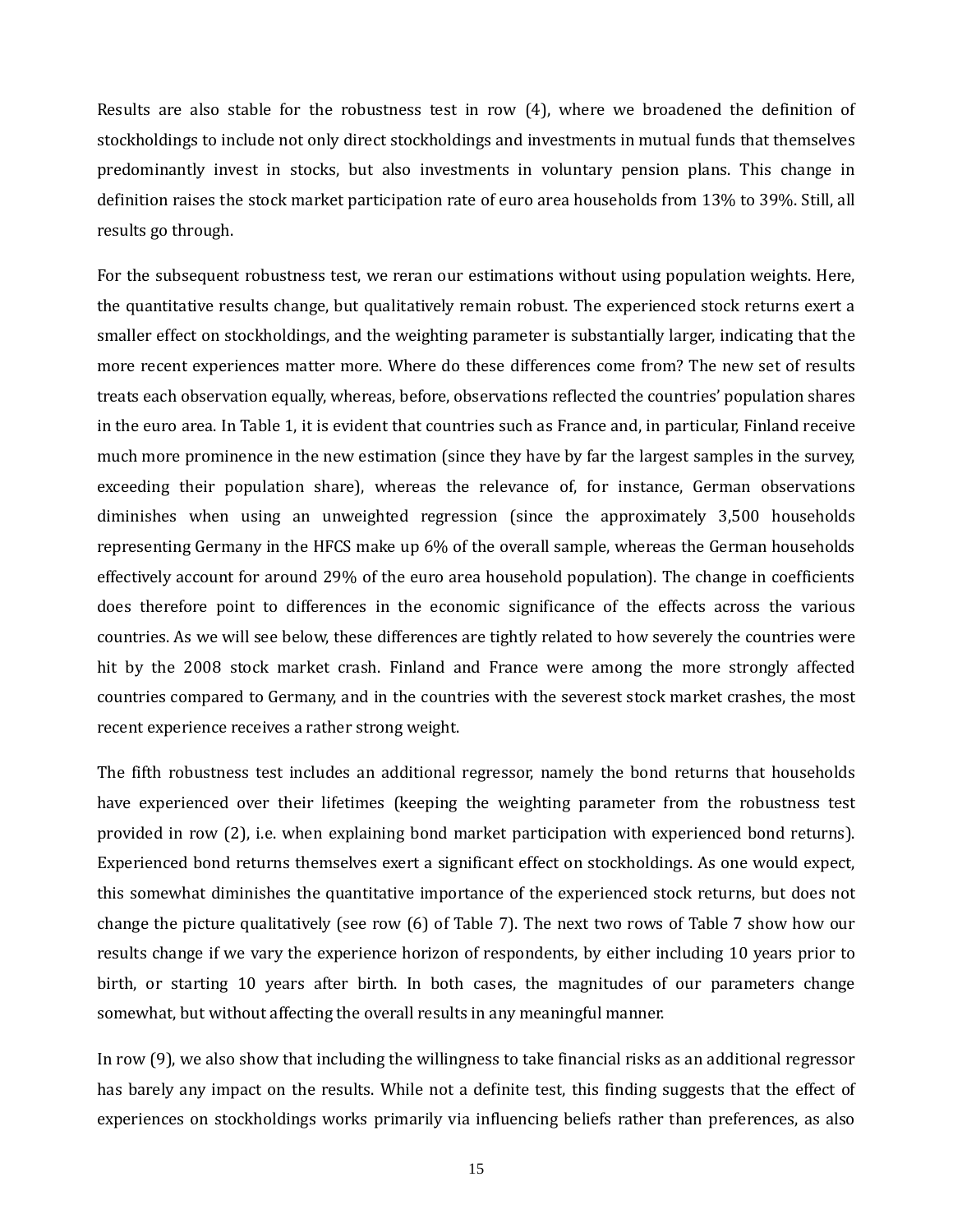argued by Malmendier and Nagel (2011). In row (10), we add the level of a household's real asset holdings, since these could be seen as a substitute to stockholdings. We find our results to be unaltered. Row (11) includes year-of-birth dummies as control variables and it shows that our results are not driven by cohort effects.

Row (12) of the table shows the result for a regression in which we exclude immigrants from the sample. Specifically, we drop all households who were born in a country different from the one they have been interviewed in, since immigrants are more likely to have been exposed to stock market returns in countries other than their country of residence. We exclude France, Spain and the Netherlands, since we do not have information on the country of birth of the household for these households. Again, all our results hold.<sup>[14](#page-19-0)</sup> The subsequent robustness test, reported in row (13), clusters standard errors by country. All results go through.

Finally, as a way to test for possible spurious correlations, we run a placebo experiment.[15](#page-19-1) For that purpose, we randomly assign a different nationality to each cohort in a given country (for instance, all 35-year-old households in France are randomly allocated a nationality other than the French one, all 36 year-old French households are independently assigned a random nationality, etc.). With this placebo allocation of nationalities, we then rerun our estimations. As can be seen from row (14) of Table 7, the pseudo-lifetime experiences are not found to affect stock market participation: they are neither statistically significant nor economically large.

#### **4. Any difference for extreme events?**

The experience of the stock market crash in 2008 is still vividly remembered by stock market participants. Many of these have lost substantial amounts of wealth, which in turn has been shown to affect risk taking (Necker and Ziegelmeyer 2013). A natural question is therefore whether extreme events such as stock market crashes influence attitudes and behaviors in a more persistent manner than less-extreme experiences. Related evidence supporting this hypothesis is provided by Ehrmann and Tzamourani (2012), who show that the effect of experienced inflation on inflation aversion typically fades away, whereas memories of hyperinflation tend to stay in people's minds and affect attitudes in a much more persistent manner.

<span id="page-19-0"></span><sup>&</sup>lt;sup>14</sup> As can be seen in Table 7, the coefficients for this robustness check differ from the ones in the baseline specification, but this is due to the different samples used. When we run the baseline specification excluding France, Spain and the Netherlands, the results are almost identical to those of row (10) in Table 7.

<span id="page-19-1"></span><sup>&</sup>lt;sup>15</sup> We are grateful to Dimitris Georgarakos for suggesting this idea.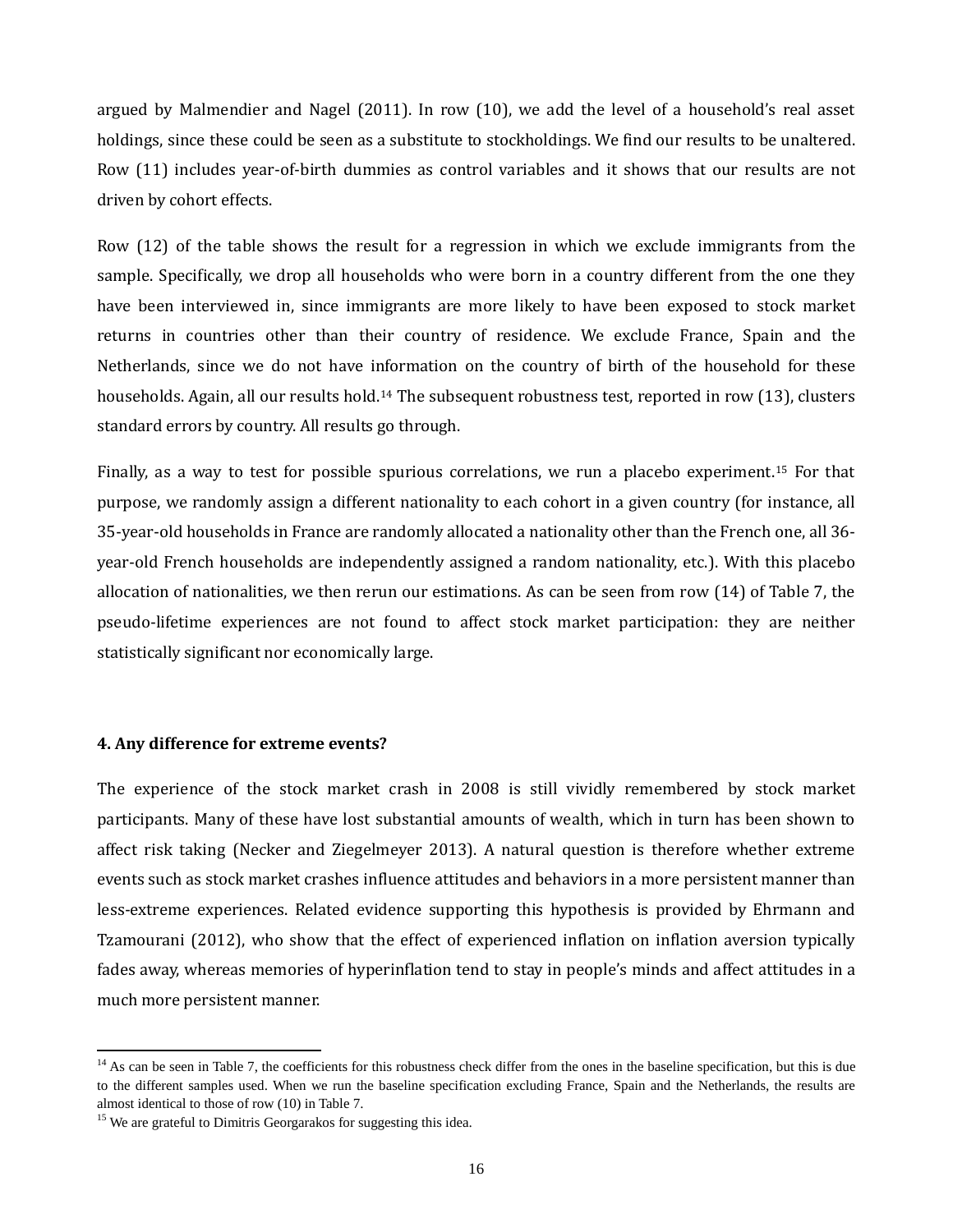While of interest on their own, studying the effect of crashes on households also provides another robustness test of the previous results. We had assumed that households "experience" regular stock market developments, regardless of whether they actually hold stocks. For the current estimations, we can relax this assumption partially and only need to assume that households take note of stock market crashes, which seems a rather uncontroversial assumption.

#### Table 8 here

Table 8 reports the estimates of the effect of stock market crashes – or protracted stock market declines – on the willingness to take financial risks. Note that this specification does not contain a  $\lambda$  factor, i.e. we simply count the number of such experiences the individuals have made over their lifetimes and enter this as an explanatory variable (thereby already assuming that these experiences remain an important factor in influencing the willingness to take financial risks and stock market participation, and that they are additive). The results indicate that for each such additional experience, the propensity not to take any financial risks increases by 1 percentage point. Looking at the interdecile range, this amounts to a difference of 4.4 percentage points. While this number might not sound overly large, it is important to note that many of the stock market declines were experienced a considerable time ago (more than 70% before 1990, 45% before 1970). These numbers take into account a non-linearity in the effects: the squared number of experienced events enters with a significant positive sign, suggesting that with increasing numbers of experienced stock market downturns the decrease in the willingness to take financial risks becomes less pronounced.

The propensity to hold stocks is affected in a similar fashion, as can be seen from Table 9. Here, the fitted probabilities along the interdecile range generate a difference in stockholding propensities of 9.1%, i.e. nearly as much as the differences generated by the interdecile range in the experience of stock market returns themselves. In contrast, the share of liquid assets invested in stocks does not seem to be affected by the number of experienced stock market downturns (given that the parameter estimates reported in Table 10 are statistically insignificant, and the difference across the interdecile range is small), suggesting that the effect is more one of whether to hold stocks than how much to hold in stocks.

#### Tables 9 and 10 here

We extended the analysis in several dimensions, focusing in particular on stock market participation, in line with the literature on rare events and household finance. These extensions, as well as a number of robustness tests, are reported in Table 11 – which repeats the average marginal effect obtained in the benchmark estimations in row (1). First, we combined regression models (3) and (4) by including both *Sic*, the number of experienced stock market downturns (as well as its squared value), and *Aic*, the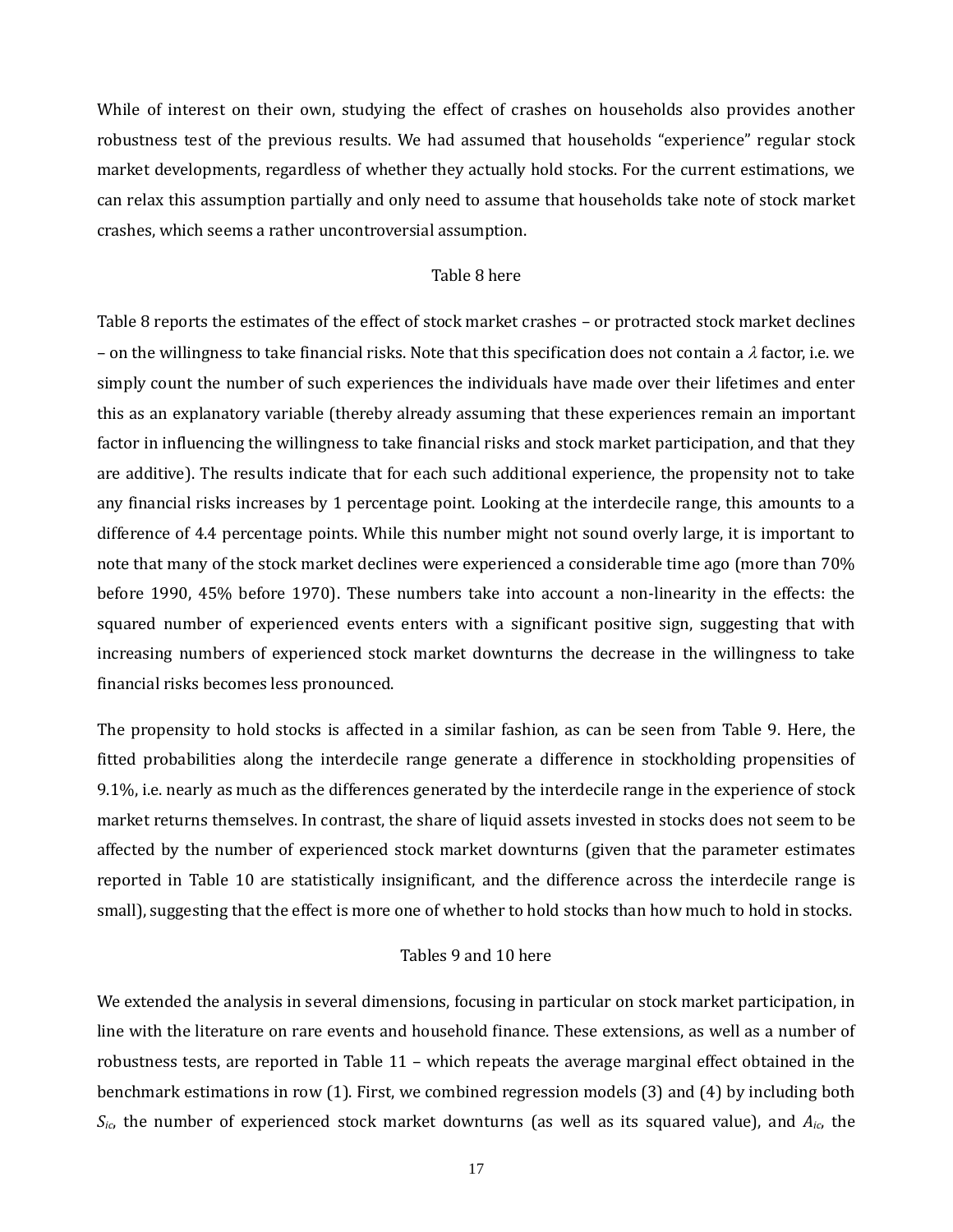experienced returns. The results show that the effect of experienced returns and the weighting parameter  $\lambda$  barely change in the new specification compared to the previous results, whereas the number of experienced downturns (reported in row (2) of Table 11) exerts an additional effect on the participation decision.

#### Table 11 here

We have furthermore extended equation (4) by allowing for a separate effect of stock market booms (which we defined in analogy to downturns as nominal annual returns in excess of +20%). We find that booms are much less relevant than downturns (the coefficient, not shown in the table, is insignificant). Even though one might expect that more households are inclined to invest in the stock market during boom times (and stay invested subsequently), this effect is not evident in the data. In contrast, the coefficient estimates for the effect of downturns remain basically unaltered (row (3) of Table 11).

Given that the survey was conducted just after the 2008 stock market crash, all households in our sample have experienced at least one crash. To get at the importance of the most recent crash on household portfolios, we made use of the fact that the 2008 crash was hitting the various countries in rather different ways. Based on the analysis in Bekaert et al. (2013), we split the countries into those that were affected by the crisis somewhat less severely (namely Austria, Belgium, Germany, Spain, Luxembourg and the Netherlands, which on average saw their stock markets decline by 36%), and those where stock markets were hit particularly badly (i.e. Finland, France, Greece, Italy and Portugal, with an average drop of 52%), and then repeated the analysis of section 3 separately for each country group. The results are provided as the two bottom rows of Table 7. There are remarkable differences across the two groups: whereas our results are robust for the countries that got hit less badly, the weighting parameter  $\lambda$  in the more strongly affected countries is estimated at 10.9. This implies that, in these countries, the experience of the recent crisis overshadows the earlier experiences, which receive a much smaller weight in households' decisions. It can help to explain why  $\lambda$  is estimated to be so much higher in Europe than in the United States (given that Malmendier and Nagel (2011) used several waves of the SCF, therefore also covering the years prior to the recent crisis).

Finally, we subjected our findings in this section to a number of robustness tests, by (i) changing the definition of a downturn to cases where annual nominal stock returns were below -40% (moving us from 10% to around 2.5% of the year-country observations), (ii) including voluntary pension plans in our definition of stockholdings, (iii) estimating the models without using population weights, (iv) including the household's willingness to take financial risks as an additional regressor, (v) adding the level of real asset holdings, (vi) including year-of-birth dummies as control variables, (vii) excluding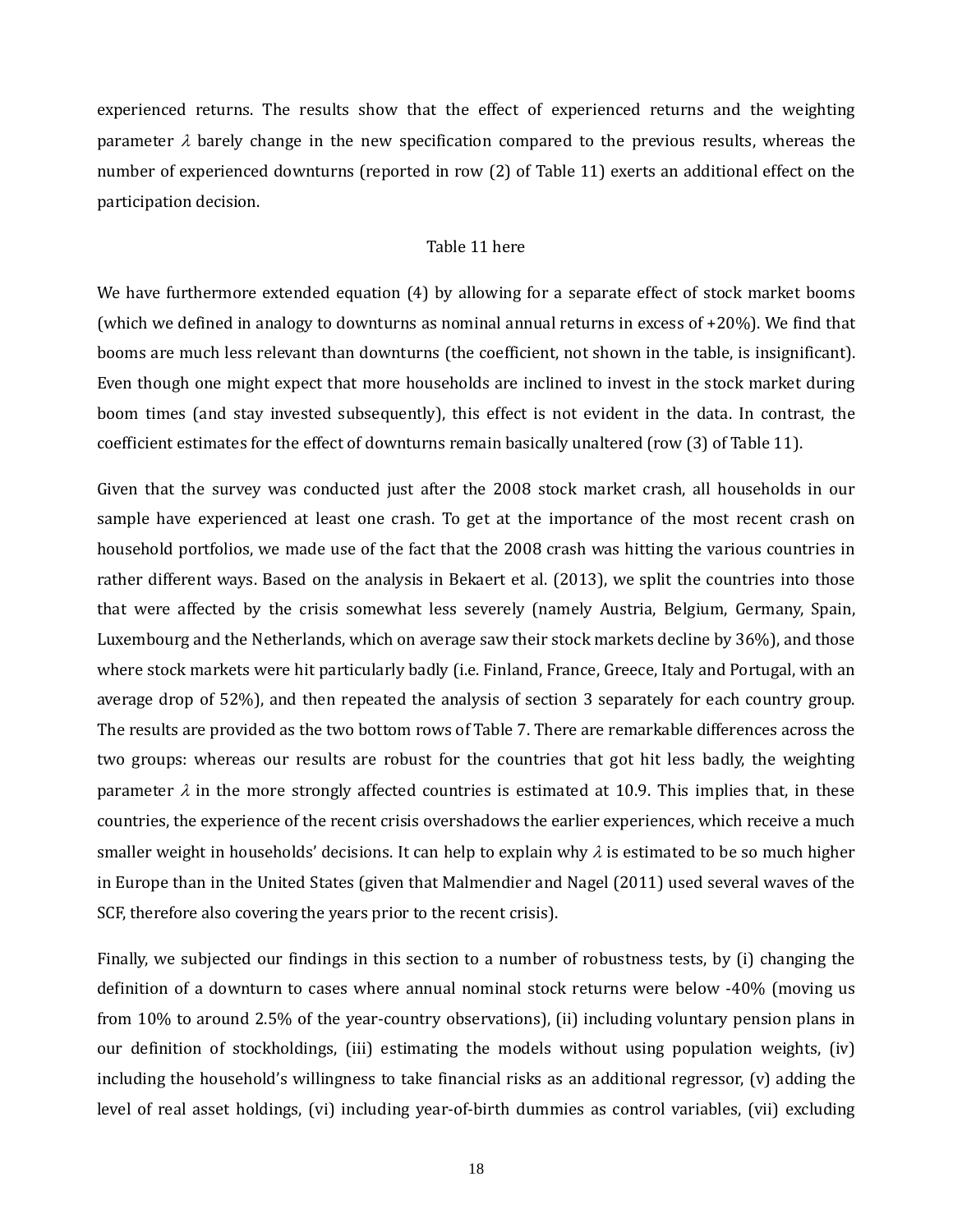immigrants from the sample and (viii) clustering standard errors by country. Results are reported in rows (4) to (11) of Table 11. This table shows that for more extreme events, the effects are substantially larger, as well as when we broaden the definition of stockholdings to include voluntary pension plans. The average marginal effect becomes insignificant if we run the regression unweighted and if we drop the immigrants from the sample (which also implies dropping France, Spain and the Netherlands because of data availability).

In addition, we conduct a placebo experiment analogous to the one explained in the previous section (row (12)). Once we randomly assign the number of crashes experienced, the effect of this placebo variable is not significant. This supports the validity of our results.

#### **5. Conclusions**

This paper has studied to what extent the experiences of households shape their willingness to take financial risks, their inclination to participate in stock markets and the amounts that they invest in stocks. It has applied the approach developed by Malmendier and Nagel (2011) and extended the evidence to Europe, using the Eurosystem Household Finance and Consumption Survey, a novel data set on household finances covering more than 58,000 households in eleven different countries of the euro area.

The data show considerable variation in the experienced stock market returns, stock market participation and the invested amounts both within and across countries. Our estimates show that experienced stock market returns exert statistically significant and economically substantial effects on households' willingness to take financial risks and portfolio decisions, even if we find that more distant experiences receive a somewhat lower (but still substantial) weight than the corresponding findings for the United States. This evidence adds to the literature on time variations in the risk-taking attitudes of households and its determinants, as well as on the factors that shape households' portfolio decisions, emphasizing the importance of personal experiences for the formation of attitudes and economic behavior.

The paper also tested whether the experience of extreme stock market downturns has a bearing on households' willingness to take financial risks and stock market participation. Here as well, the effects are substantial and – importantly – come on top of the experienced average stock market returns. Rietz (1988), Barro (2006, 2009) and Alan (2012) have demonstrated that expectations of rare disasters can help explain financial market behavior and, partially, household decisions. Our evidence suggests that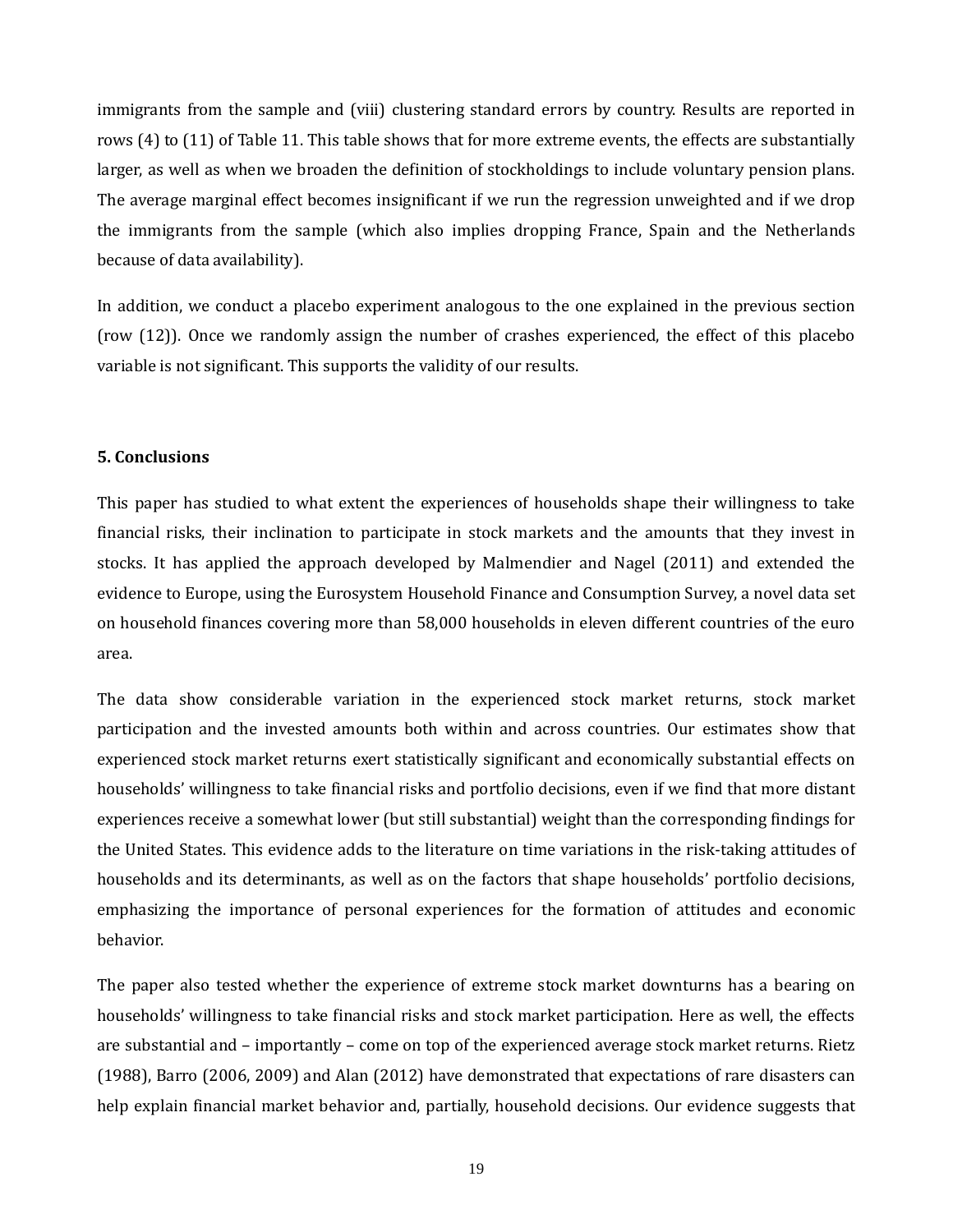households are likely to factor in their own experiences of disastrous events when making their portfolio decisions.

These findings have important policy implications. Households are known to be generally underinvested in the stock market (and more so in Europe than in the United States), especially in light of the fact that they have been made more and more responsible for their own finances after retirement. Particularly, the young and households in countries where the stock market crash in 2008 was very severe tend to give substantially more weight to the recent past when forming their participation decision. This, in turn, implies an even more pronounced underinvestment in stocks among these households in times to come. Policy-makers should monitor developments carefully, and possibly consider policies to encourage stock market participation among the most affected groups.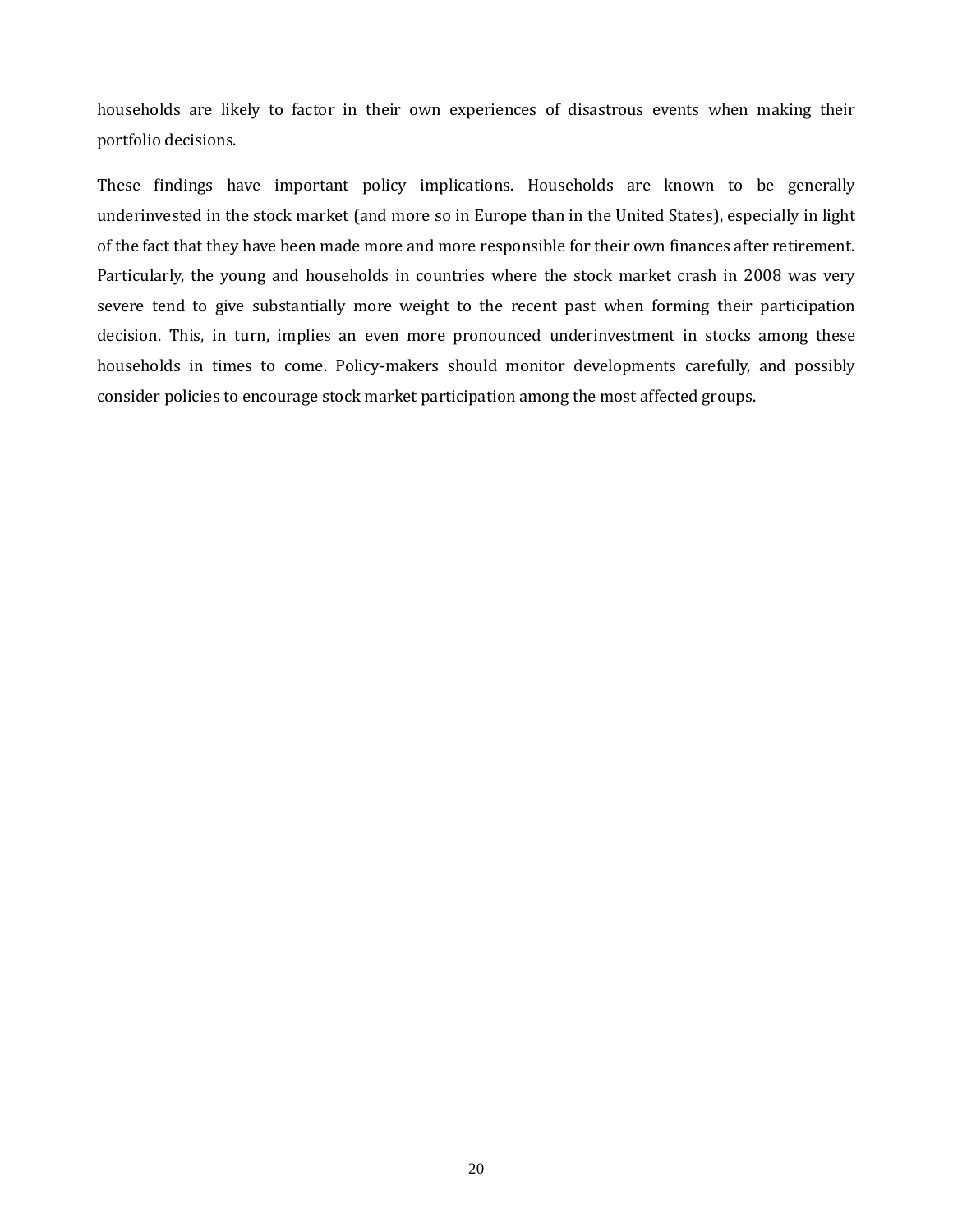#### **References**

Alan, S. (2012). Do Disaster Expectations Explain Household Portfolios? *Quantitative Economics* 3, 1-28.

- Alesina, A. and P. Giuliano (2011). Preferences for Redistribution, in: Bisin, A., Benhabib, J. (Eds.), *Handbook of Social Economics*. North Holland, Amsterdam, 93-132.
- Alesina, A. and N. Fuchs-Schündeln (2007). Goodbye Lenin (or Not?): The Effect of Communism on People. *American Economic Review* 97(4), 1507-1528.
- Appendino, M. (2013). Lifetime Experience of Volatility: A New Determinant of Household Demand for Stocks. Mimeo, Yale University.
- Barro, R.J. (2006). Rare Disasters and Asset Markets in the Twentieth Century. *Quarterly Journal of Economics* 121(3), 823-866.
- Barro, R.J. (2009). Rare Disasters, Asset Prices, and Welfare Costs. *American Economic Review* 99(1), 243-264.
- Bassett, W., M. Chosak, J.C. Driscoll and E. Zakrajsek (2012). Changes in Bank Lending Standards and the Macroeconomy. FEDS Paper No. 2012-24, Board of Governors of the Federal Reserve System.
- Bekaert, G., M. Ehrmann, M. Fratzscher and A. Mehl (2013). The Global Crisis and Equity Market Contagion. Forthcoming, *Journal of Finance*.
- Bekaert, G. and M. Hoerova (2013). The VIX, the Variance Premium and Stock Market Volatility. NBER Working Paper No. 18995.
- Blanchflower, D.G. (2007). Is Unemployment More Costly than Inflation? NBER Working Paper No. 13505.
- Borghans, L., B.H.H. Golsteyn, J.J. Heckman and H. Meijers (2009). Gender Differences in Risk Aversion and Ambiguity Aversion, *Journal of the European Economic Association*, 7(2-3), 649-658.
- Campbell, J. (2006). Household Finance. *Journal of Finance* 61, 1553-1604.
- Choi, J.J., D.I. Laibson, B.C. Madrian and A. Metrick (2009). Reinforcement Learning and Savings Behavior. *Journal of Finance* 64, 2515–2534.
- Christelis, D., D. Georgarakos, and M. Haliassos (2013): Differences in Portfolios across Countries: Economic Environment versus Household Characteristics. *Review of Economics and Statistics*, 95(1), 220-236.
- Dohmen, T., A. Falk, D. Huffman, U. Sunde, J. Schupp, and G. G. Wagner (2011). Individual Risk Attitudes: Measurement, Determinants, and Behavioral Consequences. *Journal of the European Economic Association* 9 (3), 522–550.
- Dominitz, J. and C.F. Manski (2007). Expected Equity Returns and Portfolio Choice: Evidence from the Health and Retirement Study. *Journal of the European Economic Association* 5(2-3), 369-379.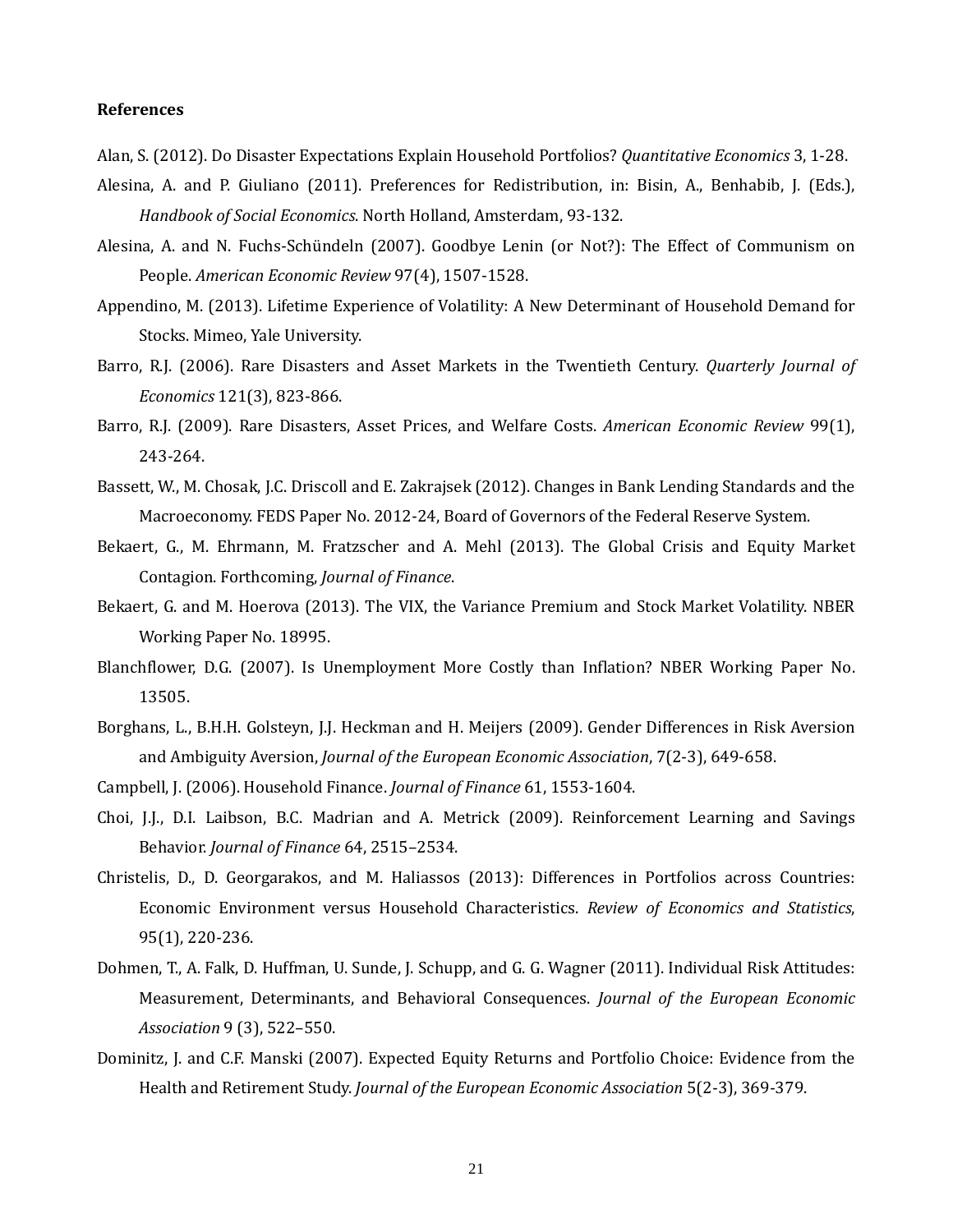- Ehrmann, M., M. Fratzscher, R. Gürkaynak and E. Swanson (2011). Convergence and Anchoring of Yield Curves in the Euro Area. *Review of Economics and Statistics* 93, 350–364.
- Ehrmann, M. and P. Tzamourani (2012). Memories of High Inflation. *European Journal of Political Economy* 28(2), 174-191.
- Faiella, I. (2010). The Use of Survey Weights in Regression Analysis. Banca d'Italia Working Paper No. 739.
- Giuliano, P. and A. Spilimbergo (2009). Growing up in a Recession: Beliefs and the Macroeconomy. NBER Working Paper No. 15321.
- Guiso, L., P. Sapienza and L. Zingales (2004). The Role of Social Capital in Financial Development. *American Economic Review* 94(3), 526-556.
- Guiso, L., P. Sapienza and L. Zingales (2013). Time Varying Risk Aversion. NBER Working Paper No. 19284.
- Haliassos, M. and C. Bertaut (1995). Why Do So Few Hold Stocks? *Economic Journal* 105, 1110-1129.
- Household Finance and Consumption Network (2013a). The Eurosystem Household Finance and Consumption Survey – Results from the First Wave, ECB Statistics Paper No. 2.
- Household Finance and Consumption Network (2013b). The Eurosystem Household Finance and Consumption Survey – Methodological Report for the First Wave, ECB Statistics Paper No. 1.
- Kaustia, M. and S. Knüpfer (2008). Do Investors Overweight Personal Experience? Evidence from IPO Subscriptions. *Journal of Finance* 63(6), 2679-2702.
- Lombardelli, C. and J. Saleheen (2003). Public Expectations of UK Inflation. *Bank of England Quarterly Bulletin* 43, 281-290.
- Magee, L., A. Robb and J. Burbidge (1998). On the Use of Sampling Weights When Estimating Regression Models with Survey Data. *Journal of Econometrics* 84, 251–271.
- Malmendier, U. and S. Nagel (2009). Learning from Inflation Experiences. Mimeo, UC Berkeley and Stanford University.
- Malmendier, U. and S. Nagel (2011). Depression Babies: Do Macroeconomic Experiences Affect Risk Taking? *Quarterly Journal of Economics* 126(1), 373-416.
- Nakov, A. and G. Nuño (2014). Learning from Experience in the Stock Market. CEPR Discussion Paper No. 9845.
- Necker, S. and M. Ziegelmeyer (2013). Risk Taking after the Financial Crisis. Mimeo, University of Freiburg.
- Rietz, T.A. (1988). The Equity Risk Premium. A Solution. *Journal of Monetary Economics* 22, 117-131.
- Solon, G., S.J. Haider and J. Woolridge (2013). What are We Weighting For? NBER Working Paper No. 18859.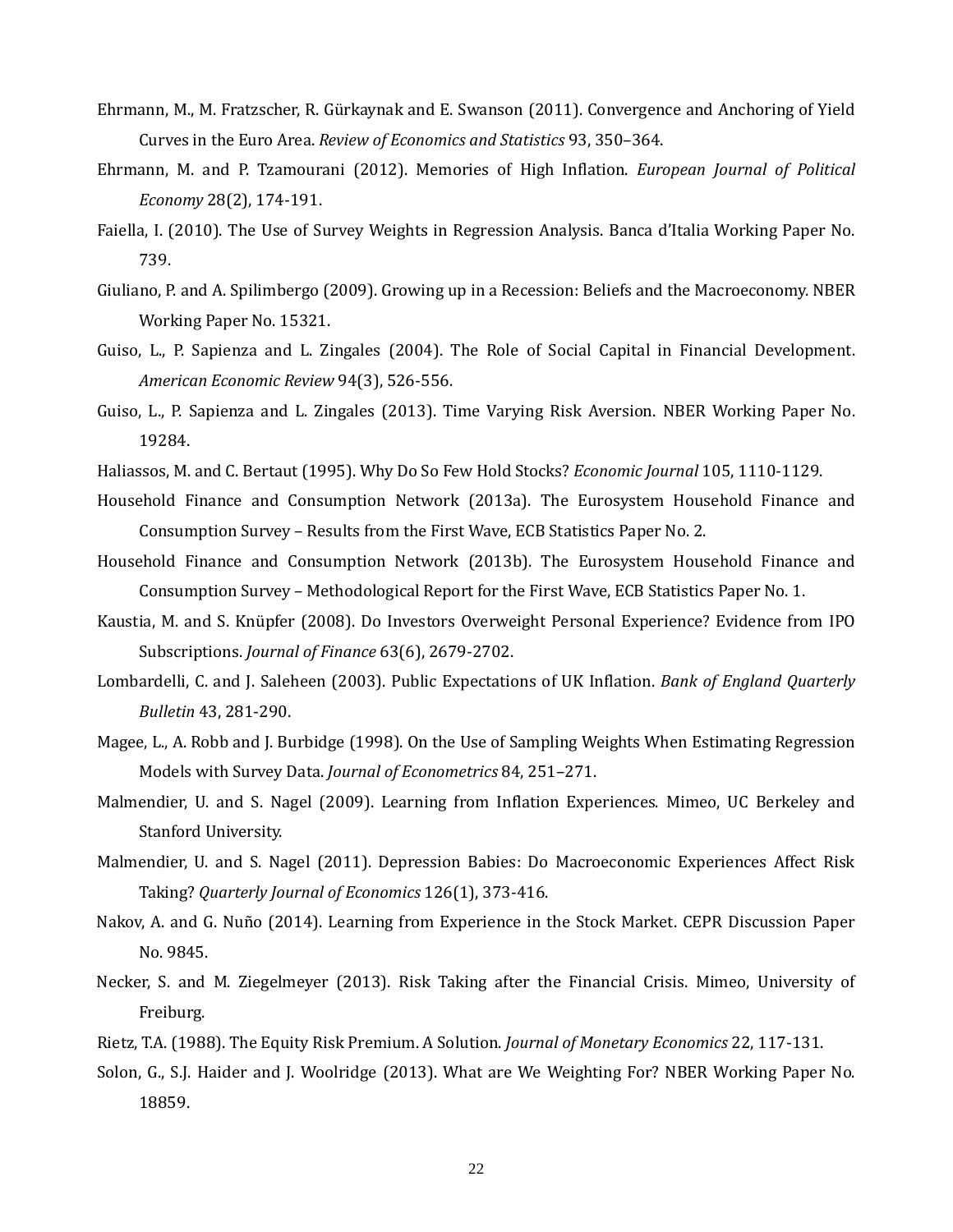- United Nations Economic Commission for Europe (UNECE) (2011). *Canberra Group Handbook on Household Income Statistics*. Second Edition. United Nations.
- van Rooij, M., A. Lusardi and R. Alessie (2011). Financial Literacy and Stock Market Participation. *Journal of Financial Economics* 101(2), 449–472.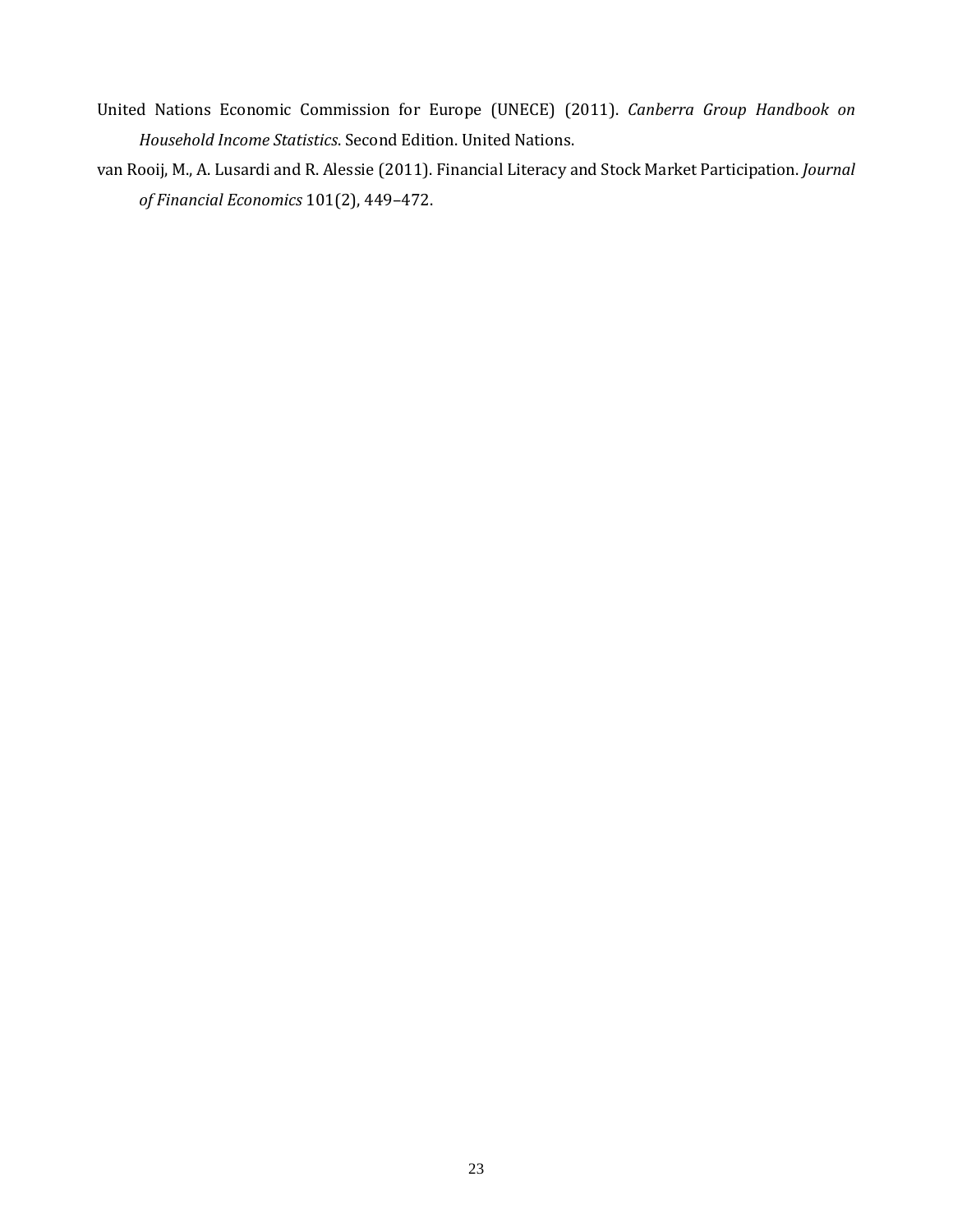



Note: The figure plots weighting functions for a 50-year-old household according to equations (1) and (2), for different values of λ.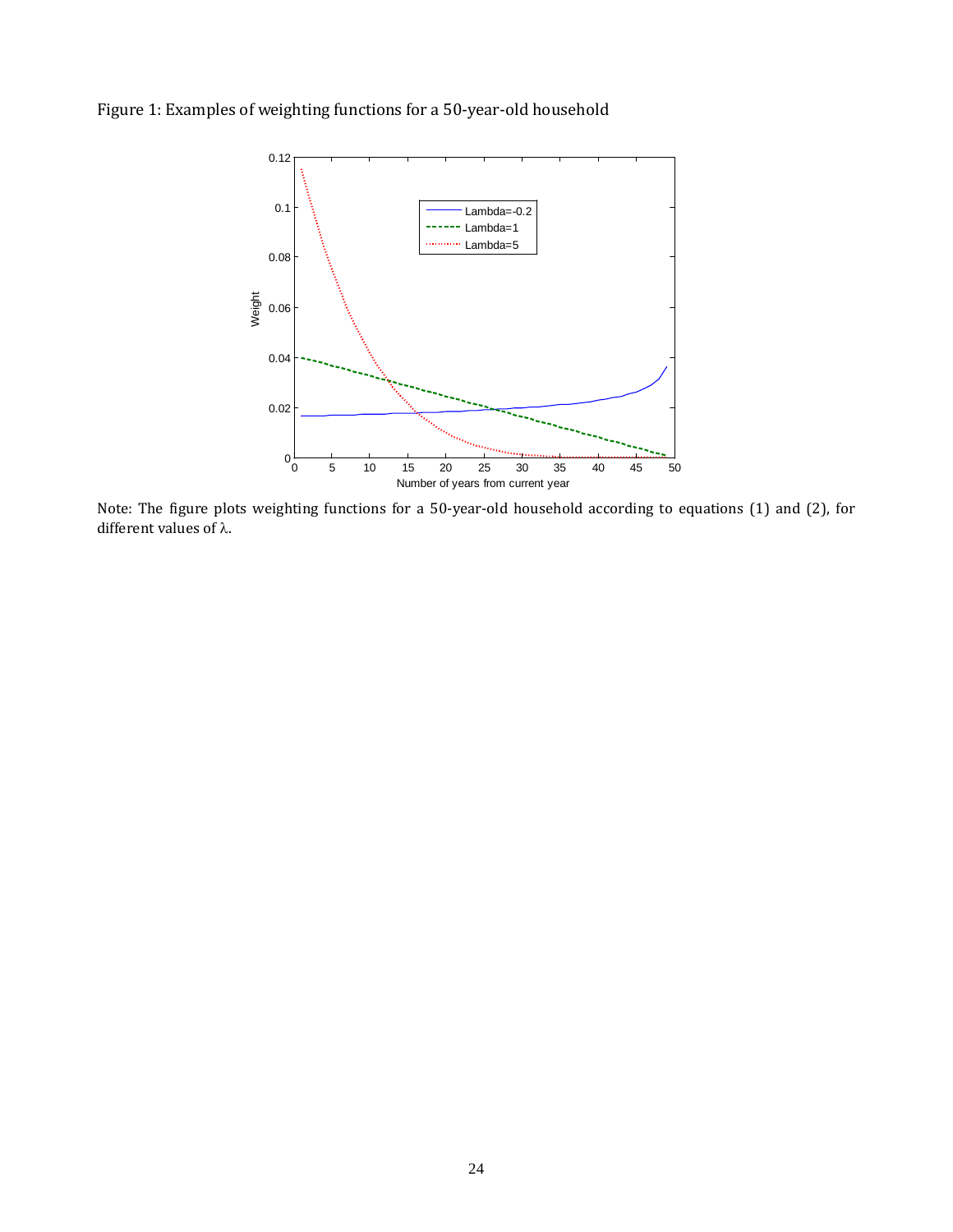| Country                             | <b>Mean</b> | Std. Dev. | p10                                      | <b>Median</b>  | p90            | <b>Observations</b> |  |  |
|-------------------------------------|-------------|-----------|------------------------------------------|----------------|----------------|---------------------|--|--|
| Willingness to take financial risks |             |           |                                          |                |                |                     |  |  |
| Austria                             | 1.48        | 0.71      | 1                                        | $\mathbf{1}$   | $\overline{2}$ | 2340                |  |  |
| <b>Belgium</b>                      | 1.33        | 0.60      | $\mathbf{1}$                             | $\mathbf 1$    | $\overline{2}$ | 2307                |  |  |
| <b>Finland</b>                      |             |           |                                          |                |                | 0                   |  |  |
| <b>France</b>                       |             |           |                                          |                |                | 0                   |  |  |
| Germany                             | 1.39        | 0.56      | 1                                        | 1              | $\overline{2}$ | 3467                |  |  |
| Greece                              | 1.31        | 0.66      | 1                                        | $\mathbf{1}$   | $\overline{2}$ | 2971                |  |  |
| Italy                               | 1.70        | 0.79      | $\mathbf{1}$                             | $\overline{2}$ | 3              | 7951                |  |  |
| Luxembourg                          | 1.28        | 0.53      | 1                                        | $\mathbf{1}$   | $\overline{2}$ | 950                 |  |  |
| <b>Netherlands</b>                  | 1.31        | 0.52      | $\mathbf{1}$                             | $\mathbf 1$    | $\overline{2}$ | 1253                |  |  |
| Portugal                            | 1.10        | 0.38      | 1                                        | $\mathbf 1$    | $\mathbf{1}$   | 4365                |  |  |
| <b>Spain</b>                        | 1.19        | 0.47      | 1                                        | $\mathbf{1}$   | $\overline{2}$ | 6197                |  |  |
| <b>Euro Area</b>                    | 1.41        | 0.64      | $\mathbf{1}$                             | $\overline{1}$ | $\overline{2}$ | 31801               |  |  |
|                                     |             |           | <b>Stock market participation</b>        |                |                |                     |  |  |
| Austria                             | 0.08        | 0.28      | 0                                        | 0              | $\mathbf 0$    | 2380                |  |  |
| <b>Belgium</b>                      | 0.20        | 0.40      | 0                                        | $\mathbf 0$    | $\mathbf{1}$   | 2327                |  |  |
| <b>Finland</b>                      | 0.22        | 0.41      | $\mathbf 0$                              | 0              | $\mathbf{1}$   | 10989               |  |  |
| <b>France</b>                       | 0.16        | 0.37      | $\mathbf 0$                              | $\mathbf 0$    | $\mathbf{1}$   | 15006               |  |  |
| Germany                             | 0.16        | 0.37      | 0                                        | 0              | $\mathbf{1}$   | 3565                |  |  |
| <b>Greece</b>                       | 0.03        | 0.17      | 0                                        | 0              | 0              | 2971                |  |  |
| Italy                               | 0.06        | 0.23      | 0                                        | 0              | 0              | 7951                |  |  |
| Luxembourg                          | 0.18        | 0.39      | $\mathbf 0$                              | 0              | $\mathbf{1}$   | 950                 |  |  |
| <b>Netherlands</b>                  | 0.15        | 0.36      | 0                                        | $\mathbf 0$    | $\mathbf{1}$   | 1301                |  |  |
| Portugal                            | 0.05        | 0.22      | 0                                        | 0              | 0              | 4404                |  |  |
| Spain                               | 0.11        | 0.31      | 0                                        | 0              | $\mathbf{1}$   | 6197                |  |  |
| <b>Euro Area</b>                    | 0.13        | 0.34      | $\overline{0}$                           | $\overline{0}$ | $\mathbf{1}$   | 58041               |  |  |
|                                     |             |           | Share of liquid assets invested in stock |                |                |                     |  |  |
| Austria                             | 0.28        | 0.26      | 0.02                                     | 0.22           | 0.71           | 130                 |  |  |
| <b>Belgium</b>                      | 0.31        | 0.27      | 0.02                                     | 0.24           | 0.72           | 425                 |  |  |
| <b>Finland</b>                      | 0.34        | 0.30      | 0.03                                     | 0.23           | 0.84           | 2996                |  |  |
| <b>France</b>                       | 0.33        | 0.28      | 0.03                                     | 0.25           | 0.79           | 3161                |  |  |
| Germany                             | 0.24        | 0.23      | 0.02                                     | 0.17           | 0.59           | 648                 |  |  |
| Greece                              | 0.38        | 0.32      | 0.05                                     | 0.29           | 0.91           | 73                  |  |  |
| <b>Italy</b>                        | 0.34        | 0.27      | 0.05                                     | 0.27           | 0.79           | 427                 |  |  |
| Luxembourg                          | 0.34        | 0.30      | 0.02                                     | 0.26           | 0.86           | 123                 |  |  |
| <b>Netherlands</b>                  | 0.24        | 0.26      | 0.02                                     | 0.13           | 0.76           | 170                 |  |  |
| Portugal                            | 0.29        | 0.29      | 0.01                                     | 0.21           | 0.79           | 213                 |  |  |
| <b>Spain</b>                        | 0.34        | 0.30      | 0.02                                     | 0.23           | 0.84           | 1387                |  |  |
| <b>Euro Area</b>                    | 0.30        | 0.27      | 0.02                                     | 0.21           | 0.76           | 9753                |  |  |

Table 1: Summary statistics: willingness to take financial risks, stock market participation and the share of liquid assets invested in stocks

Note: The table shows summary statistics for households' willingness to take financial risks (top panel), for whether or not households hold stocks (middle panel), and for the share of stocks in liquid assets, conditional on stock ownership (bottom panel). Sources: Eurosystem Household Finance and Consumption Survey, own calculations.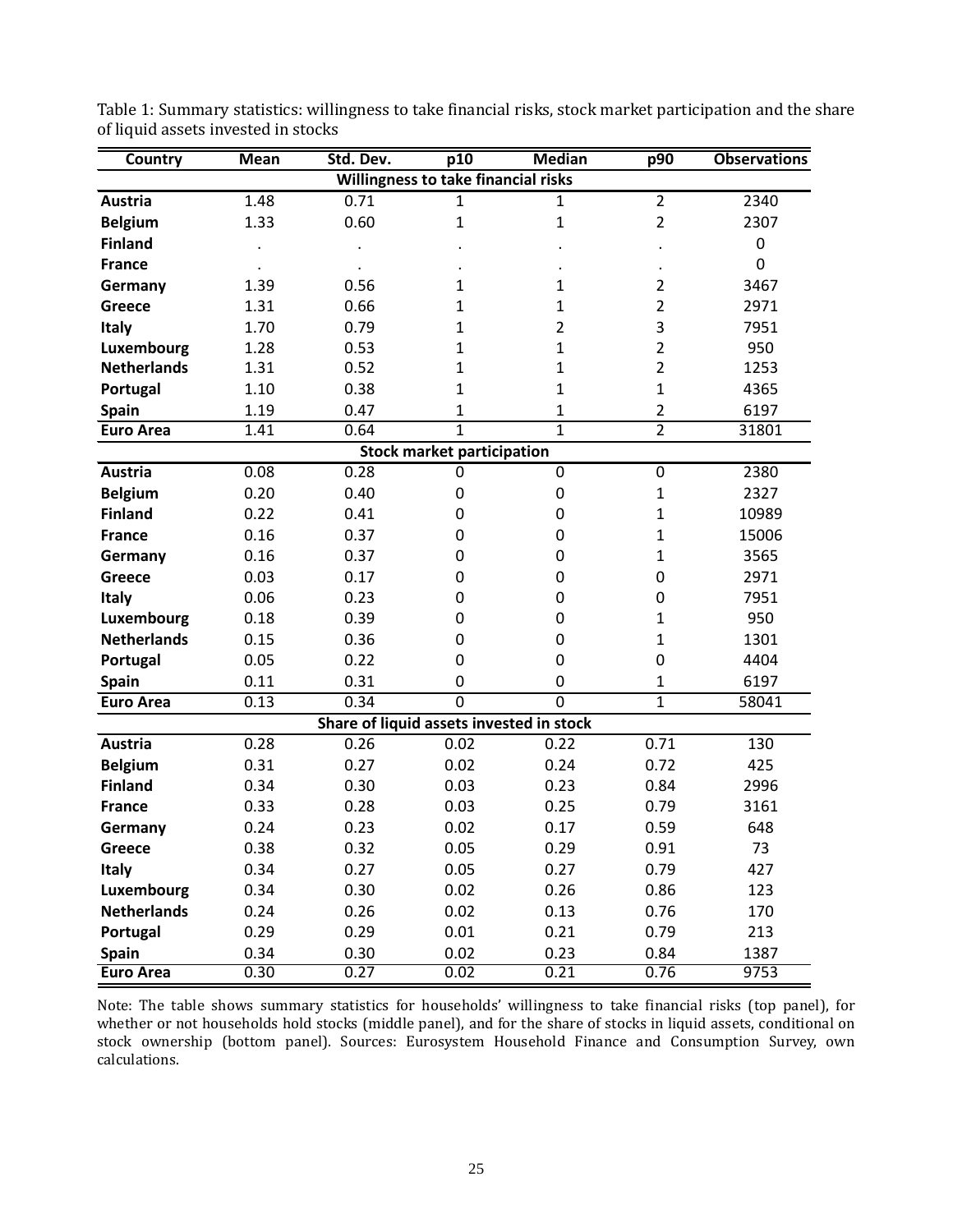| <b>Country</b>     | <b>Mean</b> | Std. Dev. | p10                     | <b>Median</b>                                           | p90             | <b>Observations</b> |
|--------------------|-------------|-----------|-------------------------|---------------------------------------------------------|-----------------|---------------------|
|                    |             |           |                         | Experienced average real stock return ( $\lambda$ =4.5) |                 |                     |
| Austria            | 10.62       | 0.37      | 10.09                   | 10.65                                                   | 11.16           | 2380                |
| <b>Belgium</b>     | 6.85        | 1.12      | 5.11                    | 7.16                                                    | 8.05            | 2327                |
| <b>Finland</b>     | 12.95       | 2.81      | 8.28                    | 14.07                                                   | 15.57           | 10989               |
| <b>France</b>      | 7.48        | 1.26      | 5.44                    | 7.83                                                    | 8.84            | 15006               |
| Germany            | 8.06        | 0.15      | 7.84                    | 8.06                                                    | 8.26            | 3565                |
| <b>Greece</b>      | 8.84        | 3.83      | 3.19                    | 10.15                                                   | 12.73           | 2971                |
| Italy              | 3.86        | 1.39      | 1.93                    | 4.16                                                    | 5.38            | 7951                |
| Luxembourg         | 10.39       | 0.37      | 9.82                    | 10.41                                                   | 10.86           | 950                 |
| <b>Netherlands</b> | 7.50        | 1.11      | 5.87                    | 7.67                                                    | 8.84            | 1301                |
| Portugal           | 8.86        | 0.91      | 7.60                    | 8.92                                                    | 10.12           | 4404                |
| <b>Spain</b>       | 7.93        | 1.65      | 5.64                    | 8.52                                                    | 9.41            | 6197                |
| <b>Euro Area</b>   | 7.32        | 2.27      | 4.24                    | 7.94                                                    | 9.33            | 58041               |
|                    |             |           |                         | Number of stock market crashes experienced              |                 |                     |
| Austria            | 3.39        | 2.55      | 1                       | 3                                                       | 8               | 2380                |
| <b>Belgium</b>     | 4.96        | 1.49      | 3                       | 5                                                       | $\overline{7}$  | 2327                |
| <b>Finland</b>     | 6.75        | 2.17      | 4                       | 6                                                       | 10              | 10989               |
| <b>France</b>      | 7.82        | 2.49      | 5                       | $\overline{7}$                                          | 12              | 15006               |
| Germany            | 5.62        | 1.98      | 3                       | 6                                                       | 8               | 3565                |
| Greece             | 10.19       | 2.69      | 8                       | 9                                                       | 14              | 2971                |
| Italy              | 10.97       | 2.49      | 8                       | 11                                                      | 14              | 7951                |
| Luxembourg         | 4.4         | 1.82      | 3                       | 4                                                       | 8               | 950                 |
| <b>Netherlands</b> | 5.06        | 1.31      | 3                       | 5                                                       | $\overline{7}$  | 1301                |
| Portugal           | 11.62       | 2.01      | 9                       | 12                                                      | 13              | 4404                |
| <b>Spain</b>       | 6.68        | 2.06      | 4                       | 6                                                       | 10              | 6197                |
| <b>Euro Area</b>   | 7.37        | 3.14      | $\overline{\mathbf{3}}$ | $\overline{7}$                                          | $\overline{12}$ | 58041               |

Table 2: Summary statistics: lifetime experiences

Note: The table shows summary statistics for experienced stock returns (calculated according to equations (1) and (2) with a  $\lambda$  of 4.5), and for the number of experienced stock market crashes or prolonged downturns (defined as annual nominal returns below -20%). Sources: Eurosystem Household Finance and Consumption Survey, own calculations.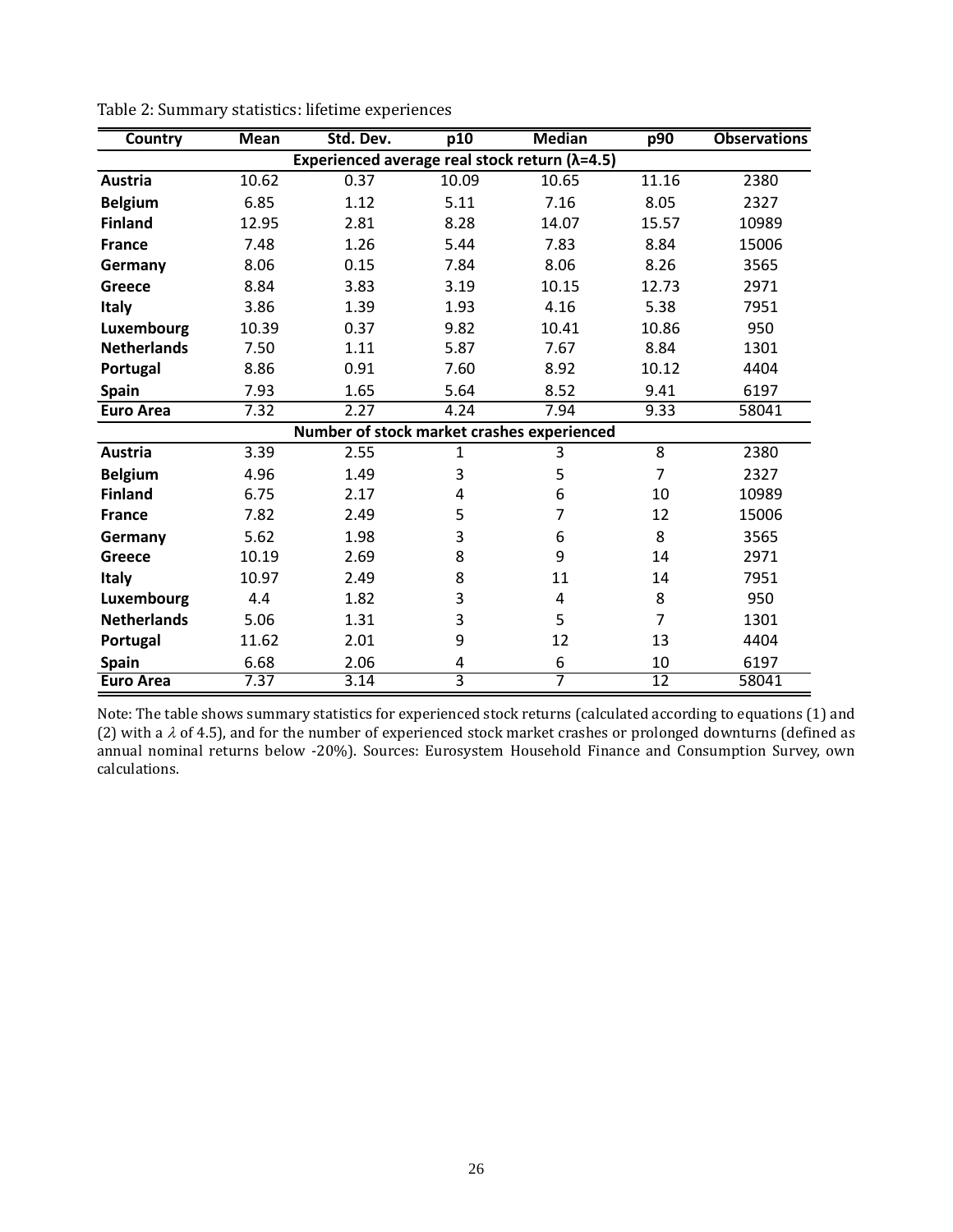|             | Austria | Belgium | Finland | France | Germany | Greece  | Italy |         | Luxembourg Netherlands | Portugal | Spain |
|-------------|---------|---------|---------|--------|---------|---------|-------|---------|------------------------|----------|-------|
| Austria     | 1.00    | 0.42    | 0.11    | 0.44   | 0.44    | 0.42    | 0.46  | 0.40    | 0.36                   | 0.10     | 0.39  |
| Belgium     |         | 1.00    | 0.42    | 0.58   | 0.47    | 0.18    | 0.46  | 0.75    | 0.57                   | 0.14     | 0.49  |
| Finland     |         |         | 1.00    | 0.34   | 0.32    | $-0.05$ | 0.12  | 0.50    | 0.39                   | 0.17     | 0.40  |
| France      |         |         |         | 1.00   | 0.36    | 0.25    | 0.44  | 0.47    | 0.52                   | 0.05     | 0.46  |
| Germany     |         |         |         |        | 1.00    | 0.03    | 0.30  | 0.46    | 0.60                   | 0.08     | 0.27  |
| Greece      |         |         |         |        |         | 1.00    | 0.39  | $-0.08$ | $-0.06$                | 0.02     | 0.28  |
| Italy       |         |         |         |        |         |         | 1.00  | 0.38    | 0.33                   | 0.24     | 0.45  |
| Luxembourg  |         |         |         |        |         |         |       | 1.00    | 0.51                   | 0.25     | 0.37  |
| Netherlands |         |         |         |        |         |         |       |         | 1.00                   | 0.13     | 0.37  |
| Portugal    |         |         |         |        |         |         |       |         |                        | 1.00     | 0.28  |
| Spain       |         |         |         |        |         |         |       |         |                        |          | 1.00  |

Table 3: Correlations between nominal stock market returns, 1930-2010

Note: The table shows correlations between annual national nominal stock market returns, 1930-2010.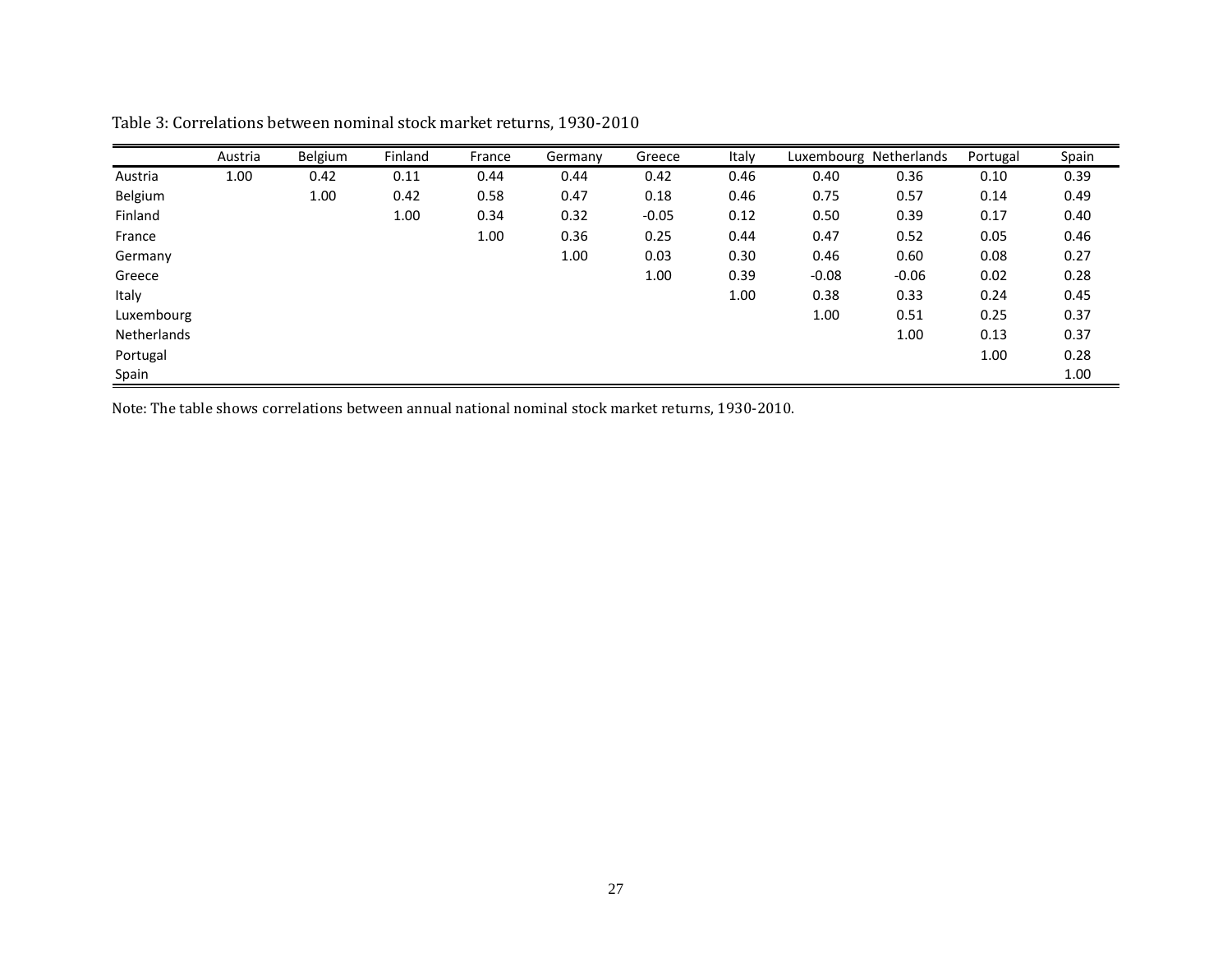|                                  |                                   |            | <b>AME</b>               |                          | <b>AME</b>               |                          | <b>AME</b>               |                                                     | <b>AME</b>               |                                                     |
|----------------------------------|-----------------------------------|------------|--------------------------|--------------------------|--------------------------|--------------------------|--------------------------|-----------------------------------------------------|--------------------------|-----------------------------------------------------|
|                                  | Coefficient                       | Std. error | Willingness=1            | Std. error               | Willingness=2            | Std. error               | Willingness=3            | Std. error                                          | Willingness=4            | Std. error                                          |
| Weighting parameter $(\lambda)$  | $3.860$ ***                       | 0.569      | $\overline{a}$           | $\overline{a}$           |                          |                          |                          | $\overline{a}$                                      |                          |                                                     |
| Experienced return $(\beta)$     | 4.637 ***                         | 1.463      | $-0.014$ ***             | 0.005                    | $0.010$ ***              | 0.003                    | $0.004$ ***              | 0.001                                               | $0.001$ ***              | 0.000                                               |
| Log income                       | $-0.186$ **                       | 0.092      | $-0.025$ ***             | 0.008                    | $0.015$ ***              | 0.005                    | $0.008$ ***              | 0.002                                               | $0.002$ ***              | 0.001                                               |
| Log income squared               | $0.013$ ***                       | 0.005      | $\overline{\phantom{m}}$ | $\overline{\phantom{m}}$ | $\overline{\phantom{a}}$ | --                       |                          | $- -$                                               | $\overline{\phantom{m}}$ | $\hspace{0.05cm} -\hspace{0.05cm} -\hspace{0.05cm}$ |
| Number of children               | $-0.013$                          | 0.039      | 0.004                    | 0.009                    | $-0.003$                 | 0.006                    | $-0.001$                 | 0.002                                               | 0.000                    | 0.001                                               |
| Number of children squared       | 0.000                             | 0.013      | $\overline{\phantom{a}}$ | $\overline{\phantom{a}}$ | $\overline{\phantom{a}}$ | $- -$                    | $\overline{\phantom{a}}$ | $\overline{\phantom{a}}$                            | $\overline{\phantom{a}}$ | $\overline{\phantom{a}}$                            |
| Log liquid assets                | $-0.119$ ***                      | 0.015      | $-0.032$ ***             | 0.003                    | $0.019$ ***              | 0.002                    | $0.011$ ***              | 0.001                                               | $0.003$ ***              | 0.000                                               |
| Log liquid assets squared        | $0.013$ ***                       | 0.001      | $\overline{a}$           | $\overline{a}$           | $\sim$                   | $\overline{\phantom{a}}$ | $\overline{\phantom{a}}$ | $\overline{a}$                                      | $- -$                    | $\overline{\phantom{a}}$                            |
| <b>Retired</b>                   | $-0.099$ **                       | 0.043      | $0.031$ **               | 0.013                    | $-0.020$ **              | 0.009                    | $-0.009$ **              | 0.004                                               | $0.002$ **               | 0.001                                               |
| College                          | $0.314$ ***                       | 0.043      | $-0.098$ ***             | 0.014                    | $0.062$ ***              | 0.009                    | $0.030$ ***              | 0.004                                               | $0.006$ ***              | 0.001                                               |
| <b>High school</b>               | $0.192$ ***                       | 0.038      | $-0.060$ ***             | 0.012                    | $0.038$ ***              | 0.008                    | $0.018$ ***              | 0.004                                               | $0.004$ ***              | 0.001                                               |
| Age                              | $-0.020$ **                       | 0.008      | $0.005$ ***              | 0.001                    | $-0.003$ ***             | 0.000                    | $-0.001$ ***             | 0.000                                               | $0.000$ ***              | 0.000                                               |
| Age squared                      | 0.000                             | 0.000      | $\overline{\phantom{a}}$ |                          |                          |                          |                          |                                                     | --                       |                                                     |
| <b>Married</b>                   | $-0.086$ **                       | 0.034      | $0.027$ **               | 0.011                    | $-0.017$ **              | 0.007                    | $-0.008$ **              | 0.003                                               | $-0.002$ **              | 0.001                                               |
| <b>Financial sector employee</b> | $0.238$ ***                       | 0.056      | $-0.075$ ***             | 0.018                    | $0.048$ ***              | 0.011                    | $0.023$ ***              | 0.005                                               | $0.005$ ***              | 0.001                                               |
| <b>Male</b>                      | $0.238$ ***                       | 0.030      | $-0.075$ ***             | 0.009                    | $0.047$ ***              | 0.006                    | $0.022$ ***              | 0.003                                               | $0.005$ ***              | 0.001                                               |
| Austria                          | 0.051                             | 0.058      | $-0.016$                 | 0.018                    | 0.010                    | 0.012                    | 0.005                    | 0.005                                               | 0.001                    | 0.001                                               |
| <b>Belgium</b>                   | $-0.207$ ***                      | 0.052      | $0.065$ ***              | 0.016                    | $-0.041$ ***             | 0.010                    | $-0.019$ ***             | 0.005                                               | $-0.004$ ***             | 0.001                                               |
| Greece                           | $-0.061$                          | 0.075      | 0.017                    | 0.016                    | $-0.011$                 | 0.010                    | $-0.005$                 | 0.005                                               | $-0.001$                 | 0.001                                               |
| Italy                            | $0.914$ ***                       | 0.073      | $-0.287$ ***             | 0.022                    | $0.182$ ***              | 0.014                    | $0.086$ ***              | 0.007                                               | $0.018$ ***              | 0.002                                               |
| Luxembourg                       | $-0.590$ ***                      | 0.071      | $0.184$ ***              | 0.023                    | $-0.117$ ***             | 0.014                    | $-0.056$ ***             | 0.007                                               | $-0.012$ ***             | 0.002                                               |
| <b>Netherlands</b>               | $-0.239$ ***                      | 0.058      | $0.074$ ***              | 0.018                    | $-0.047$ ***             | 0.011                    | $-0.022$ ***             | 0.005                                               | $-0.005$ ***             | 0.001                                               |
| Portugal                         | $-0.763$ ***                      | 0.056      | $0.239$ ***              | 0.018                    | $-0.152$ ***             | 0.011                    | $-0.072$ ***             | 0.006                                               | $-0.015$ ***             | 0.002                                               |
| Spain                            | $-0.438$ ***                      | 0.050      | $0.136$ ***              | 0.015                    | $-0.087$ ***             | 0.010                    | $-0.041$ ***             | 0.005                                               | $-0.009$ ***             | 0.001                                               |
| Fitted probabilities at p90-p10  |                                   |            |                          |                          |                          |                          |                          |                                                     |                          |                                                     |
| Willingness=1 (low)              | $-0.067$ ***                      | 0.002      |                          | $\overline{\phantom{a}}$ |                          | $\overline{\phantom{a}}$ |                          | --                                                  |                          | --                                                  |
| Willingness=2                    | $0.042$ ***                       | 0.001      |                          |                          |                          | $-$                      |                          |                                                     |                          |                                                     |
| Willingness=3                    | $***$<br>0.020                    | 0.001      | $-$                      | $\overline{\phantom{a}}$ | $-$                      | $\overline{\phantom{a}}$ | $\overline{\phantom{a}}$ | $-$                                                 | $-$                      | $-$                                                 |
| Willingness=4 (high)             | $0.005$ ***                       | 0.000      | $\overline{\phantom{a}}$ | $\overline{\phantom{m}}$ | $\overline{\phantom{a}}$ | $\overline{\phantom{m}}$ | $\hspace{0.05cm} \ldots$ | $\hspace{0.05cm} -\hspace{0.05cm} -\hspace{0.05cm}$ | $- -$                    | $\overline{\phantom{m}}$                            |
| Cutoff point 1                   | $-0.271$<br>$\overline{a}$        | 0.478      | $-$                      | $\overline{\phantom{a}}$ | $\overline{\phantom{a}}$ | $\overline{a}$           | $\overline{\phantom{a}}$ | $\overline{\phantom{a}}$                            | $- -$                    | $\qquad \qquad -$                                   |
| Cutoff point 2                   | 0.949<br>$\overline{\phantom{a}}$ | 0.479      | $- -$                    | $\overline{\phantom{m}}$ | $\overline{a}$           | $-$                      | $\overline{a}$           | $\overline{\phantom{a}}$                            | $-$                      | $\overline{\phantom{a}}$                            |
| Cutoff point 3                   | 1.985<br>$\overline{\phantom{a}}$ | 0.482      |                          |                          | --                       |                          |                          |                                                     |                          |                                                     |
| <b>Pseudo R squared</b>          |                                   |            |                          |                          | 0.11                     |                          |                          |                                                     |                          |                                                     |

Table 4: The effect of experienced stock market returns on households' willingness to take financial risks

Note: The table shows estimated coefficients of the ordered probit model according to equation (3), explaining households' willingness to take financial risks, as well as average marginal effects (AME) for each category of the ordered probit. For the effect of experienced returns ( $\beta$ ), the table also reports the average of the fitted probability at the 90th percentile minus the average fitted probability at the 10th percentile of the distribution of experienced returns, for each category of the ordered probit.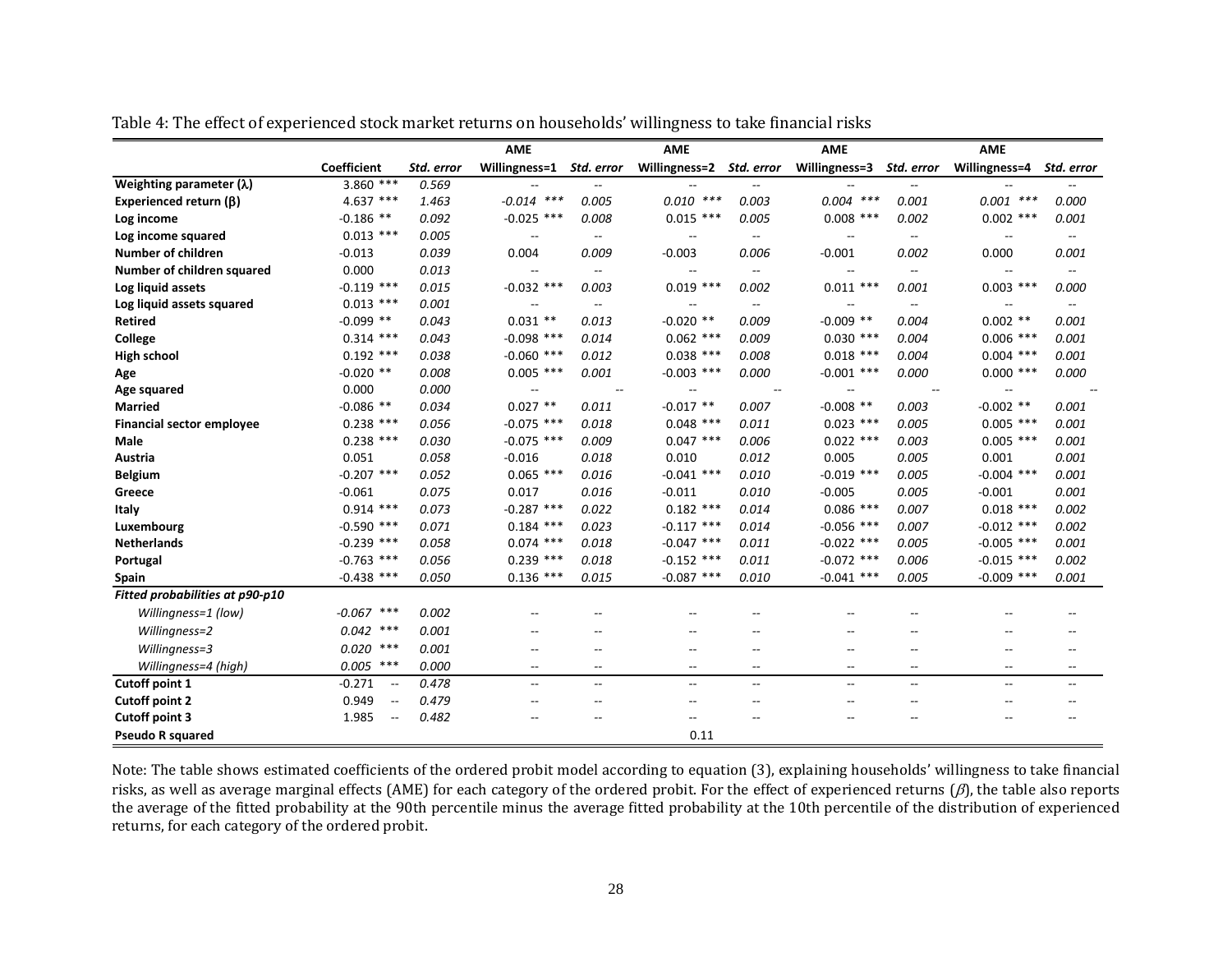|                                  | <b>Coefficient</b> | Std. error | <b>AME</b>        | Std. error                            |
|----------------------------------|--------------------|------------|-------------------|---------------------------------------|
| Weighting parameter $(\lambda)$  | $5.244$ ***        | 0.848      |                   | $-$                                   |
| Experienced return $(\beta)$     | 15.176 ***         | 3.104      | $0.022$ ***       | 0.004                                 |
| Log income                       | $-0.168$           | 0.289      | $0.021$ ***       | 0.005                                 |
| Log income squared               | 0.015              | 0.014      | $-$               | $\hspace{0.05cm}$ – $\hspace{0.05cm}$ |
| <b>Number of children</b>        | 0.001              | 0.043      | 0.000             | 0.005                                 |
| Number of children squared       | $-0.003$           | 0.013      | $-$               | --                                    |
| Log liquid assets                | $0.301$ **         | 0.123      | $0.066$ ***       | 0.002                                 |
| Log liquid assets squared        | 0.007              | 0.006      | $\qquad \qquad -$ | --                                    |
| <b>Retired</b>                   | $-0.061$           | 0.054      | $-0.009$          | 0.008                                 |
| <b>College</b>                   | $0.390$ ***        | 0.049      | $0.057$ ***       | 0.007                                 |
| <b>High school</b>               | $0.199$ ***        | 0.044      | $0.029$ ***       | 0.007                                 |
| Age                              | 0.006              | 0.012      | $-0.002$ ***      | 0.000                                 |
| Age squared                      | 0.000              | 0.000      |                   | --                                    |
| <b>Married</b>                   | $-0.061$           | 0.041      | $-0.009$          | 0.006                                 |
| <b>Financial sector employee</b> | $0.662$ ***        | 0.080      | $0.097$ ***       | 0.011                                 |
| <b>Male</b>                      | ***<br>0.165       | 0.037      | $0.024$ ***       | 0.005                                 |
| Austria                          | $-0.991$<br>***    | 0.110      | $-0.146$ ***      | 0.016                                 |
| <b>Belgium</b>                   | $0.195$ **         | 0.084      | $0.029$ **        | 0.011                                 |
| <b>Finland</b>                   | $-0.209$           | 0.247      | $-0.030$          | 0.021                                 |
| <b>France</b>                    | $0.307$ ***        | 0.069      | $0.045$ ***       | 0.007                                 |
| Greece                           | $-0.463$ **        | 0.230      | $-0.067$ ***      | 0.014                                 |
| <b>Italy</b>                     | 0.183              | 0.136      | 0.027             | 0.020                                 |
| Luxembourg                       | $-0.750$ ***       | 0.117      | $-0.110$ ***      | 0.016                                 |
| <b>Netherlands</b>               | 0.063              | 0.095      | 0.009             | 0.012                                 |
| Portugal                         | $-0.380$ ***       | 0.085      | $-0.056$ ***      | 0.011                                 |
| <b>Spain</b>                     | 0.110              | 0.116      | $0.017$ *         | 0.010                                 |
| Fitted probabilities at p90-p10  | $0.113$ ***        | 0.003      | --                | $-$                                   |
| <b>Pseudo R squared</b>          |                    | 0.31       |                   |                                       |

Table 5: The effect of experienced stock market returns on stock market participation

Note: The table shows estimated coefficients of the probit model according to equation (3), explaining households' participation in stock markets, as well as average marginal effects (AME). For the effect of experienced returns ( $\beta$ ), the table also reports the average of the fitted probability at the 90th percentile minus the average fitted probability at the 10th percentile of the distribution of experienced returns.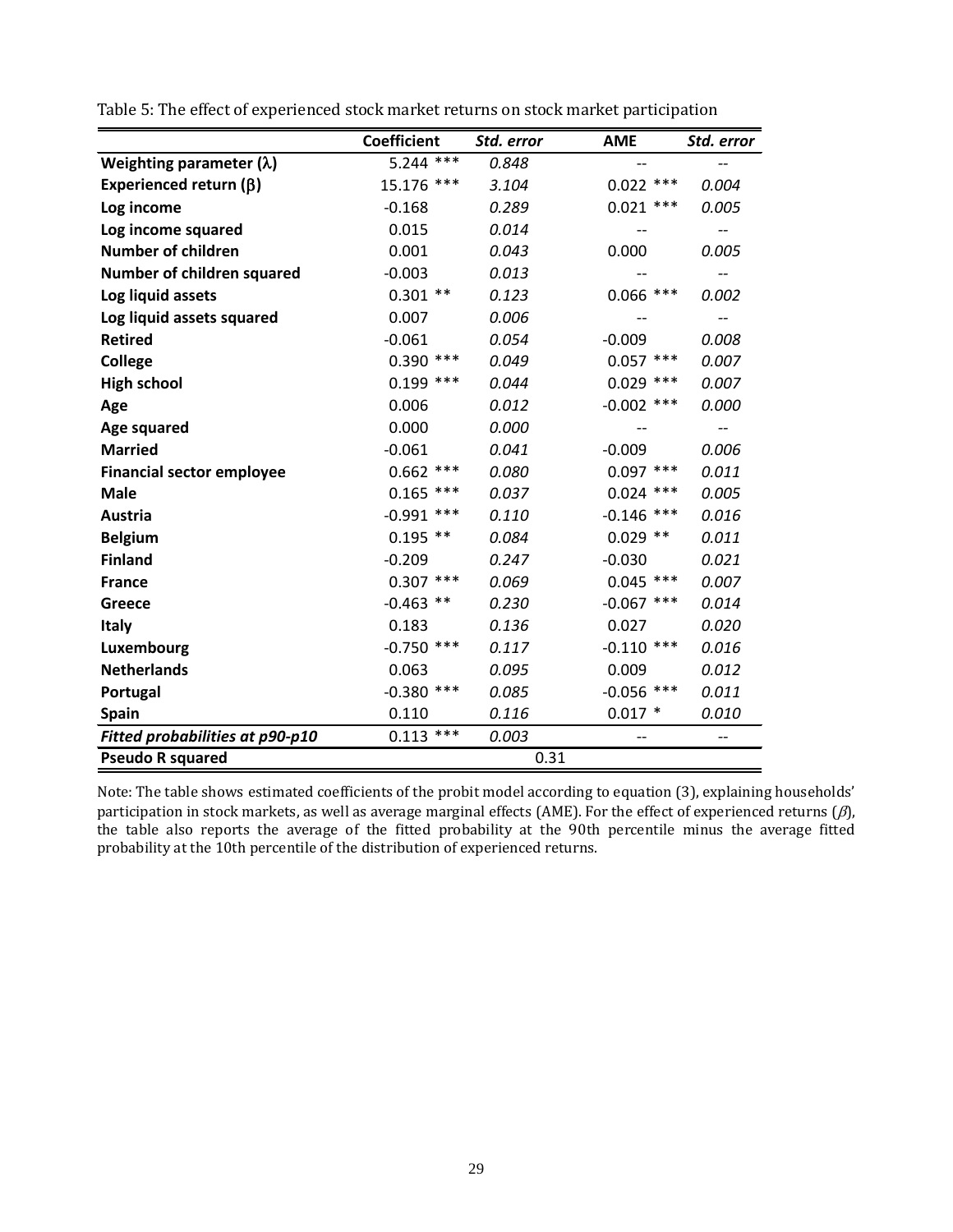|                                  | <b>Coefficient</b> | Std. error |
|----------------------------------|--------------------|------------|
| Weighting parameter $(\lambda)$  | 7.558 ***          | 0.799      |
| Experienced return $(\beta)$     | $3.772$ ***        | 1.048      |
| Log income                       | 0.020              | 0.202      |
| Log income squared               | 0.003              | 0.009      |
| <b>Number of children</b>        | $-0.010$           | 0.019      |
| Number of children squared       | 0.003              | 0.006      |
| Log liquid assets                | $0.232$ ***        | 0.057      |
| Log liquid assets squared        | $-0.002$           | 0.003      |
| <b>Retired</b>                   | $-0.015$           | 0.024      |
| <b>College</b>                   | $0.188$ ***        | 0.026      |
| <b>High school</b>               | ***<br>0.131       | 0.024      |
| Age                              | $0.011**$          | 0.005      |
| <b>Age squared</b>               | $0.000$ ***        | 0.000      |
| <b>Married</b>                   | $-0.027$           | 0.019      |
| <b>Financial sector employee</b> | $0.260$ ***        | 0.034      |
| Male                             | $0.082$ ***        | 0.018      |
| Austria                          | $-0.343$ ***       | 0.051      |
| <b>Belgium</b>                   | ***<br>0.130       | 0.042      |
| <b>Finland</b>                   | $0.278$ ***        | 0.052      |
| <b>France</b>                    | $0.266$ ***        | 0.031      |
| Greece                           | 0.064              | 0.069      |
| <b>Italy</b>                     | 0.083              | 0.071      |
| Luxembourg                       | $-0.251$ ***       | 0.053      |
| <b>Netherlands</b>               | 0.053              | 0.053      |
| Portugal                         | $-0.026$           | 0.037      |
| <b>Spain</b>                     | $0.256$ ***        | 0.048      |
| Fitted value at p90-p10          | ***<br>0.045       | 0.002      |
| <b>Pseudo R squared</b>          | 0.28               |            |

Table 6: The effect of experienced stock market returns on the share of stocks in liquid assets

Note: The table shows estimated coefficients of the Tobit model according to equation (3), explaining the share of stocks in liquid assets. For the effect of experienced returns ( $\beta$ ), the table also reports the average of the fitted probability at the 90th percentile minus the average fitted probability at the 10th percentile of the distribution of experienced returns.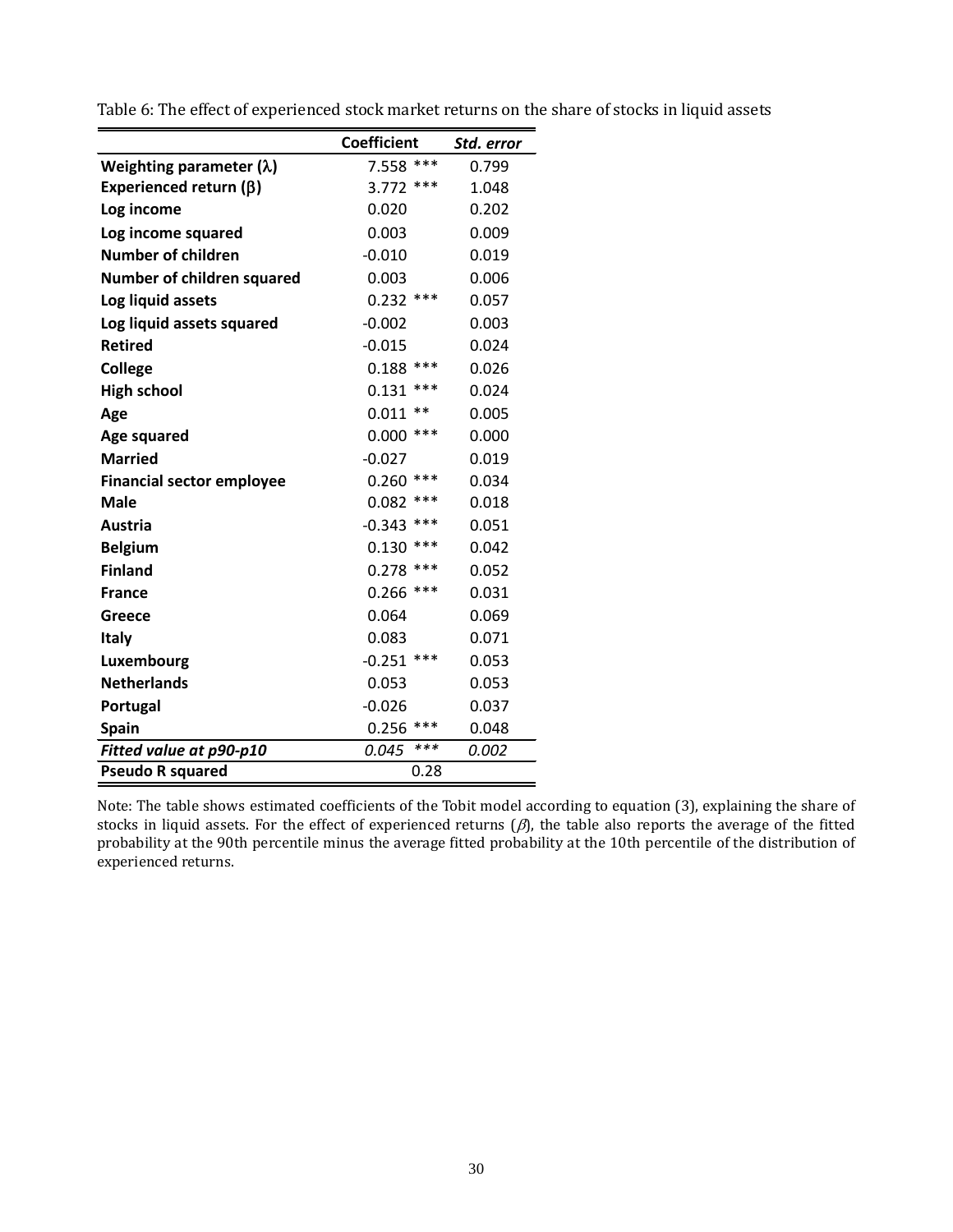|      |                                                           | Experienced return $(\beta)$ |            | Weighting parameter $(\lambda)$ |            | Pseudo R- |
|------|-----------------------------------------------------------|------------------------------|------------|---------------------------------|------------|-----------|
|      |                                                           | Coefficient                  | Std. error | Coefficient                     | Std. error | squared   |
| (1)  | Benchmark model                                           | $15.18$ ***                  | 3.10       | $5.24$ ***                      | 0.85       | 0.31      |
| (2)  | Explaining bond holdings with bond returns                | $27.78*$                     | 14.92      | $3.99$ ***                      | 0.33       | 0.36      |
| (3)  | Adding experienced volatility                             | $16.77$ ***                  | 2.91       | $5.01$ ***                      | 0.26       | 0.31      |
| (4)  | Stock holdings include voluntary pension plans            | 15.54 ***                    | 2.67       | $5.11***$                       | 0.24       | 0.24      |
| (5)  | Unweighted estimation                                     | $4.72$ ***                   | 0.79       | $9.80$ ***                      | 0.73       | 0.34      |
| (6)  | Adding experienced bond returns                           | $10.71$ ***                  | 2.35       | $6.03$ ***                      | 0.32       | 0.31      |
| (7)  | Longer experience horizon (10 years before birth)         | $10.50$ ***                  | 2.01       | $3.81***$                       | 0.48       | 0.31      |
| (8)  | Shorter experience horizon (10 years after birth)         | $21.03$ ***                  | 3.72       | $6.41***$                       | 0.42       | 0.31      |
| (9)  | Adding risk aversion                                      | 12.86 ***                    | 2.82       | $5.84$ ***                      | 0.45       | 0.35      |
| (10) | Adding real assets                                        | $15.23$ ***                  | 2.67       | $5.24$ ***                      | 0.21       | 0.35      |
|      | (11) Adding year-of-birth dummies                         | $11.50$ ***                  | 3.19       | $4.02$ ***                      | 0.25       | 0.32      |
|      | (12) Excluding immigrants                                 | $6.74$ ***                   | 0.95       | $9.97***$                       | 0.90       | 0.33      |
|      | (13) Clustered errors by country                          | $15.18$ ***                  | 4.22       | $5.24$ ***                      | 0.30       | 0.31      |
| (14) | Placebo experiment                                        | 0.07                         | 1.10       | 5.24                            | [fixed]    | 0.31      |
|      | (15) Countries with a less severe 2008 stock market crash | 15.60 ***                    | 3.63       | $5.47$ ***                      | 0.25       | 0.29      |
|      | (16) Countries with a very severe 2008 stock market crash | 1.48                         | 1.56       | $10.77$ ***                     | 1.13       | 0.34      |

Table 7: The effect of experienced stock market returns on stock market participation; extensions and robustness tests

Note: The table shows estimated coefficients  $\beta$  and  $\lambda$  of the probit model according to equation (3). Row (1) repeats the benchmark results, explaining households' participation in stock markets. Row (2) explains participation in bond markets as a function of experienced bond returns. Rows (3) to (13) explain participation in stock markets. Row (3) adds the experienced stock market volatility. Row (4) is based on a broader definition of stockholdings, also including investments in voluntary pension plans. Row (5) provides unweighted results. Row (6) additionally includes the bond returns that households have experienced over their lifetimes. Rows (7) and (8) vary the experience horizon of respondents, by either including 10 years prior to birth, or by starting 10 years after birth. Row (9) adds households' willingness to take financial risks as additional regressor. Row (10) adds the level of real asset holdings. Row (11) adds year-of-birth dummies. Row (12) excludes immigrants from the estimation. Row (13) clusters standard errors by country. Row (14) reports results from a placebo experiment. Rows (15) and (16) contain split sample estimates, once for countries with less-severe stock market crashes in 2008, and once for the very severely hit countries.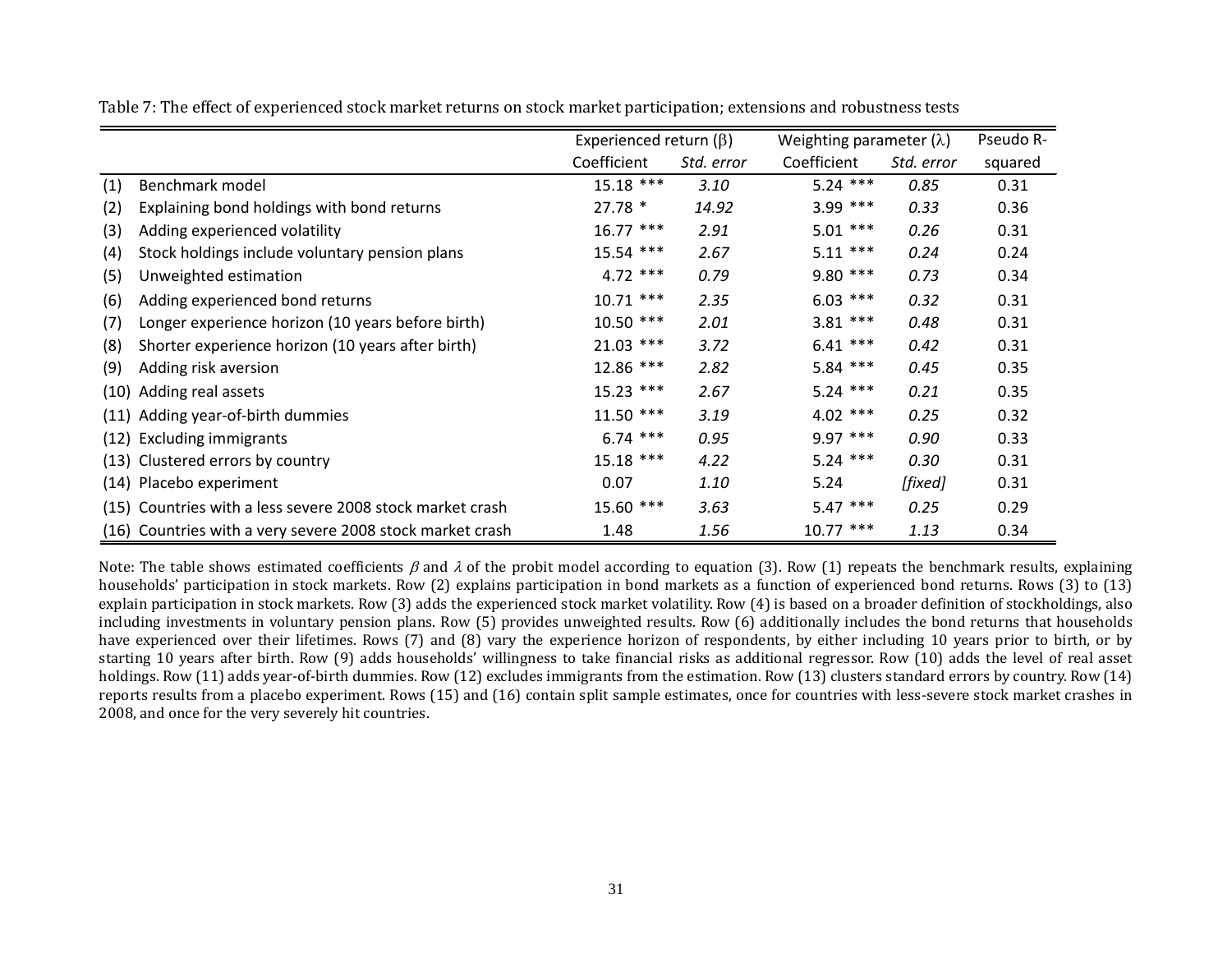Table 8: The effect of stock market downturns on households' willingness to take financial risks

|                                                     |              |            | <b>AME</b>               |                          | <b>AME</b>               |                          | <b>AME</b>                                          |                          | <b>AME</b>               |                          |
|-----------------------------------------------------|--------------|------------|--------------------------|--------------------------|--------------------------|--------------------------|-----------------------------------------------------|--------------------------|--------------------------|--------------------------|
|                                                     | Coefficient  | Std. error | Willingness=1            | Std. error               | Willingness=2            | Std. error               | Willingness=3                                       | Std. error               | Willingness=4            | Std. error               |
| Number of experienced crashes ( $\beta_1$ )         | $-0.122$ **  | 0.048      | 0.011                    | 0.007                    | $-0.007$ *               | 0.004                    | $-0.003$                                            | 0.002                    | 0.000                    | 0.000                    |
| Number of experienced crashes squared ( $\beta_2$ ) | $0.009$ **   | 0.003      | $\overline{\phantom{a}}$ | $\overline{\phantom{m}}$ |                          | $\overline{\phantom{a}}$ | $\overline{\phantom{a}}$                            |                          | $\overline{\phantom{a}}$ |                          |
| Log income                                          | $-0.185$ *** | 0.092      | $-0.024$ ***             | 0.008                    | $0.015$ ***              | 0.005                    | $0.008$ ***                                         | 0.002                    | $0.002$ ***              | 0.001                    |
| Log income squared                                  | $0.012$ **   | 0.005      | $\overline{\phantom{a}}$ | $\overline{\phantom{a}}$ | $\overline{\phantom{m}}$ | $\qquad \qquad -$        | $\overline{\phantom{a}}$                            | $\overline{\phantom{a}}$ | $\overline{\phantom{a}}$ | $\overline{\phantom{a}}$ |
| <b>Number of children</b>                           | $-0.009$     | 0.039      | 0.003                    | 0.009                    | $-0.002$                 | 0.006                    | $-0.001$                                            | 0.003                    | 0.000                    | 0.001                    |
| Number of children squared                          | $-0.001$     | 0.013      | $\overline{\phantom{a}}$ | $\overline{\phantom{a}}$ | $\overline{\phantom{m}}$ | $\qquad \qquad -$        | $\overline{\phantom{a}}$                            | $\hspace{0.05cm} \ldots$ | $\overline{\phantom{a}}$ | $\overline{\phantom{a}}$ |
| Log liquid assets                                   | $-0.118$ *** | 0.015      | $-0.032$ ***             | 0.003                    | $0.019$ ***              | 0.002                    | $0.011$ ***                                         | 0.001                    | $0.003$ ***              | 0.000                    |
| Log liquid assets squared                           | $0.013$ ***  | 0.001      | $\overline{\phantom{a}}$ | $\overline{\phantom{a}}$ | $\hspace{0.05cm} \ldots$ | $\overline{\phantom{a}}$ | $\hspace{0.05cm} -\hspace{0.05cm} -\hspace{0.05cm}$ | $\hspace{0.05cm} \ldots$ | $\overline{\phantom{a}}$ |                          |
| <b>Retired</b>                                      | $-0.107$ **  | 0.043      | $0.033$ **               | 0.013                    | $-0.021$ **              | 0.009                    | $-0.010$ **                                         | 0.004                    | $-0.002$ **              | 0.001                    |
| College                                             | $0.309$ ***  | 0.043      | $-0.097$ ***             | 0.014                    | $0.062$ ***              | 0.009                    | $0.029$ ***                                         | 0.004                    | $0.006$ ***              | 0.001                    |
| <b>High school</b>                                  | $0.189$ ***  | 0.039      | $-0.059$ ***             | 0.012                    | $0.038$ ***              | 0.008                    | $0.018$ ***                                         | 0.004                    | $0.004$ ***              | 0.001                    |
| Age                                                 | $-0.005$     | 0.008      | $0.003$ ***              | 0.001                    | $-0.002$ ***             | 0.000                    | $-0.001$ ***                                        | 0.000                    | $0.000$ ***              | 0.000                    |
| Age squared                                         | 0.000        | 0.000      |                          | $\overline{\phantom{m}}$ |                          | $\overline{\phantom{a}}$ |                                                     | $\overline{\phantom{a}}$ |                          |                          |
| <b>Married</b>                                      | $-0.086$ **  | 0.034      | $0.027$ **               | 0.011                    | $-0.017$ **              | 0.007                    | $-0.008$ **                                         | 0.003                    | $-0.002$ **              | 0.001                    |
| <b>Financial sector employee</b>                    | $0.235$ ***  | 0.056      | $-0.074$ ***             | 0.018                    | $0.047$ ***              | 0.011                    | $0.022$ ***                                         | 0.005                    | $0.005$ ***              | 0.001                    |
| <b>Male</b>                                         | $0.241$ ***  | 0.030      | $-0.076$ ***             | 0.009                    | $0.048$ ***              | 0.006                    | $0.023$ ***                                         | 0.003                    | $0.005$ ***              | 0.001                    |
| Austria                                             | 0.018        | 0.077      | $-0.006$                 | 0.024                    | 0.004                    | 0.015                    | 0.002                                               | 0.007                    | 0.000                    | 0.002                    |
| <b>Belgium</b>                                      | $-0.258$ *** | 0.049      | $0.081$ ***              | 0.016                    | $-0.051$ ***             | 0.010                    | $-0.024$ ***                                        | 0.005                    | $-0.005$ ***             | 0.001                    |
| Greece                                              | 0.019        | 0.051      | $-0.006$                 | 0.016                    | 0.004                    | 0.010                    | 0.002                                               | 0.005                    | 0.000                    | 0.001                    |
| Italy                                               | $0.778$ ***  | 0.069      | $-0.244$ ***             | 0.021                    | $0.155$ ***              | 0.013                    | $0.074$ ***                                         | 0.007                    | $0.015$ ***              | 0.002                    |
| Luxembourg                                          | $-0.508$ *** | 0.062      | $0.159$ ***              | 0.020                    | $-0.101$ ***             | 0.012                    | $-0.048$ ***                                        | 0.006                    | $-0.010$ ***             | 0.002                    |
| <b>Netherlands</b>                                  | $-0.342$ *** | 0.071      | $0.107$ ***              | 0.022                    | $-0.068$ ***             | 0.014                    | $-0.032$ ***                                        | 0.007                    | $-0.007$ ***             | 0.002                    |
| Portugal                                            | $-0.730$ *** | 0.108      | $0.229$ ***              | 0.034                    | $-0.145$ ***             | 0.022                    | $-0.069$ ***                                        | 0.010                    | $-0.015$ ***             | 0.003                    |
| Spain                                               | $-0.439$ *** | 0.048      | $0.138$ ***              | 0.015                    | $-0.087$ ***             | 0.010                    | $-0.042$ ***                                        | 0.005                    | $-0.009$ ***             | 0.001                    |
| Fitted probabilities at p90-p10                     |              |            |                          |                          |                          |                          |                                                     |                          |                          |                          |
| Willingness=1 (low)                                 | $0.044$ ***  | 0.003      |                          |                          |                          |                          |                                                     |                          |                          |                          |
| Willingness=2                                       | $-0.028$ *** | 0.002      |                          |                          |                          |                          |                                                     |                          |                          |                          |
| Willingness=3                                       | $-0.013$ *** | 0.001      | $\overline{\phantom{a}}$ | --                       | $\overline{\phantom{a}}$ |                          | $\overline{\phantom{a}}$                            |                          | $-$                      |                          |
| Willingness=4 (high)                                | $-0.003$ *** | 0.000      | $\overline{\phantom{a}}$ | $-$                      | $\hspace{0.05cm} \ldots$ | $-$                      | $\hspace{0.05cm} \dashv$                            | $\overline{\phantom{a}}$ | $\hspace{0.05cm} \ldots$ | --                       |
| Cutoff point 1                                      | $-0.556 -$   | 0.485      | $\overline{\phantom{a}}$ | $\overline{a}$           | $\overline{\phantom{a}}$ | --                       | $\overline{\phantom{a}}$                            | $- -$                    | $\overline{\phantom{a}}$ |                          |
| Cutoff point 2                                      | $0.664 -$    | 0.485      | $\overline{\phantom{a}}$ | $\overline{\phantom{m}}$ | $-$                      |                          | $-$                                                 | --                       | $\overline{\phantom{m}}$ |                          |
| Cutoff point 3                                      | $1.699 -$    | 0.488      |                          |                          |                          |                          |                                                     |                          |                          |                          |
| <b>Pseudo R squared</b>                             |              |            |                          |                          | 0.11                     |                          |                                                     |                          |                          |                          |

Note: The table shows estimated coefficients of the ordered probit model according to equation (4), explaining households' willingness to take financial risks, as well as average marginal effects (AME) for each category of the ordered probit. For the effect of experienced crashes ( $\beta_1$  and  $\beta_2$ ), the table also reports the average of the fitted probability at the 90th percentile minus the average fitted probability at the 10th percentile of the distribution of experienced crashes, for each category of the ordered probit.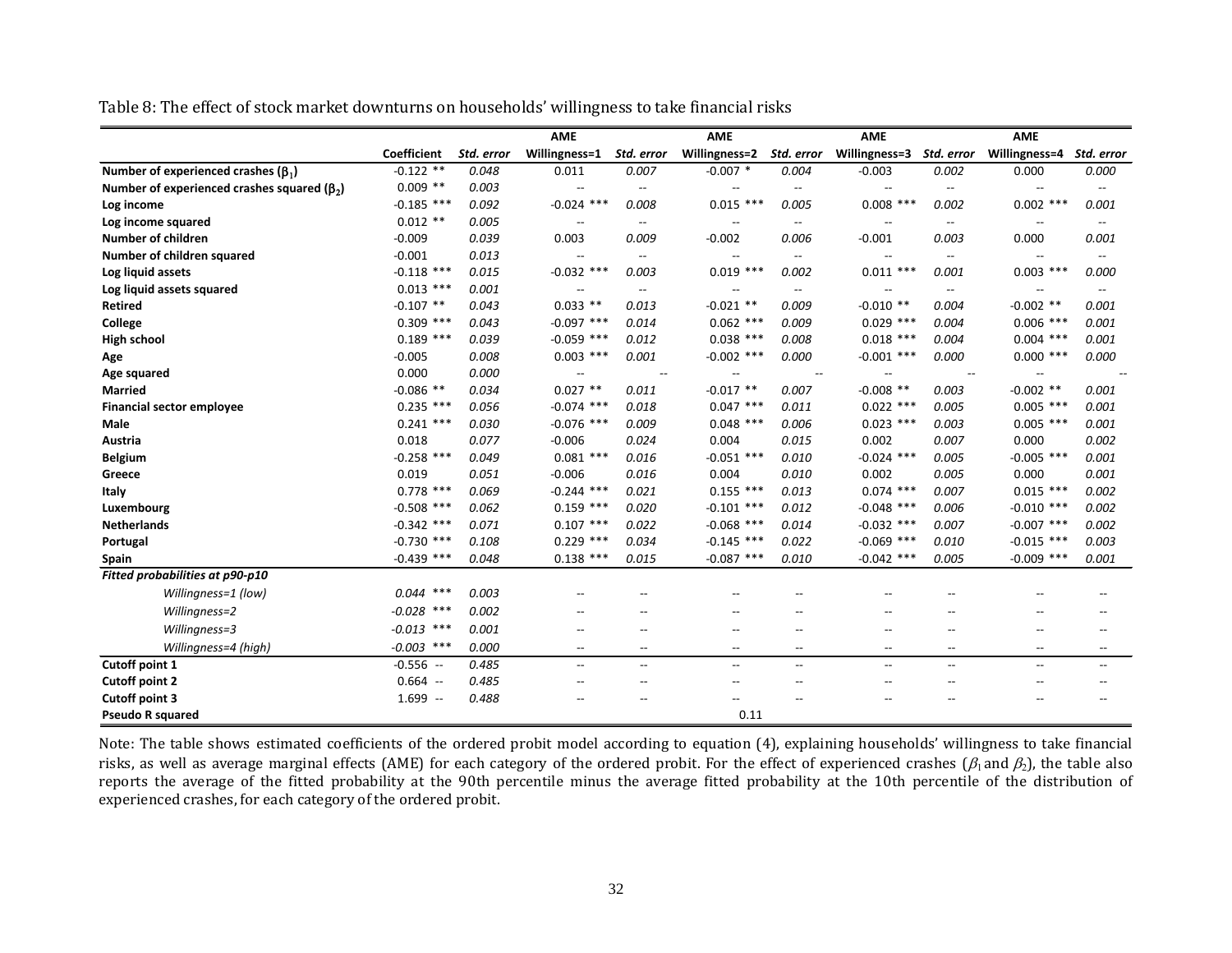|                                                     | <b>Coefficient</b> | Std. error | <b>AME</b>               | Std. error                          |
|-----------------------------------------------------|--------------------|------------|--------------------------|-------------------------------------|
| Number of experienced crashes ( $\beta_1$ )         | $-0.316$ ***       | 0.071      | $-0.020$ ***             | 0.004                               |
| Number of experienced crashes squared ( $\beta_2$ ) | $0.019$ ***        | 0.005      | $-$                      | $\overline{\phantom{a}}$            |
| Log income                                          | $-0.183$           | 0.259      | 0.020                    | 0.005                               |
| Log income squared                                  | 0.015              | 0.012      | $\qquad \qquad -$        | $\overline{\phantom{m}}$            |
| <b>Number of children</b>                           | 0.002              | 0.043      | 0.000                    | 0.005                               |
| Number of children squared                          | $-0.002$           | 0.012      |                          | $\qquad \qquad -$                   |
| Log liquid assets                                   | $0.293$ **         | 0.122      | $0.067$ ***              | 0.002                               |
| Log liquid assets squared                           | 0.008              | 0.006      | $-$                      | $\hspace{0.05cm}$ $\hspace{0.05cm}$ |
| <b>Retired</b>                                      | $-0.091$ *         | 0.055      | $-0.013$                 | 0.008                               |
| <b>College</b>                                      | $0.377$ ***        | 0.047      | $0.056$ ***              | 0.007                               |
| <b>High school</b>                                  | $0.187$ ***        | 0.043      | $0.028$ ***              | 0.006                               |
| Age                                                 | $0.042$ ***        | 0.009      | $0.001$ ***              | 0.000                               |
| <b>Age squared</b>                                  | $0.000$ ***        | 0.000      |                          | $\qquad \qquad -$                   |
| <b>Married</b>                                      | $-0.065$           | 0.041      | $-0.010$                 | 0.006                               |
| <b>Financial sector employee</b>                    | $0.657$ ***        | 0.080      | $0.097$ ***              | 0.012                               |
| <b>Male</b>                                         | $0.174$ ***        | 0.038      | $0.026$ ***              | 0.006                               |
| Austria                                             | $-1.008$ ***       | 0.124      | $-0.149$ ***             | 0.019                               |
| <b>Belgium</b>                                      | $-0.046$           | 0.069      | $-0.007$                 | 0.010                               |
| <b>Finland</b>                                      | $0.476$ ***        | 0.049      | $0.070$ ***              | 0.007                               |
| <b>France</b>                                       | $0.251$ ***        | 0.047      | $0.037$ ***              | 0.007                               |
| Greece                                              | $-0.395$ ***       | 0.086      | $-0.058$ ***             | 0.013                               |
| <b>Italy</b>                                        | $-0.308$ ***       | 0.087      | $-0.045$ ***             | 0.013                               |
| Luxembourg                                          | $-0.485$ ***       | 0.083      | $-0.072$ ***             | 0.013                               |
| <b>Netherlands</b>                                  | $-0.342$ ***       | 0.105      | $-0.051$ ***             | 0.016                               |
| Portugal                                            | $-0.139$           | 0.140      | $-0.020$                 | 0.021                               |
| <b>Spain</b>                                        | $-0.012$           | 0.064      | $-0.002$                 | 0.009                               |
| Fitted probabilities at p90-p10                     | $-0.091$ ***       | 0.001      | $\overline{\phantom{a}}$ | $- -$                               |
| <b>Pseudo R squared</b>                             |                    | 0.31       |                          |                                     |

Table 9: The effect of experienced stock market downturns on stock market participation

Note: The table shows estimated coefficients of the probit model according to equation (4), explaining households' participation in stock markets, as well as average marginal effects (AME). For the effect of experienced crashes ( $\beta_1$  and  $\beta_2$ ), the table also reports the fitted probability at the 90th percentile minus the average fitted probability at the 10th percentile of the distribution of experienced returns.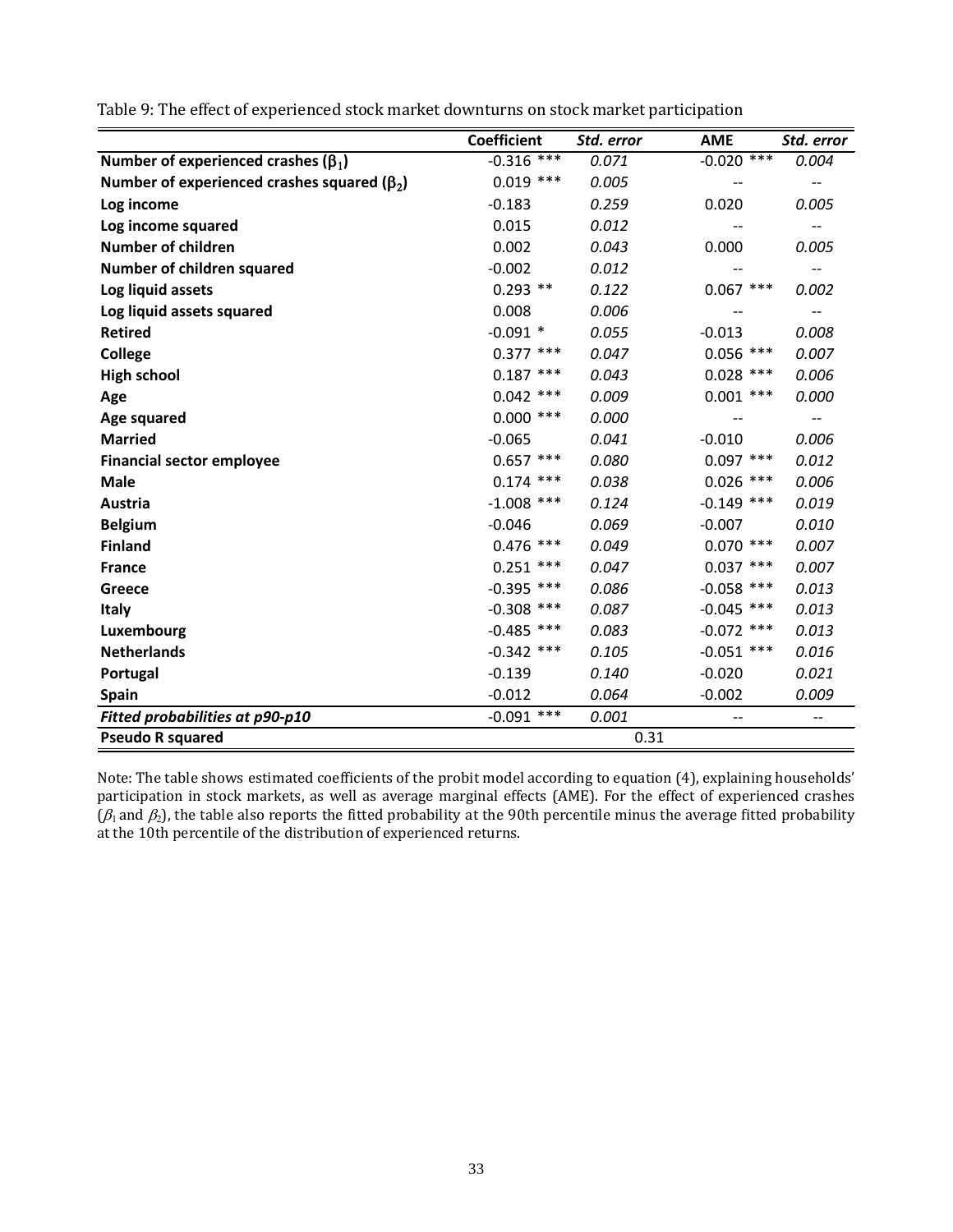|                                                     | <b>Coefficient</b> | Std. error |
|-----------------------------------------------------|--------------------|------------|
| Number of experienced crashes ( $\beta_1$ )         | $-0.034$           | 0.029      |
| Number of experienced crashes squared ( $\beta_2$ ) | 0.002              | 0.002      |
| Log income                                          | $-0.203$           | 0.153      |
| Log income squared                                  | 0.009              | 0.007      |
| <b>Number of children</b>                           | $-0.011$           | 0.016      |
| Number of children squared                          | 0.004              | 0.004      |
| Log liquid assets                                   | $-0.172$ ***       | 0.056      |
| Log liquid assets squared                           | $0.007$ ***        | 0.003      |
| <b>Retired</b>                                      | $0.044$ **         | 0.021      |
| <b>College</b>                                      | 0.026              | 0.020      |
| <b>High school</b>                                  | 0.006              | 0.018      |
| Age                                                 | 0.006              | 0.004      |
| Age squared                                         | 0.000              | 0.000      |
| <b>Married</b>                                      | 0.002              | 0.014      |
| <b>Financial sector employee</b>                    | 0.013              | 0.020      |
| <b>Male</b>                                         | $-0.003$           | 0.015      |
| Austria                                             | 0.006              | 0.061      |
| <b>Belgium</b>                                      | $0.057$ **         | 0.023      |
| <b>Finland</b>                                      | $0.079$ ***        | 0.019      |
| <b>France</b>                                       | 0.091<br>***       | 0.017      |
| Greece                                              | 0.122<br>$***$     | 0.048      |
| <b>Italy</b>                                        | 0.112<br>$***$     | 0.038      |
| Luxembourg                                          | $0.097$ **         | 0.039      |
| <b>Netherlands</b>                                  | $-0.025$           | 0.047      |
| Portugal                                            | 0.030              | 0.072      |
| <b>Spain</b>                                        | $0.081$ ***        | 0.025      |
| Fitted value at p90-p10                             | $-0.012$ ***       | 0.002      |
| <b>Pseudo R squared</b>                             | 0.14               |            |

Table 10: The effect of experienced stock market downturns on the share of stocks in liquid assets

Note: The table shows estimated coefficients of the Tobit model according to equation (4), explaining the share of stocks in liquid assets. For the effect of experienced crashes ( $\beta_1$  and  $\beta_2$ ), the table also reports the average of the fitted probability at the 90th percentile minus the average fitted probability at the 10th percentile of the distribution of experienced returns.